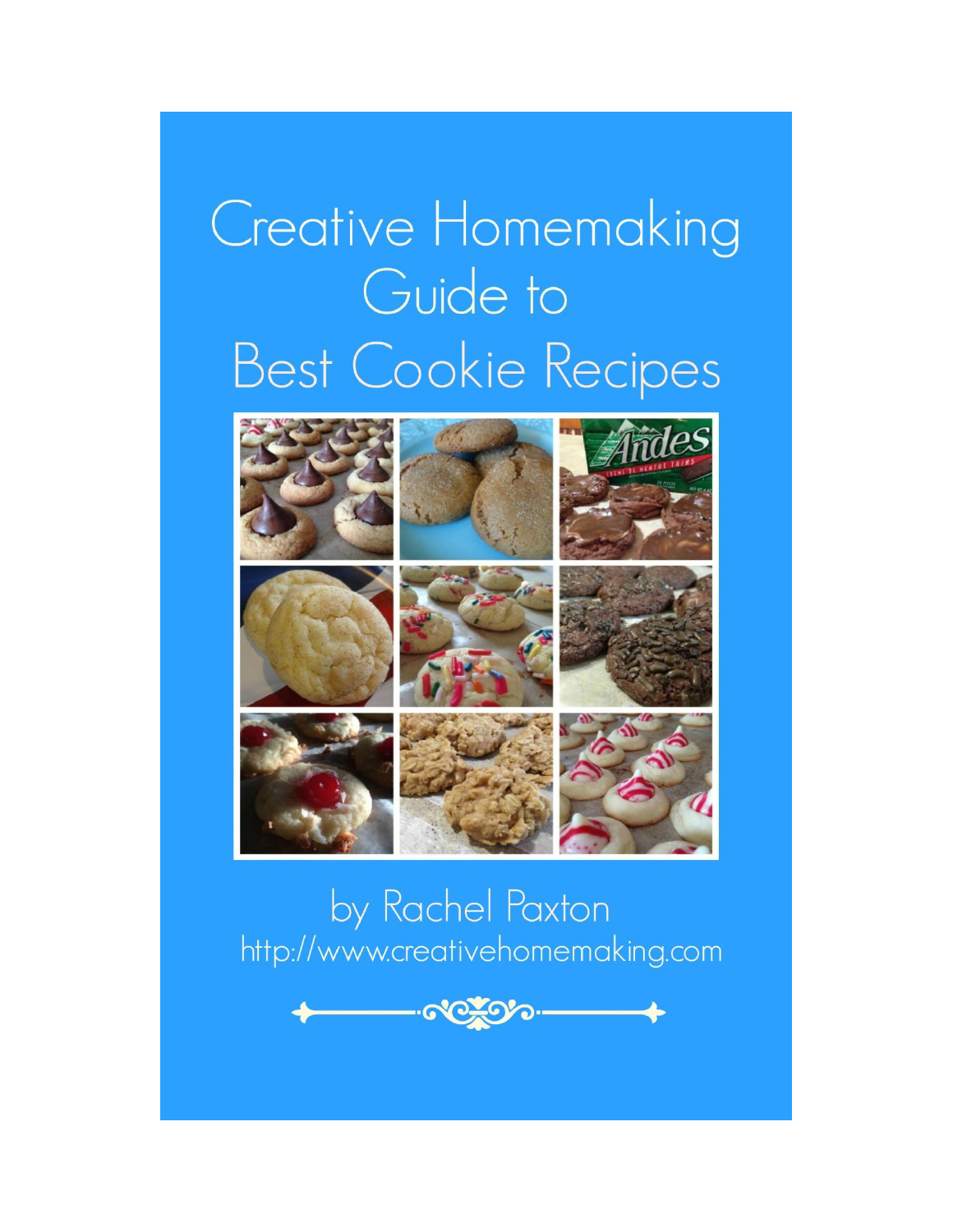#### **About Creative Homemaking:**

My name is Rachel Paxton, and I have been a freelance writer and webmaster for almost 20 years. I am the mother to five children, ages 28 to 6.



I enjoy homeschooling my children and my favorite hobbies are canning, gardening, reading, and raising chickens. Follow my boards on [Pinterest](http://pinterest.com/homemakingmom/) to see what I have been up to. You can also follow me on [Twitter](http://www.twitter.com/homemaking) and [Facebook.](http://www.facebook.com/pages/Creative-Homemaking/127198797321048)

You can contact me at [rachel@creativehomemaking.com.](mailto:rachel@creativehomemaking.com) Visit my web site [http://www.creativehomemaking.com](http://www.creativehomemaking.com/) to sign up for my free weekly newsletter.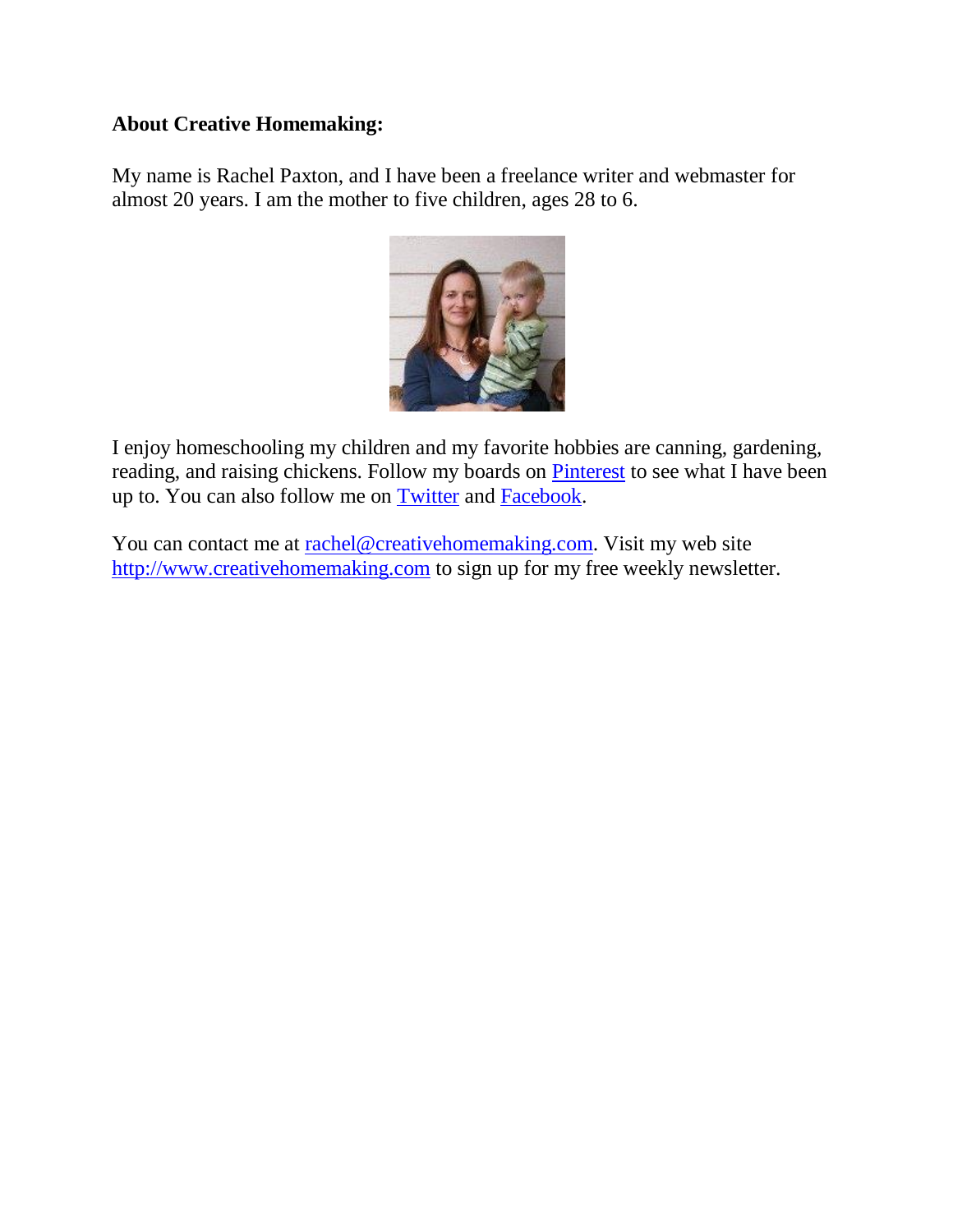# **Copyright Information:**

Copyright 2016, Creative Homemaking, LLC. All rights reserved.

No part of the publication may be replicated or redistributed without prior permission from the author.

Rachel Paxton [http://www.creativehomemaking.com](http://www.creativehomemaking.com/) rachel@creativehomemaking.com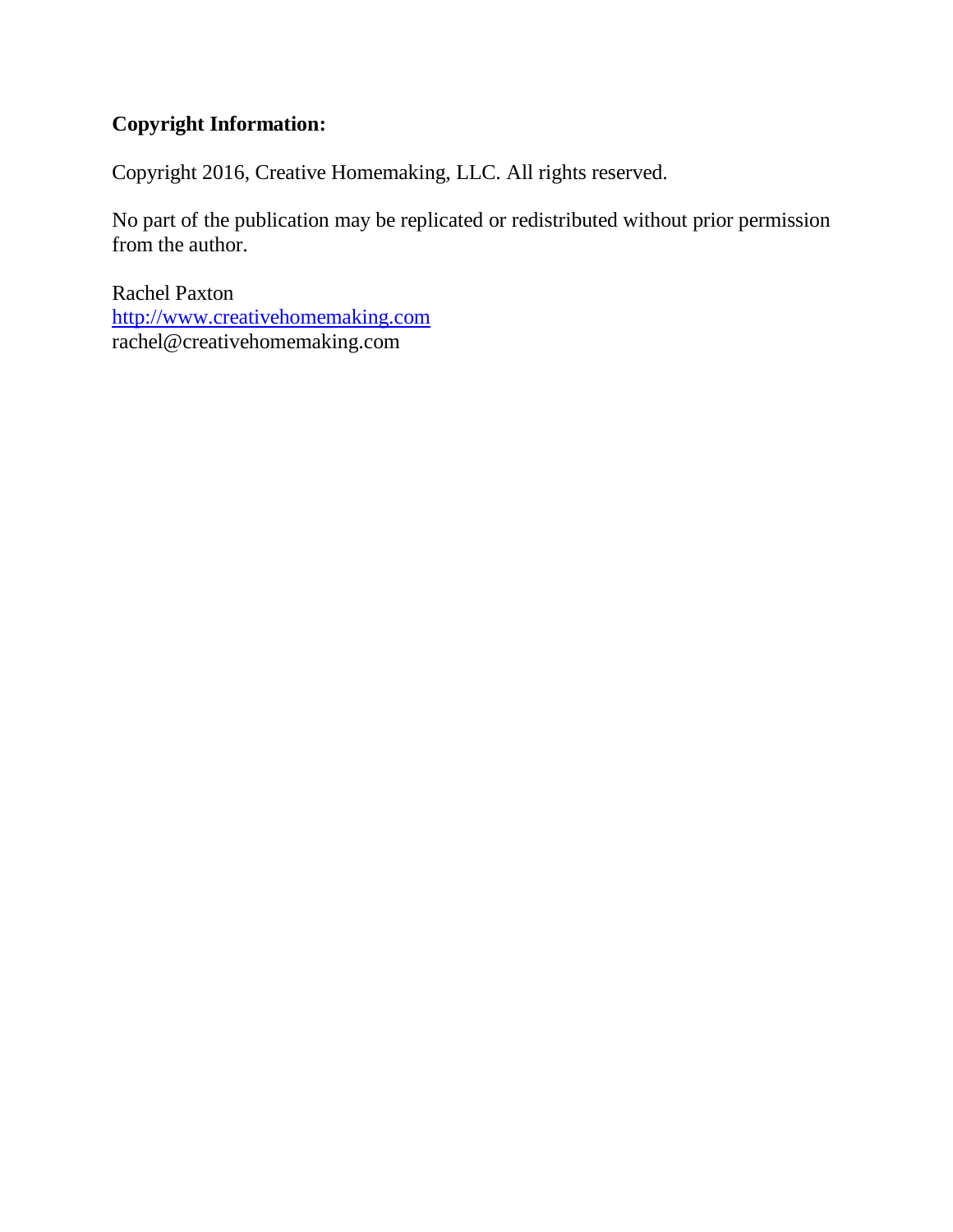#### **Table of Contents**

#### **Cookie Baking Hints and Tips**

<span id="page-3-0"></span>[Five Secrets to Making Better Cookies](#page-5-0) [Tips for Storing Cookies](#page-3-0) [Freezing Cookie Dough](#page-7-0) [Freezing Baked Cookies](#page-8-0) [Tips for Mailing Cookies](#page-9-0)

#### **Drop Cookies**

[Andes Mint Cookies](#page-10-0) [Orange Nutmeg Cookies](#page-11-0) [Lemonade Cookies](#page-12-0) [Gum Drop Cookies](#page-13-0) [Coconut Drop Cookies](#page-14-0) [Apple-Oatmeal Cookies](#page-15-0) [No-Bake Chocolate Cookies](#page-16-0) [Christmas Holly Cookies](#page-17-0) [Christmas Cookies](#page-18-0) [Coconut Macaroons](#page-19-0) **[Gingersnaps](#page-20-0)** [Snickerdoodles](#page-21-0) **[M&M Cookies](#page-22-0)** [Chocolate Mint Snow-Top Cookies](#page-23-0) [Candy Cane Kiss Cookies](#page-24-0) [Cherry Coconut Drops](#page-25-0) [Honey Drop Cookies](#page-26-0) [Peanut Butter Crackles](#page-27-0) [Ranger Cookies](#page-28-0) [Salted Peanut Cookies](#page-29-0) [Funfetti Cookies](#page-30-0) [Sour Cream Sugar Cookies](#page-31-0) [Chocolate Chip Cookies](#page-32-0) [Skor Bits Cookies](#page-33-0) [Peanut Butter Cookies](#page-34-0) [Oatmeal Fruit Cookies](#page-35-0) [Potato Chip Cookies](#page-36-0) [Banana Cookies](#page-37-0) [Lemon Drops](#page-38-0) [Applesauce Cookies](#page-39-0) [Zucchini Cookies](#page-40-0) [Oatmeal Macaroons](#page-41-0) [Chocolate Chip Kisses](#page-42-0)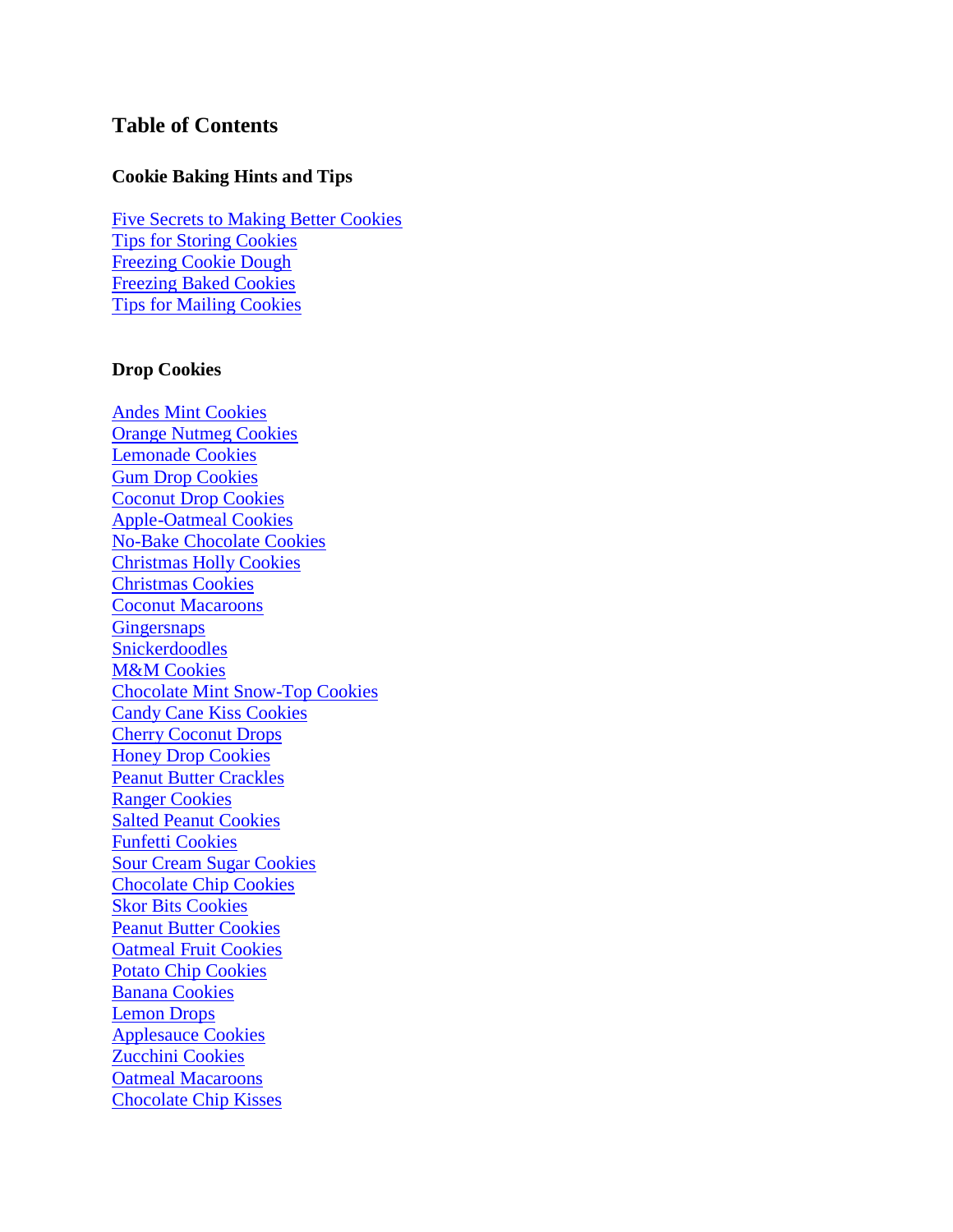[No Bake Candy Cookies](#page-43-0) [Instant Pudding Cookies](#page-44-0) [Spice Cake Cookies](#page-45-0) [Crispy Craisin Cookies](#page-46-0) [Cheerio Cookies](#page-47-0)

#### **Bar Cookies**

[Brownies](#page-48-0) [Cheesecake Bars](#page-49-0) [Oatmeal Date Squares](#page-50-0) [Lemon Bars](#page-51-0) [Seven Layer Bars](#page-52-0) [Peanut Butter Rice Krispie Treats](#page-53-0) [Walnut Squares](#page-54-0) [Pumpkin Bars](#page-55-0) [Chocolate Scotcheroos](#page-56-0) [Tropical Bars](#page-57-0) [Butterscotch Brownies](#page-58-0) [Dream Bars](#page-59-0) [Butterscotch Cake Bars](#page-60-0) [Apple-Butter Oatmeal Bars](#page-61-0) Peanut [Butter Bar Cookies](#page-62-0) [Chocolate Banana Bars](#page-63-0) [Banana Squares](#page-64-0) [Fudge Bars](#page-65-0) [Special K Cereal Crunchies](#page-66-0) [Graham Cracker Bars](#page-67-0) [Babe Ruth Bars](#page-68-0) [Almond Bark Cookies](#page-69-0) [Rocky Road S'more Bars](#page-70-0) [Apple Brownies](#page-71-0)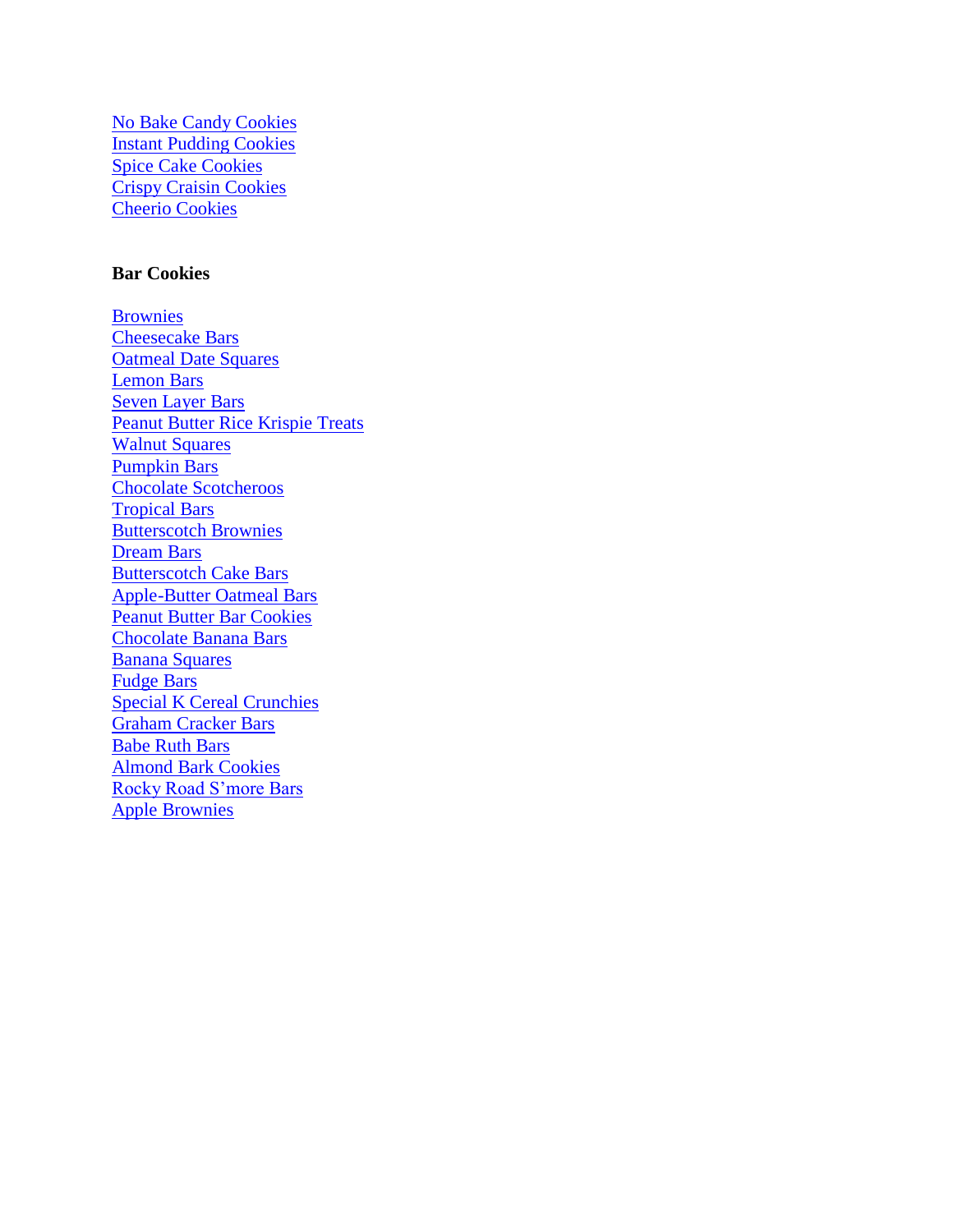#### <span id="page-5-0"></span>**Five Secrets to Making Better Cookies**

1. Make sure your cookie sheets aren't too thin. The heavier your cookie sheet, the less likely your cookies are to burn. If you can't afford heavy-duty cookie sheets, you can cover your thin ones with layers of aluminum foil.

2. Experiment with the temperature of your oven. My oven is always hotter than what I set it for. I set my oven 25 degrees cooler than what a recipe calls for.

3. Always place your cookie dough on cold cookie sheets. If you don't let the cookie sheets cool, your cookie dough will spread too much from the heat of the cookie sheets.

4. Don't bake the cookies for too long. They should be light brown around the edges. Keep in mind that the cookies will continue to cook from the heat of the cookie sheet after you remove them from the oven. I always let my cookies bake too long because I didn't think they were done yet. Your cookies should look a little underdone when they come out of the oven.

5. Cool the cookies on the cookie sheet until you can lift them with a spatula without breaking them. Cool them completely on wire racks, if you have some, otherwise you can cool them on paper towels or waxed paper.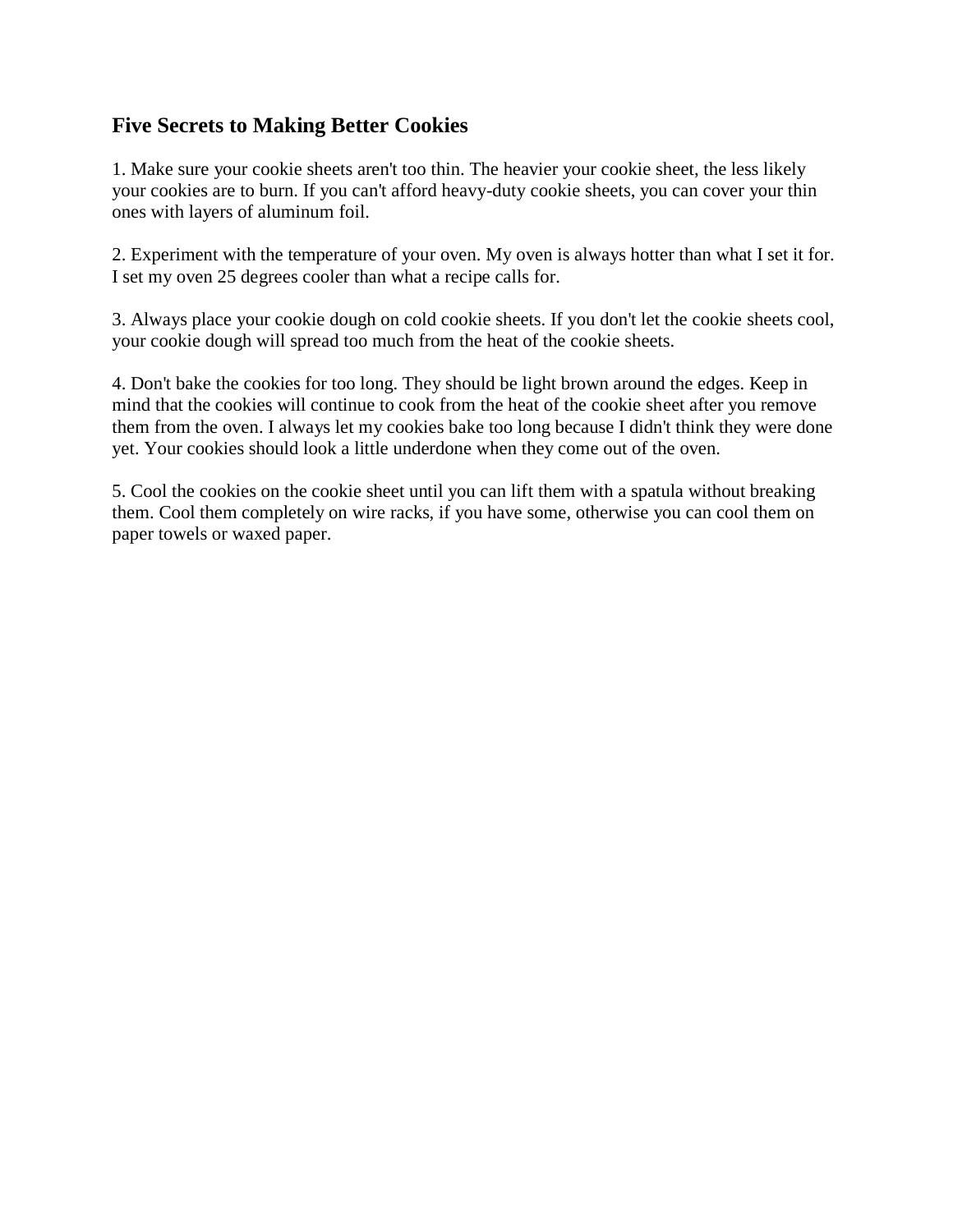#### **Tips for Storing Cookies**

Store soft cookies in airtight containers. Crisp cookies can be stored in containers with loosefitting lids. If you live in a humid climate, tightly cover crisp cookies. Re-crisp cookies by warming them in a 300 degree oven for 5-10 minutes before serving.

If cookies start to dry out, add a piece of bread or apple (replace after a couple of days) to the container to help retain moisture.

Layer frosted cookies with waxed paper in between the layers to keep them from sticking together.

Bar cookies can be stored in the baking pan with a tight lid.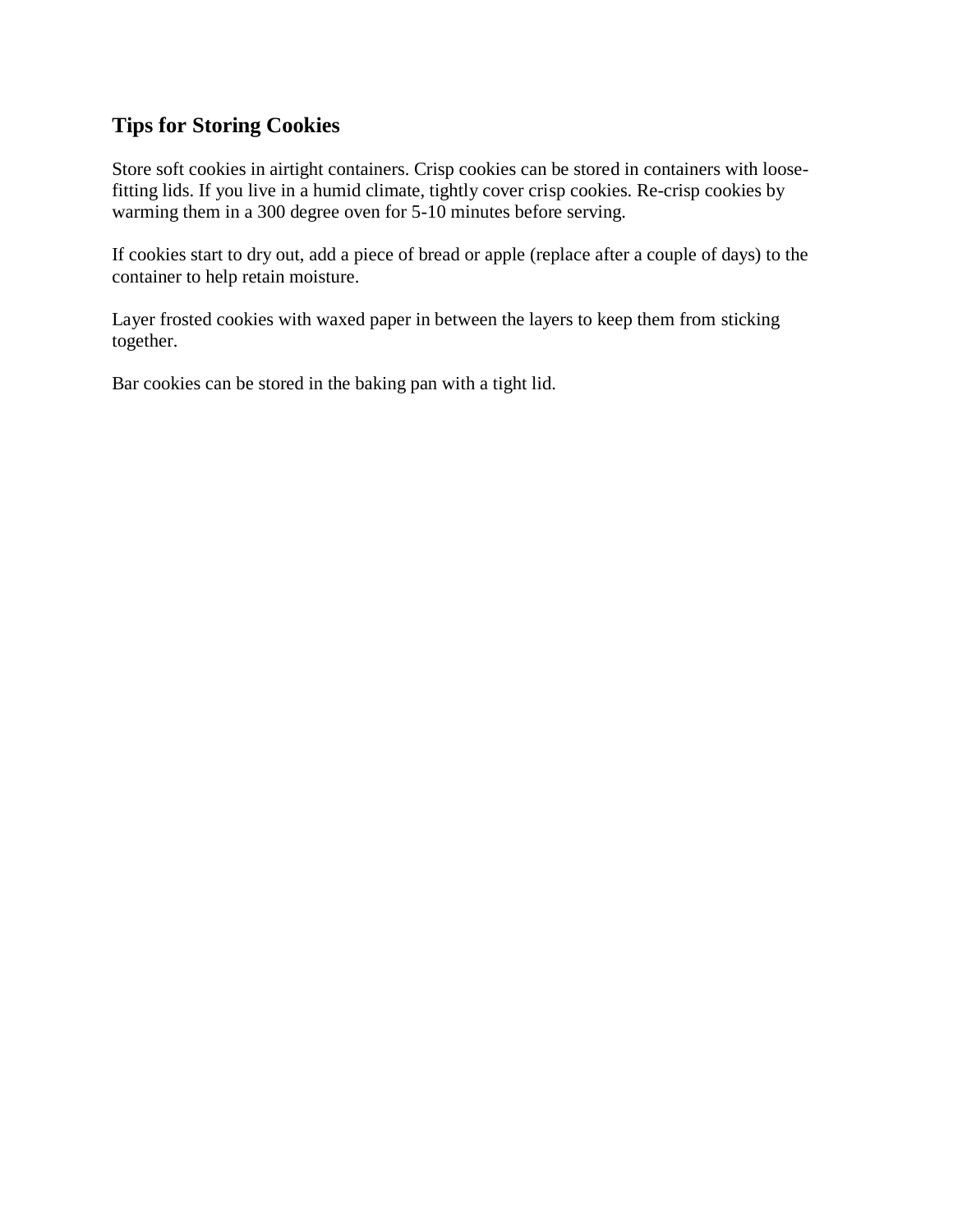#### <span id="page-7-0"></span>**Freezing Cookie Dough**

If you're looking ahead to the holiday season and wondering how you're going to get all your baking done, consider freezing your cookie dough or fresh baked cookies ahead of time. When the holidays get closer you can get that last bit of shopping done or last present made instead of spending all your time in the kitchen.

Cookie dough will freeze well for 4 to 6 weeks. Rolls of dough should be sealed tightly in plastic wrap (chill in refrigerator first before freezing). Other kinds of dough should be stored in airtight containers. Drop cookies (unbaked) may be frozen on cookie sheets and transferred to freezer bags. Let stand at room temperature for about 30 minutes before baking.

Don't try to freeze soft meringue-type cookie dough. Chocolate, brownies, peanut butter, and sugar cookie dough (or anything similar) freezes well. Let the dough defrost in the refrigerator (about 2-3 hours). Make sure to label the container with the date and type of cookie dough.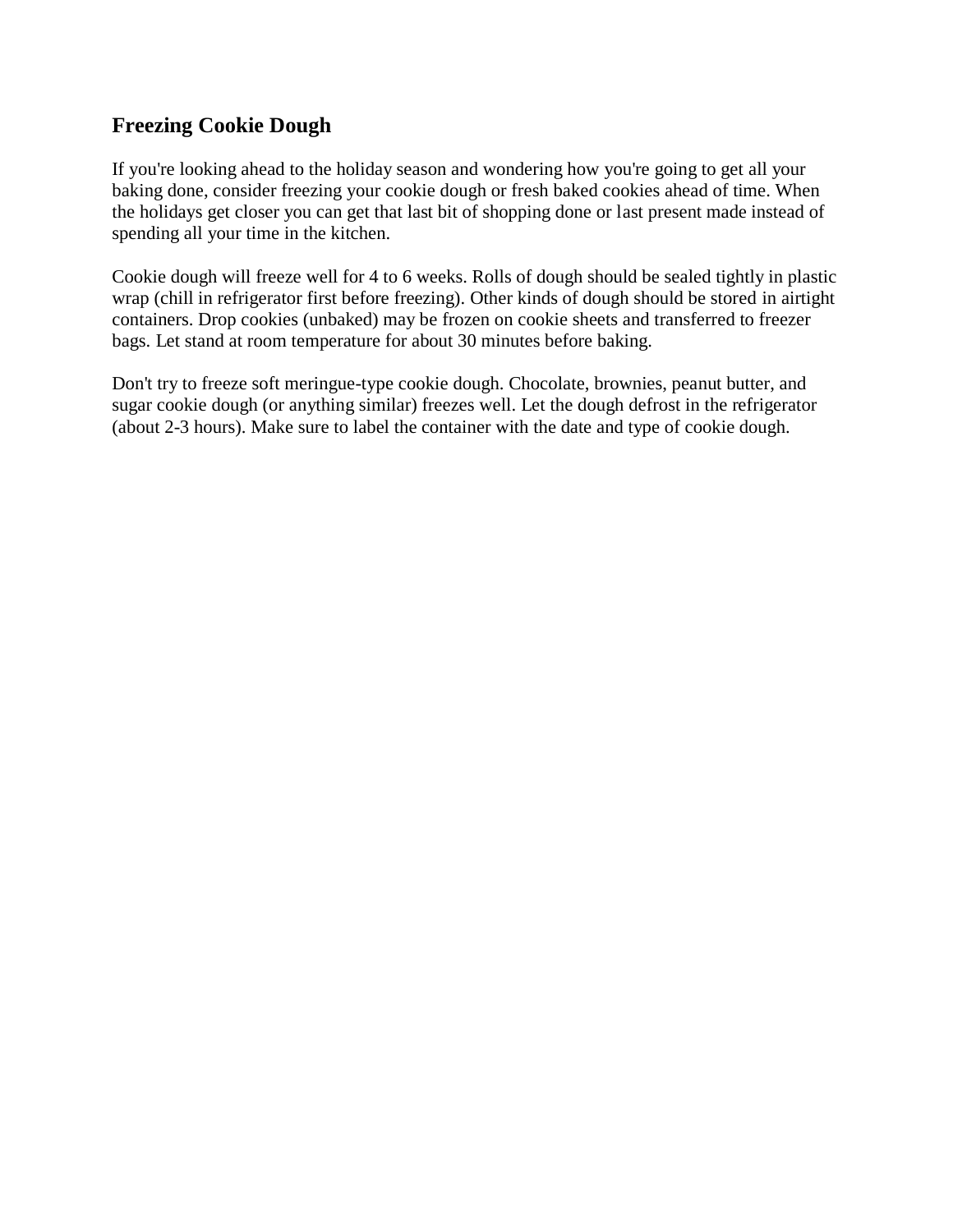#### <span id="page-8-0"></span>**Freezing Baked Cookies**

Almost any baked cookie freezes well. Let cookies completely cool before freezing. Wrap cookies individually in plastic wrap then store them in a ziploc freezer bag or storage tin (coffee cans or holiday tins work great). You can also just layer the cookies between layers of waxed paper in the container, but the individually wrapped ones will store longer.

Freeze frosted cookies uncovered first until they are firm. Then pack them in airtight container lined with plastic wrap or foil. Make sure to label the container with the date and type of cookies.

Unfrosted cookies can be frozen up to 6-12 months (frosted, about 3 months). Frozen cookies thaw in about 10 minutes at room temperature (if you can wait that long). If cookies should be crisp when thawed, remove them from the container before thawing.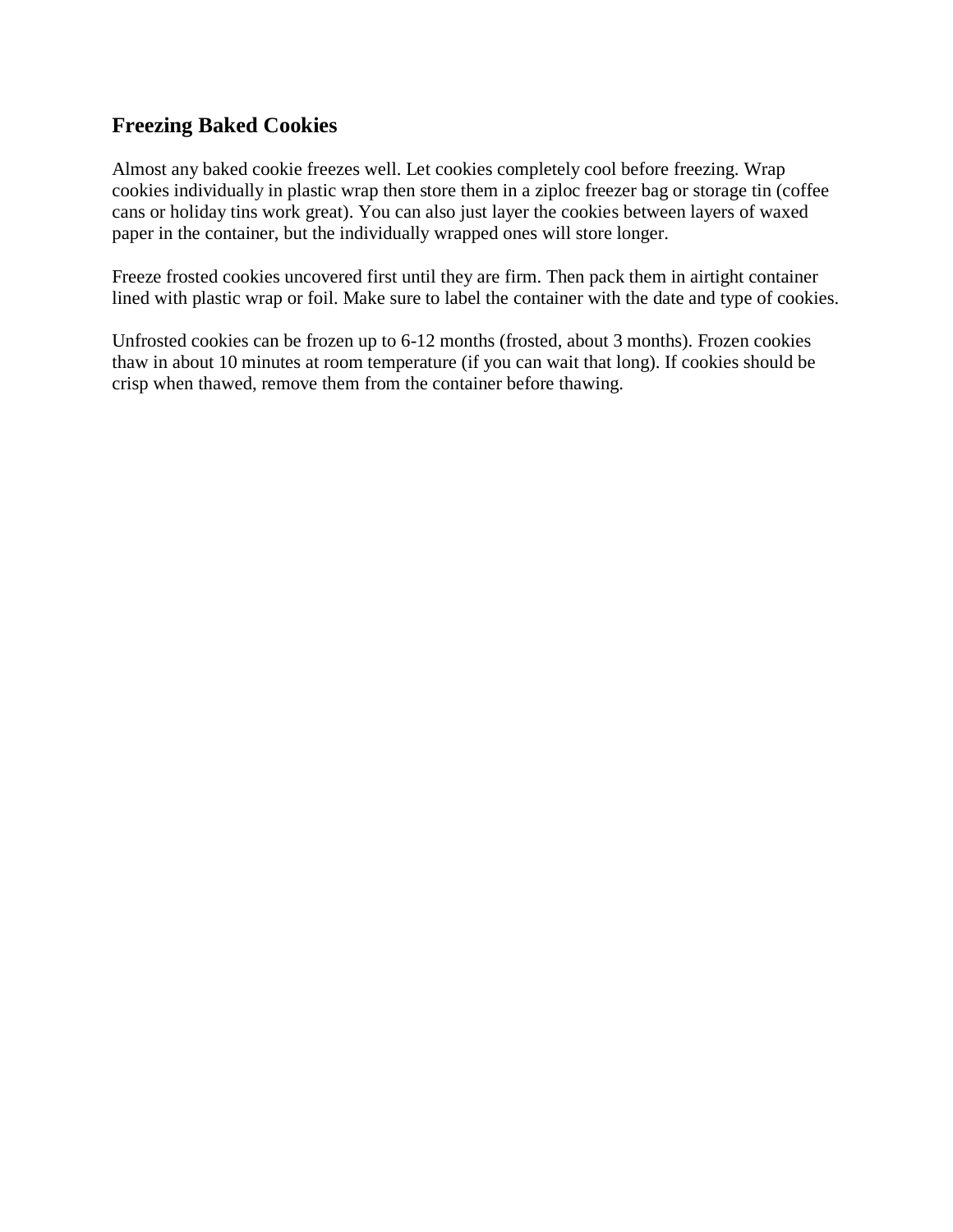#### <span id="page-9-0"></span>**Mailing Cookies**

When mailing cookies, there are several important things to keep in mind.

First, it is important to select a type of cookie that holds up well in the mail. Crisp or brittle cookies will likely break during shipment. Try to mail cookies like oatmeal cookies, bar cookies, chocolate chip cookies, and they will likely make it to their recipient in one piece.



It is also important to wrap the cookies well. Try to double box them to keep them as safe as possible. Pack them in a rigid container such as a ziploc container and then pack that container into the shipping box.

When placing cookies in the smaller container, first wrap them in plastic wrap, wrapping 2 to 3 cookies together and then placing them in the container.

It is not a good idea to pack two different kinds of cookies in the same package. For instance if you pack peanut butter and chocolate chip cookies together, the chocolate chip cookies will likely take on the flavor of the peanut butter cookies. Try to keep different kinds of cookies as separate as possible.

Pack the container as full as possible so that the cookies don't have very much room to move around. Less room means less chance the cookies will break during transit. If you do have extra space in the storage container, crumble up some small pieces of waxed paper and place them in the gaps between the packages of cookies.

After placing the ziploc container in the packing box, fill in all the gaps between the ziploc container and box with crumpled up newspaper so that the ziploc container does not move around during shipment.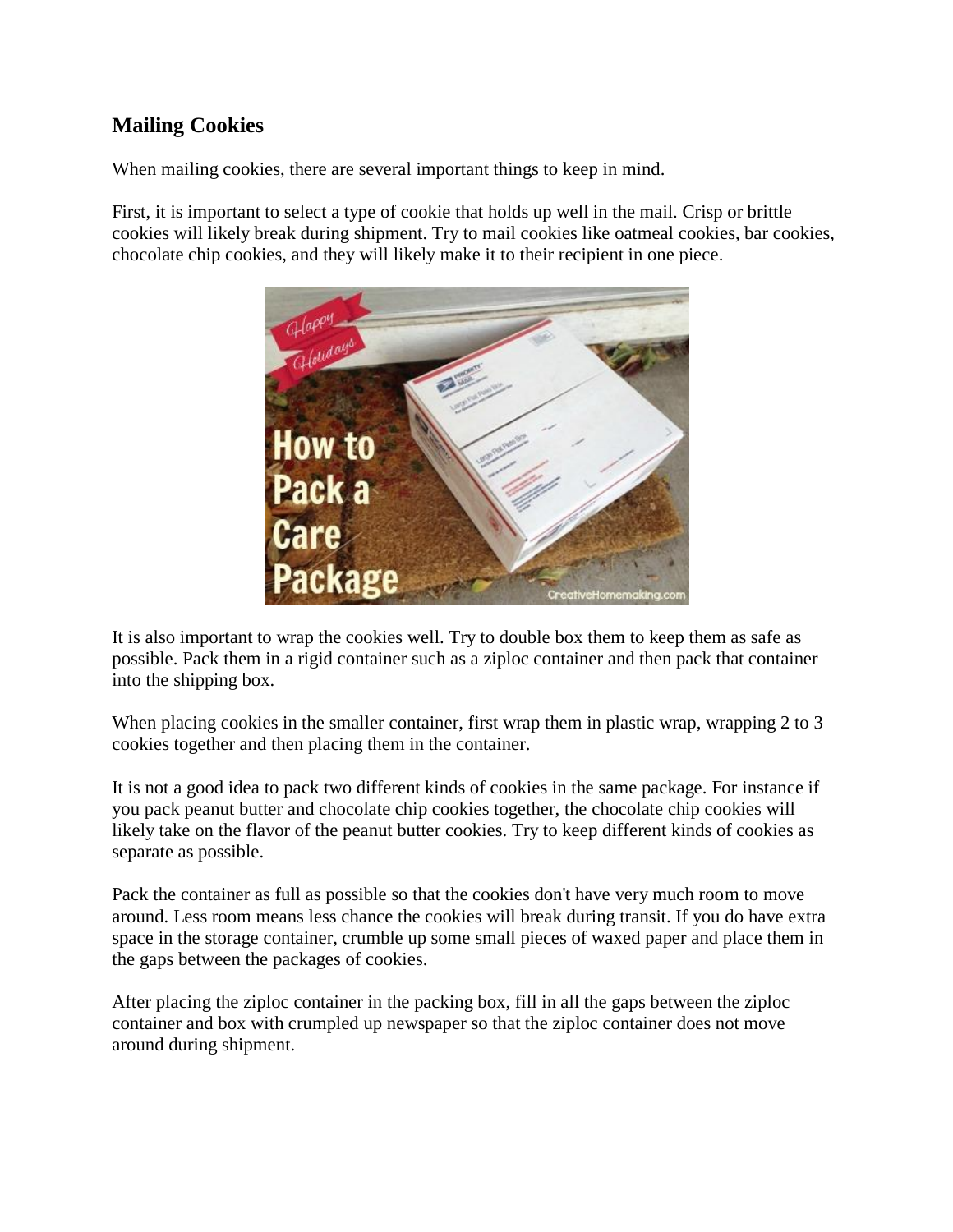#### <span id="page-10-0"></span>**Andes Mint Cookies**

1 box Devil's Food Cake Mix 1/2 c. vegetable oil 2 eggs 1 box Andes Mints

Preheat oven to 350 degrees. Mix the cake mix, vegetable oil, and eggs together in a bowl. Drop by spoonfuls onto a cookie sheet and bake for about 8 minutes. Cookies should still be soft on top but lightly browned on the bottom.



Remove cookies from cookie sheet and place on waxed paper. Place one unwrapped Andes mint on the top of each cookie while the cookies are still warm. Let the candy sit for a couple of minutes until completely soft. Use a knife to gently swirl the chocolate on top of the cookie.

Let cookies set until the chocolate re-hardens (although some may disappear from the counter while they are sitting).

These cookies freeze well if you are baking a bunch of cookies to give away as gifts for Christmas.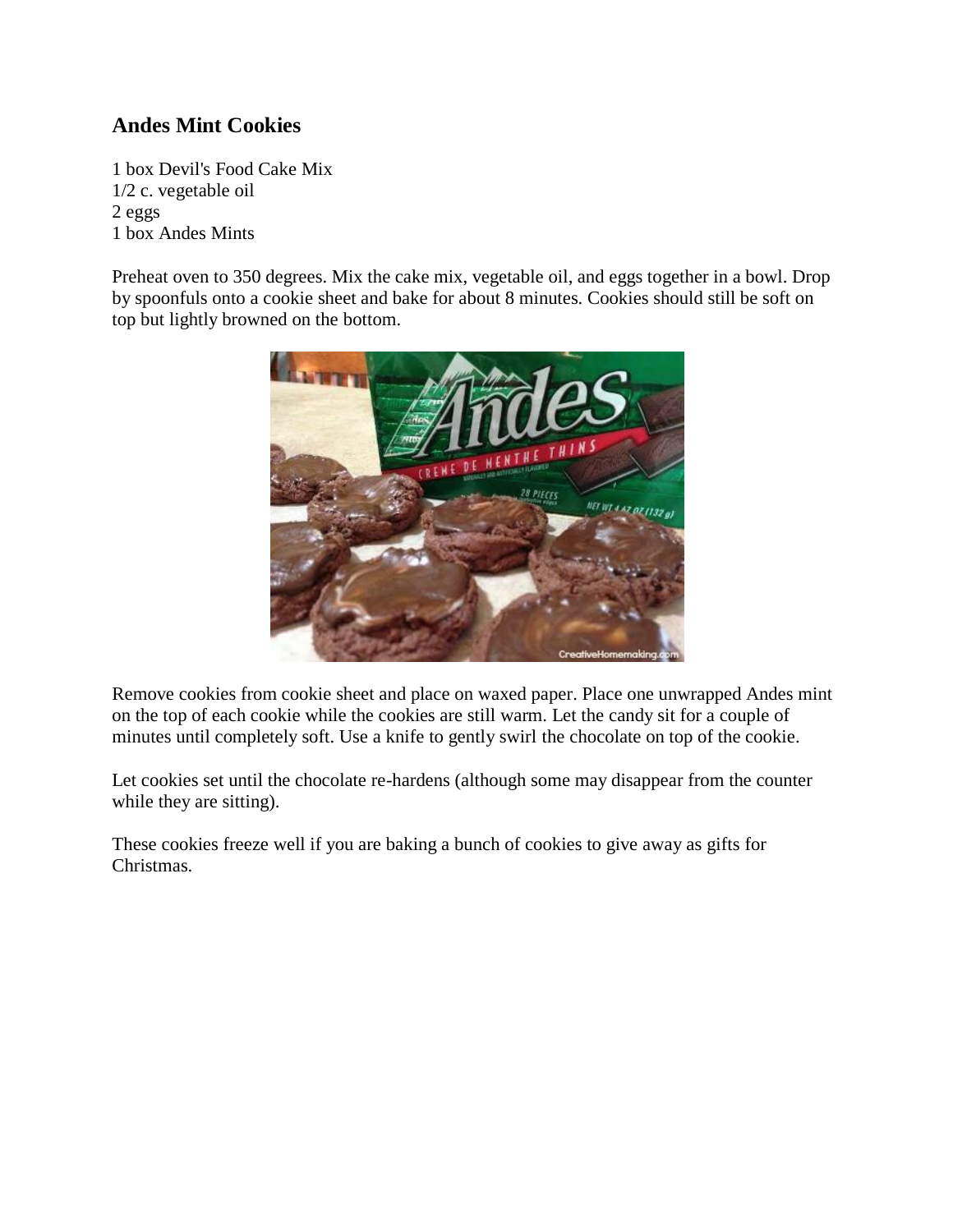# <span id="page-11-0"></span>**Orange Nutmeg Cookies**

2 c. flour 4 tsp. baking powder 1 tsp. salt 1 tsp. nutmeg 2 c. sugar 1 c. shortening 2 eggs 4 tbsp. orange rind 4 tbsp. orange juice 3 c. quick cooking oats

Sift flour with baking powder, sugar, and salt. Add shortening, eggs, and orange juice. Stir in oats, mixing well. Drop by teaspoonfuls onto greased baking sheet and bake at 350 degrees for 12 to 15 minutes.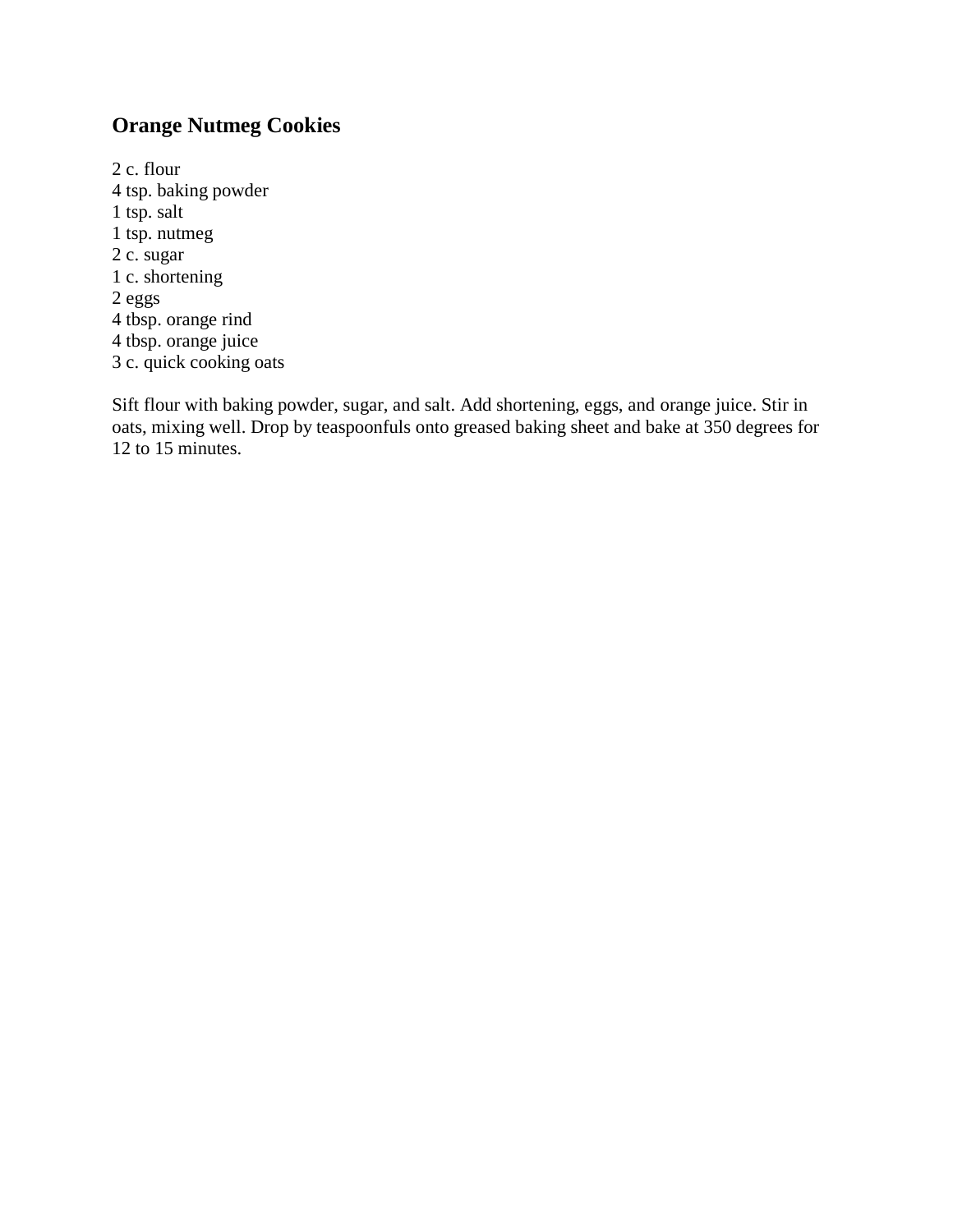#### <span id="page-12-0"></span>**Lemonade Cookies**

1 c. butter or margarine 1 c. sugar 3 c. sifted flour 1 tsp. baking soda 1 6-oz. can frozen lemonade, thawed Sugar

Cream together butter and 1 c. sugar. Add eggs; beat until light and fluffy. Sift together flour and baking soda; add alternately to the creamed mixture with 1/2 c. of the lemonade concentrate. Drop dough from a teaspoon 2 inches apart onto ungreased cookie sheet. Bake cookies at 400 degrees about 8 minutes or until lightly browned around the edges. Brush hot cookies lightly with remaining lemonade concentrate; sprinkle with sugar. Remove to cooling rack.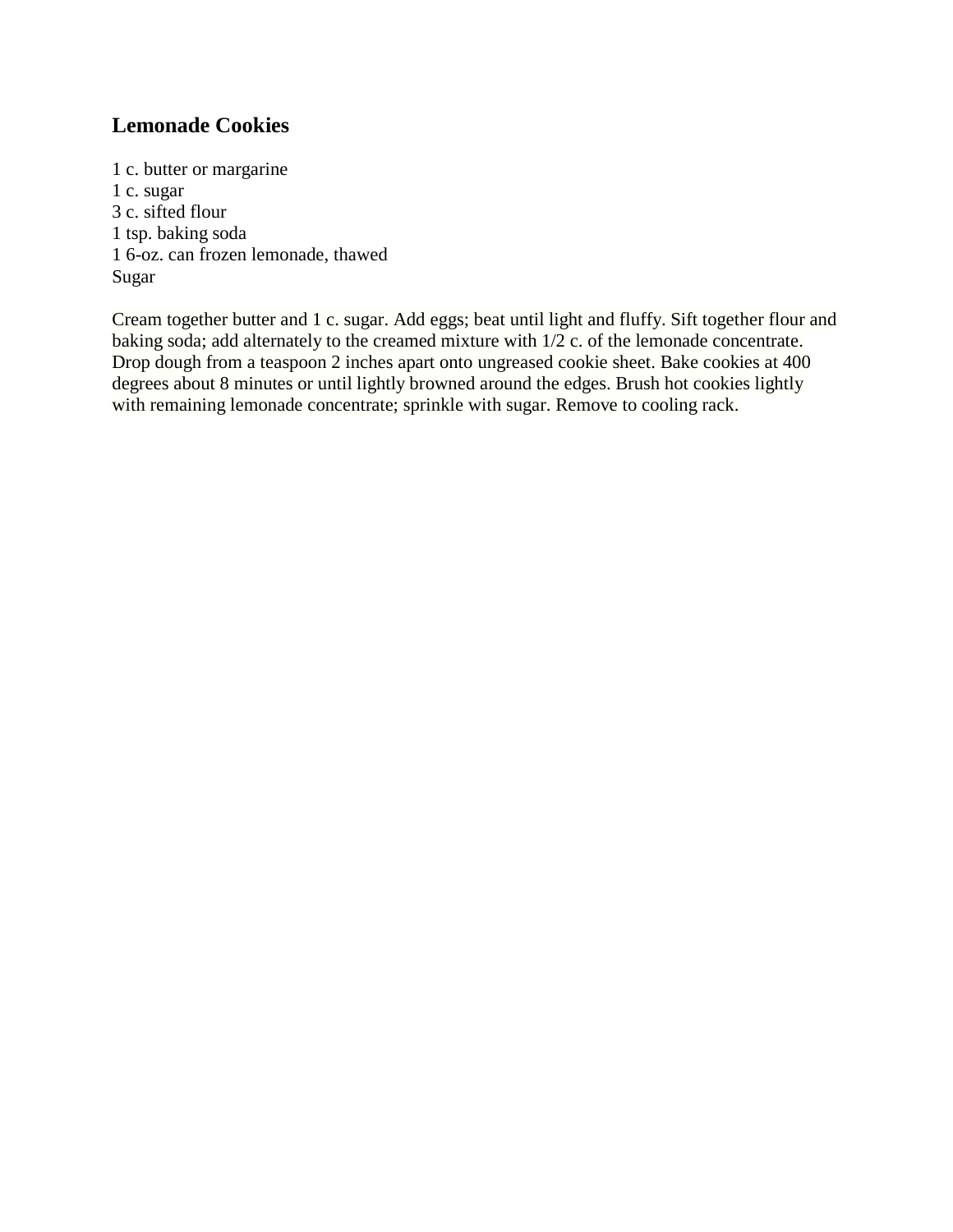# <span id="page-13-0"></span>**Gum Drop Cookies**

4 eggs 1 tsp. orange juice 2 c. brown sugar 2 c. flour 1 c. gum drops (chopped) 1 c. nuts (optional) 1 tsp. cinnamon

Beat eggs; add orange juice, sugar, and mix. Add flour, gum drops, nuts, and cinnamon. Pour onto greased jelly roll pan. Bake 20 to 25 minutes. Cut while still hot.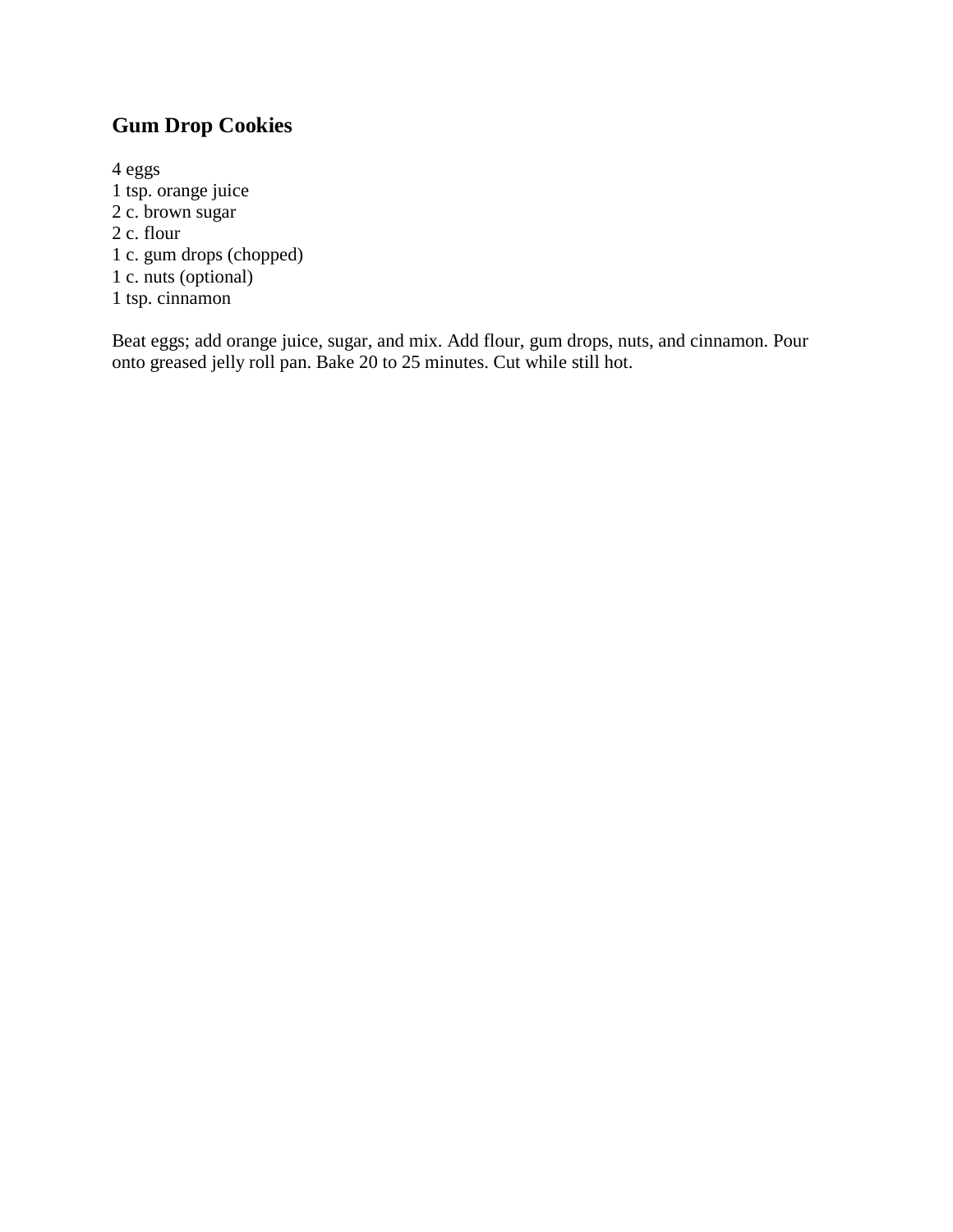#### <span id="page-14-0"></span>**Coconut Drop Cookies**

1 c. shortening 1 c. sugar 1 c. brown sugar 1 tsp. vanilla  $1/2$  tsp. salt 2 eggs 2 tsp. hot water 2 1/2 c. flour 1 tsp. baking soda 1 c. coconut 1 c. chopped nuts

Cream together shortening, sugar, brown sugar, vanilla and salt until fluffy. Add eggs, one at a time and beat together; add hot water, mixing well. Sift together flour and soda; add to creamed mixture. Then add coconut and nuts. Mix well. Drop by spoonful onto cookie sheet. Bake at 350 degrees for 15 minutes.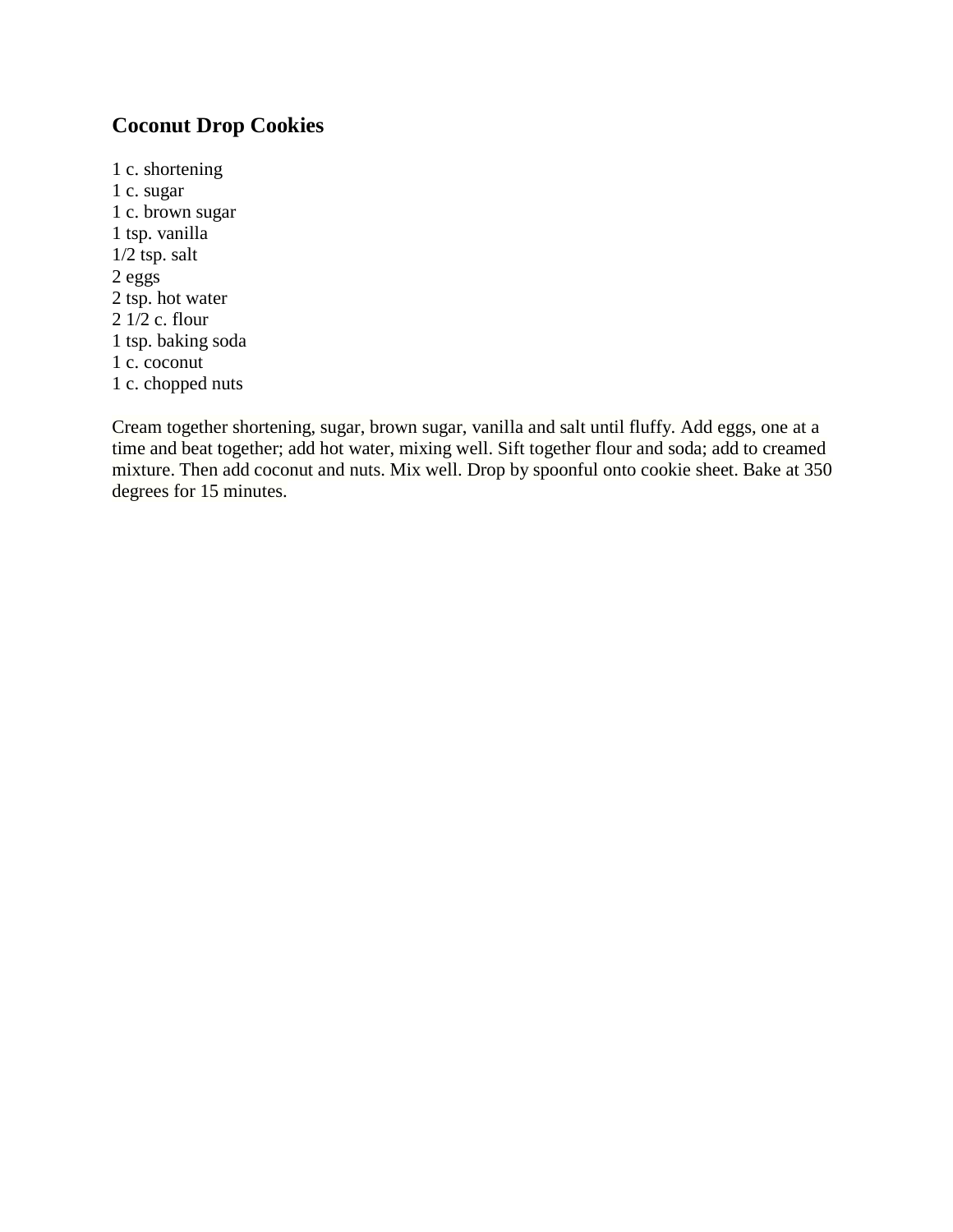# <span id="page-15-0"></span>**Apple Oatmeal Cookies**

1/2 c. butter 2/3 c. sugar 2 eggs 1 c. flour 1 tsp. cinnamon  $1/3$  tsp. salt 1 tsp. baking powder 1 c. rolled oats 1 c. chopped apples

Preheat oven to 350 degrees. In a medium-sized bowl, cream butter and sugar. Add eggs, one at a time, beating well after each. Stir in flour, baking powder, cinnamon, and salt. Add oats and apples. Drop by spoonfuls onto a greased cookie sheet and bake for 15 minutes.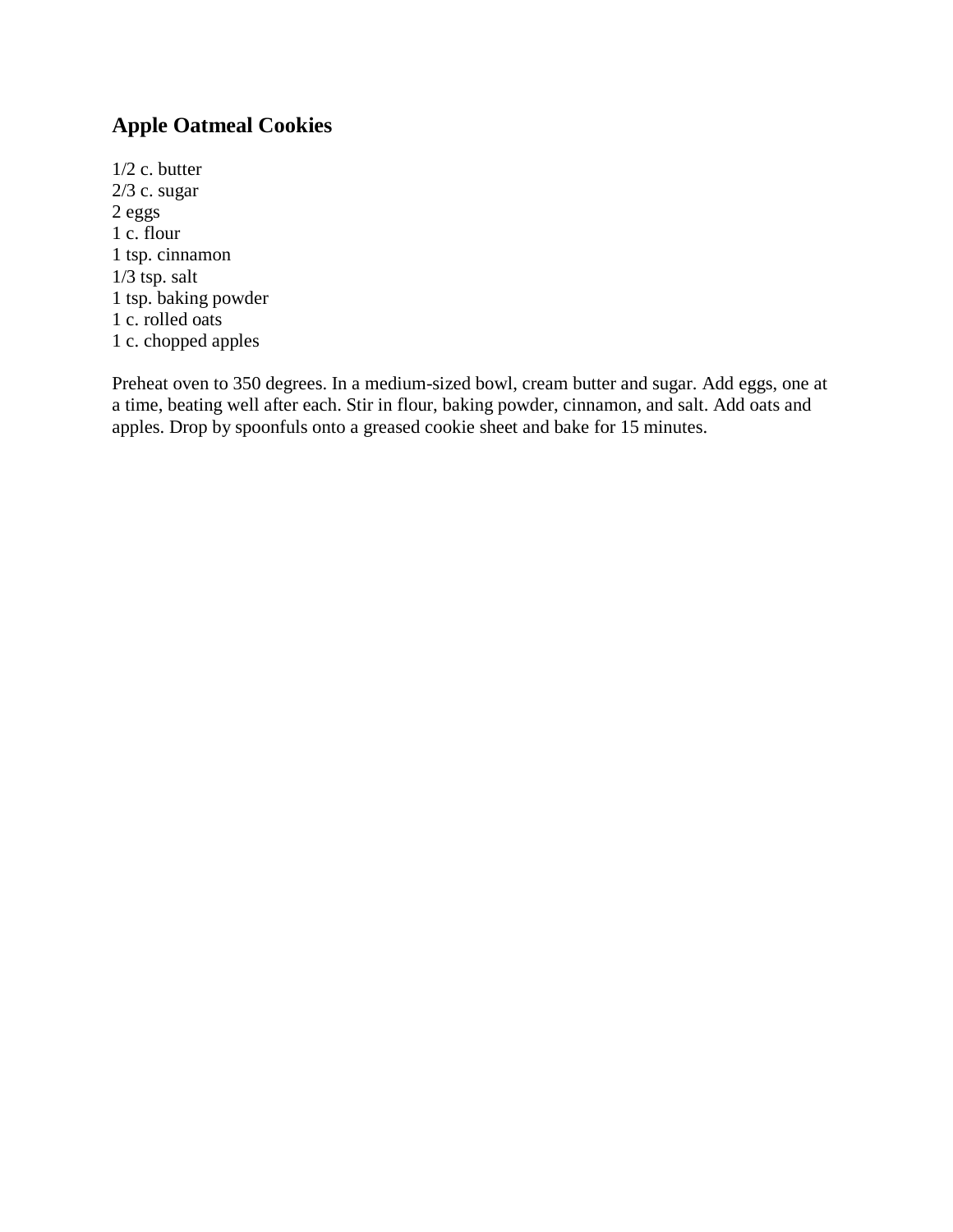#### <span id="page-16-0"></span>**No-Bake Chocolate Cookies**

2 c. white sugar 2 tbsp. butter 2 tbsp. cocoa  $1/2$  c. milk 1/4 tsp. salt 1/2 tsp. vanilla 3/4 c. peanut butter 2 1/2 c. oatmeal

In a large saucepan, mix together sugar, butter, cocoa, and milk. Bring to a boil. Stir in salt, vanilla, and peanut butter. When peanut butter has melted, remove the pan from the heat and quickly stir in the oatmeal. Drop mixture by spoonfuls onto waxed paper and let cool. Keep cookies refrigerated.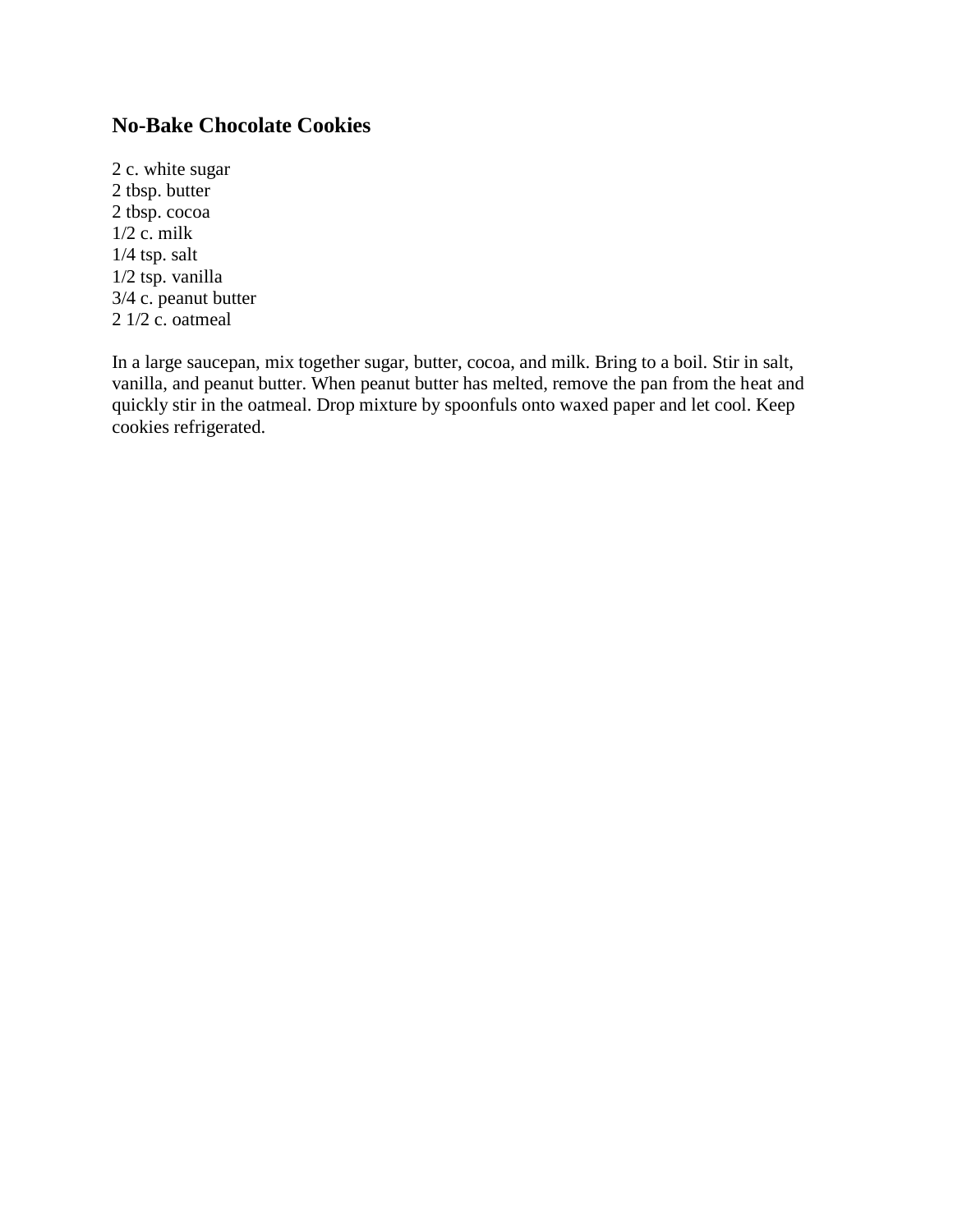#### <span id="page-17-0"></span>**Christmas Holly Cookies**

35 large marshmallows 1/2 c. butter or margarine 1 tsp. vanilla extract 1 1/2 tsp. green food coloring (approx.) 4 c. Corn Flakes Red hot candies (for decoration)

Melt marshmallows and butter in a large saucepan; stir to blend. Stir in vanilla extract and enough food coloring to make a dark green. Remove from heat and gently stir in corn flakes.

Working quickly, drop by teaspoonfuls onto waxed paper-lined cookie sheet. Decorate each with 3 red hots for holly berries. Chill.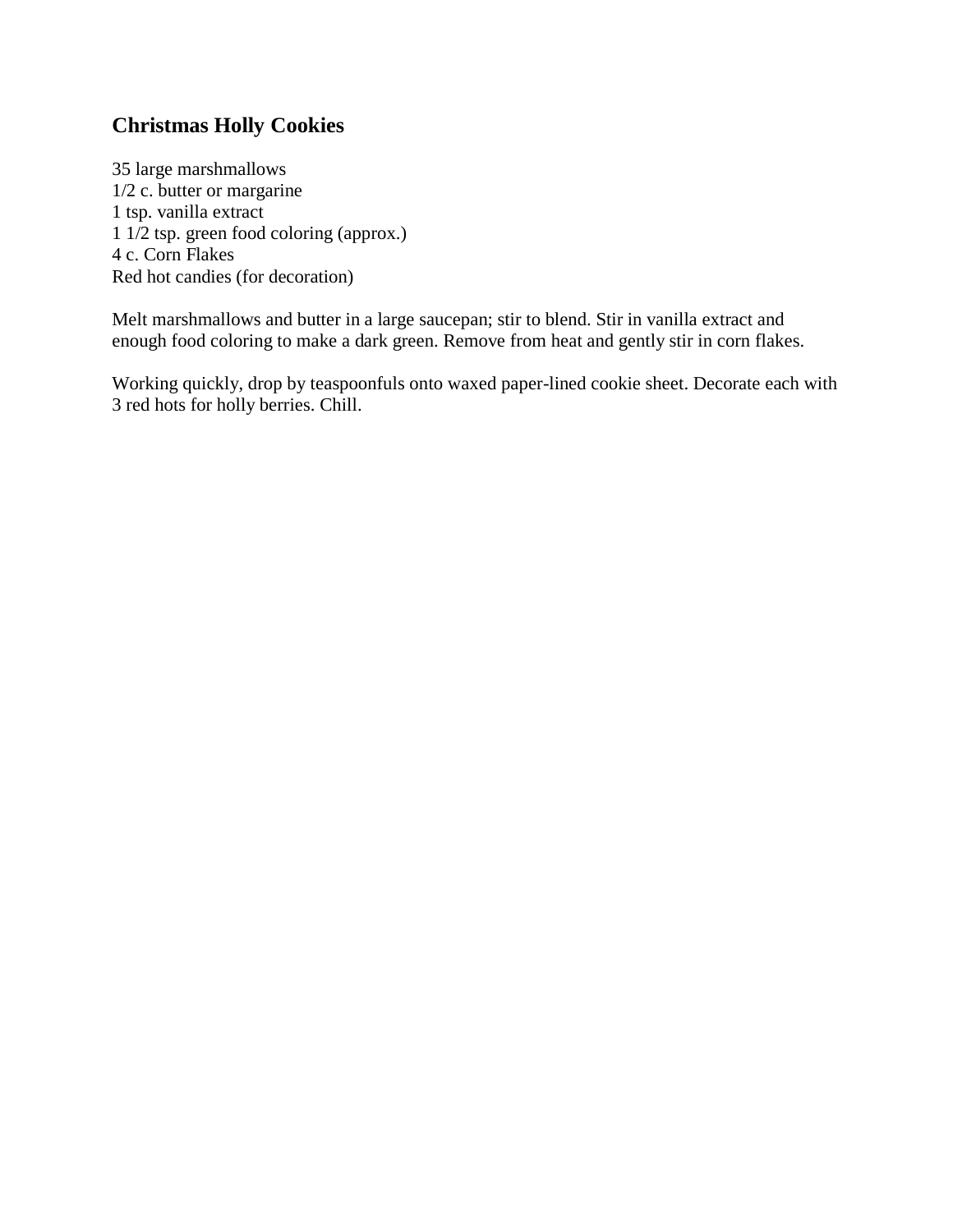#### <span id="page-18-0"></span>**Christmas Cookies**

1/2 c. butter 1 c. brown sugar 1 egg 1/4 c. sour cream 1 2/3 c. flour 1/2 tsp. baking soda 1/4 tsp. salt 1 c. dates, chopped 3/4 c. candied cherries, chopped 3/4 c. nuts, chopped (optional)

Preheat oven to 350 degrees. Mix all ingredients together and drop by spoonfuls onto a greased cookie sheet. Bake for about 10 to 12 minutes.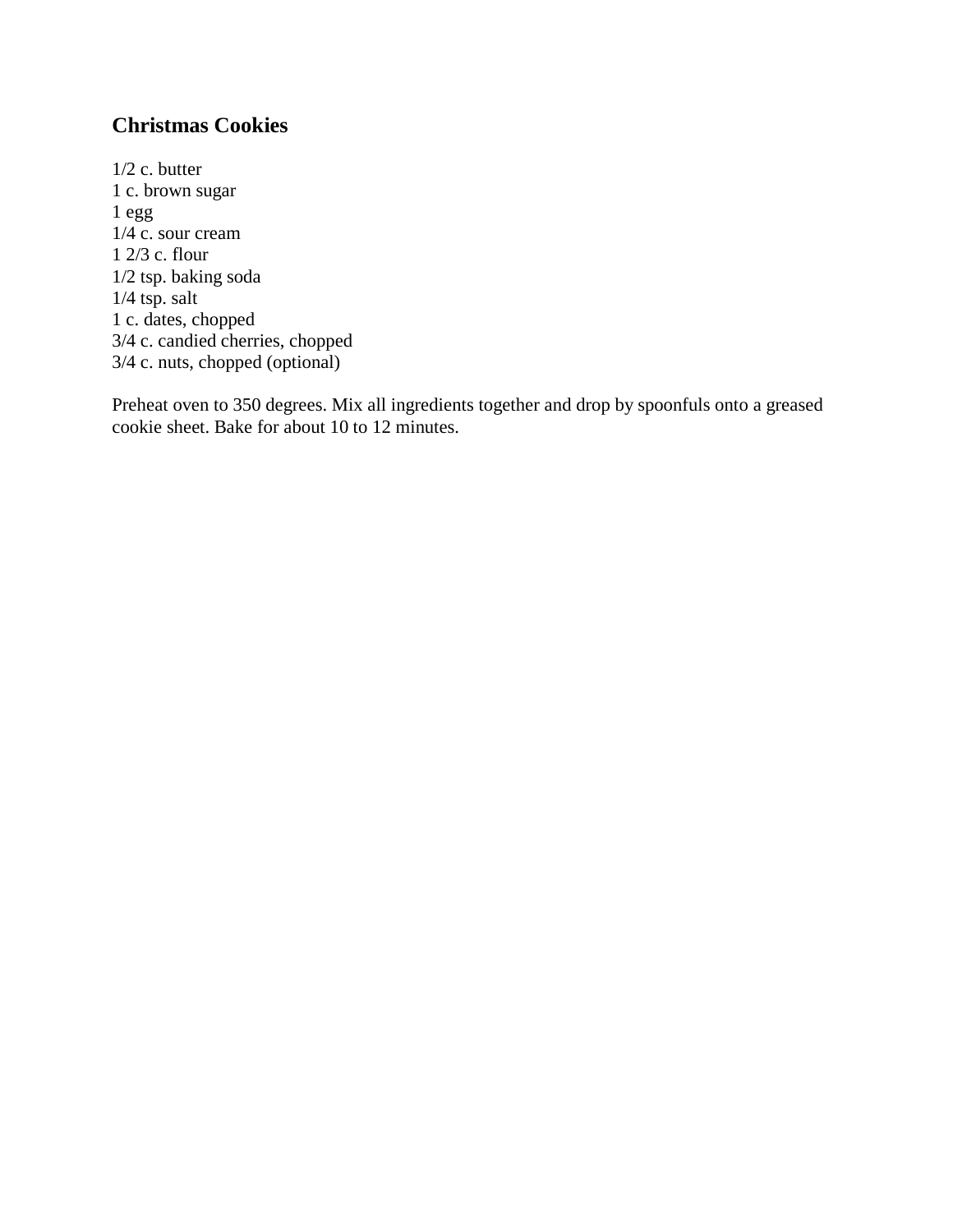#### <span id="page-19-0"></span>**Coconut Macaroons**

2 egg whites  $2/3$  c. sugar 1/2 tsp. vanilla 1 1/3 c. flaked coconut 1/4 tsp. salt

Beat egg whites, salt, and vanilla until soft peaks form. Slowly add sugar, beating until stiff peaks form. Stir in coconut. Preheat oven to 325 degrees. Drop coconut mixture by teaspoonfuls onto a greased cookie sheet. Bake for 20 minutes.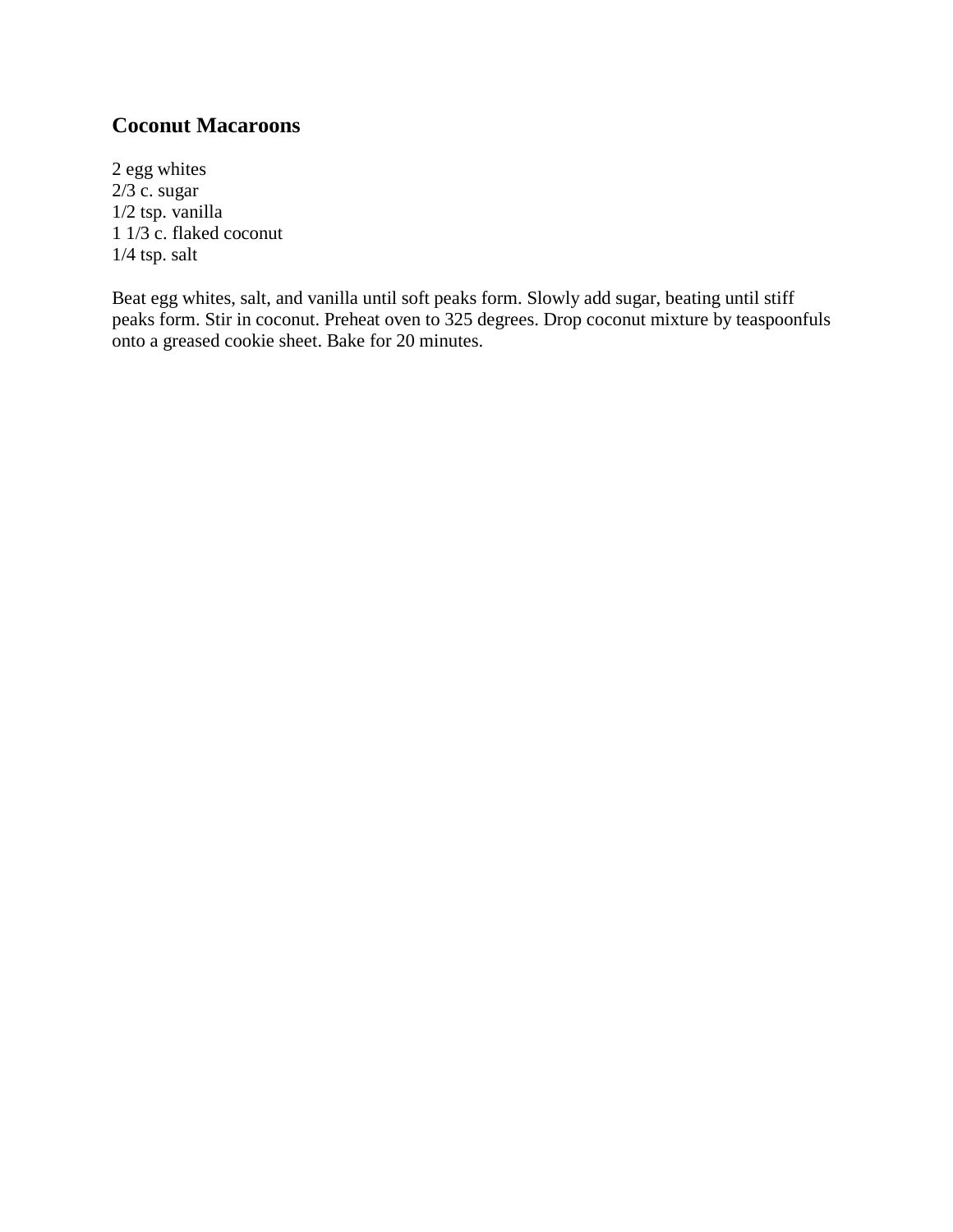#### <span id="page-20-0"></span>**Gingersnaps**

1 c. sugar 3/4 c. butter 2 eggs 3 c. flour 2 tsp. baking soda 1 tsp. ginger 1 tsp. cinnamon  $1/2$  tsp. cloves 1/2 c. molasses



In a large bowl, cream sugar and butter. Add eggs. Stir in flour, baking soda, ginger, cinnamon, and cloves. Add molasses, stirring well. Refrigerate dough for an hour or two to chill. Preheat oven to 350 degrees. Roll dough into 1-inch balls. Roll each ball in a little sugar and place 2 inches apart on an ungreased cookie sheet. Bake for 10 minutes.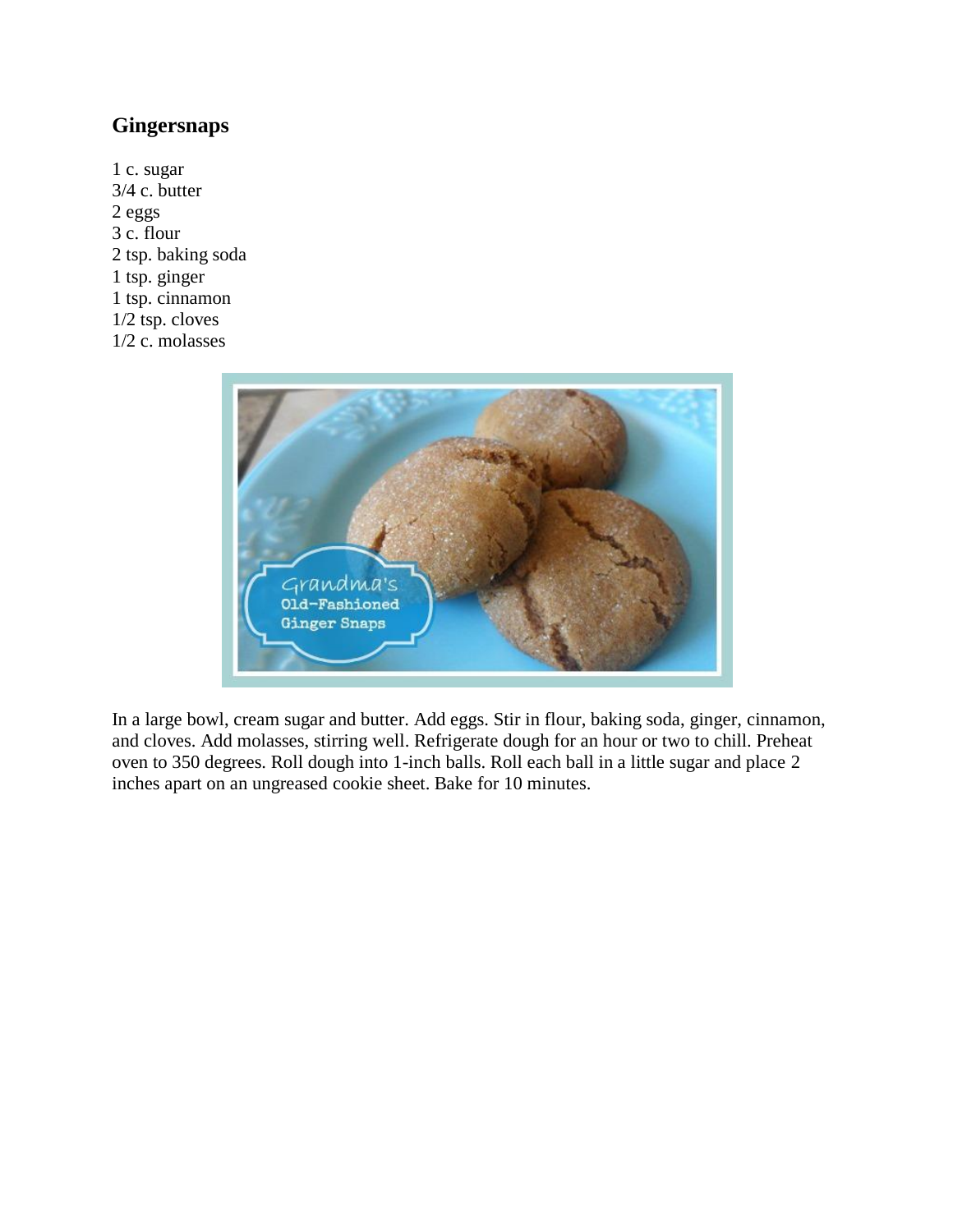#### <span id="page-21-0"></span>**Snickerdoodles**

1 c. butter 1 1/2 c. sugar 2 eggs 2 3/4 c. flour 2 tsp. cream of tartar 1 tsp. baking soda 1/2 tsp. salt

In a large bowl, cream together butter, sugar, and eggs. Stir in flour, cream of tartar, baking soda, and salt. Refrigerate dough for an hour or two to chill. Preheat oven to 350 degrees. Roll the dough into 1-inch balls. Roll each ball in a mixture of cinnamon and sugar. Place 2 inches apart on an ungreased cookie sheet. Bake for 10 to 12 minutes.

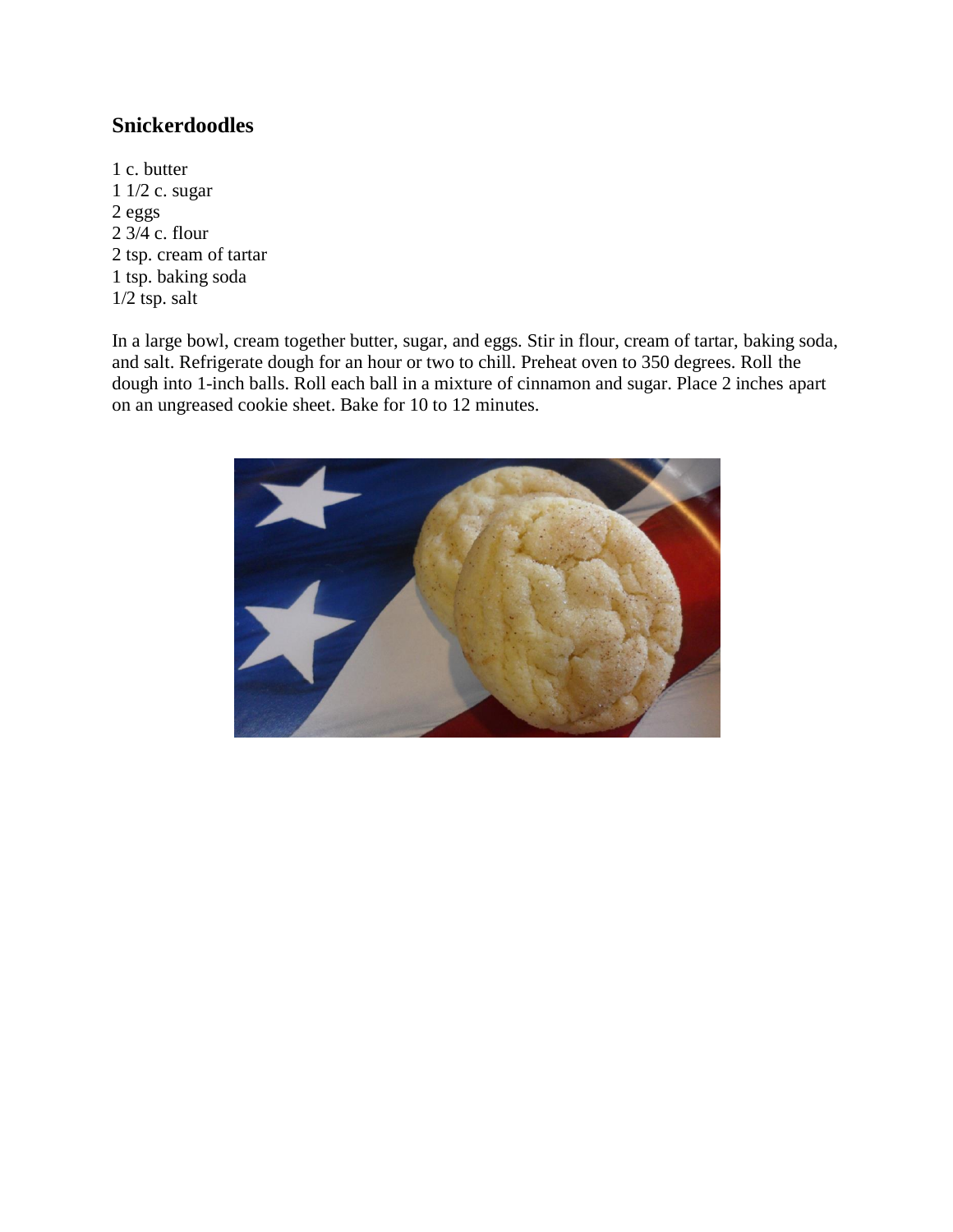#### <span id="page-22-0"></span>**M & M Cookies**

2 1/4 c. flour 1 tsp. baking soda 1 tsp. salt 1 c. butter 2 eggs 2 tsp. vanilla 1 c. brown sugar 1/2 c. sugar 2 c. plain M&M's

Preheat oven to 375 degrees. Cream together shortening, brown sugar, and sugar. Beat in eggs and vanilla. Stir in flour, baking soda, salt, and M&M's. Drop by teaspoonfuls onto ungreased cookie sheet and bake for 10 minutes.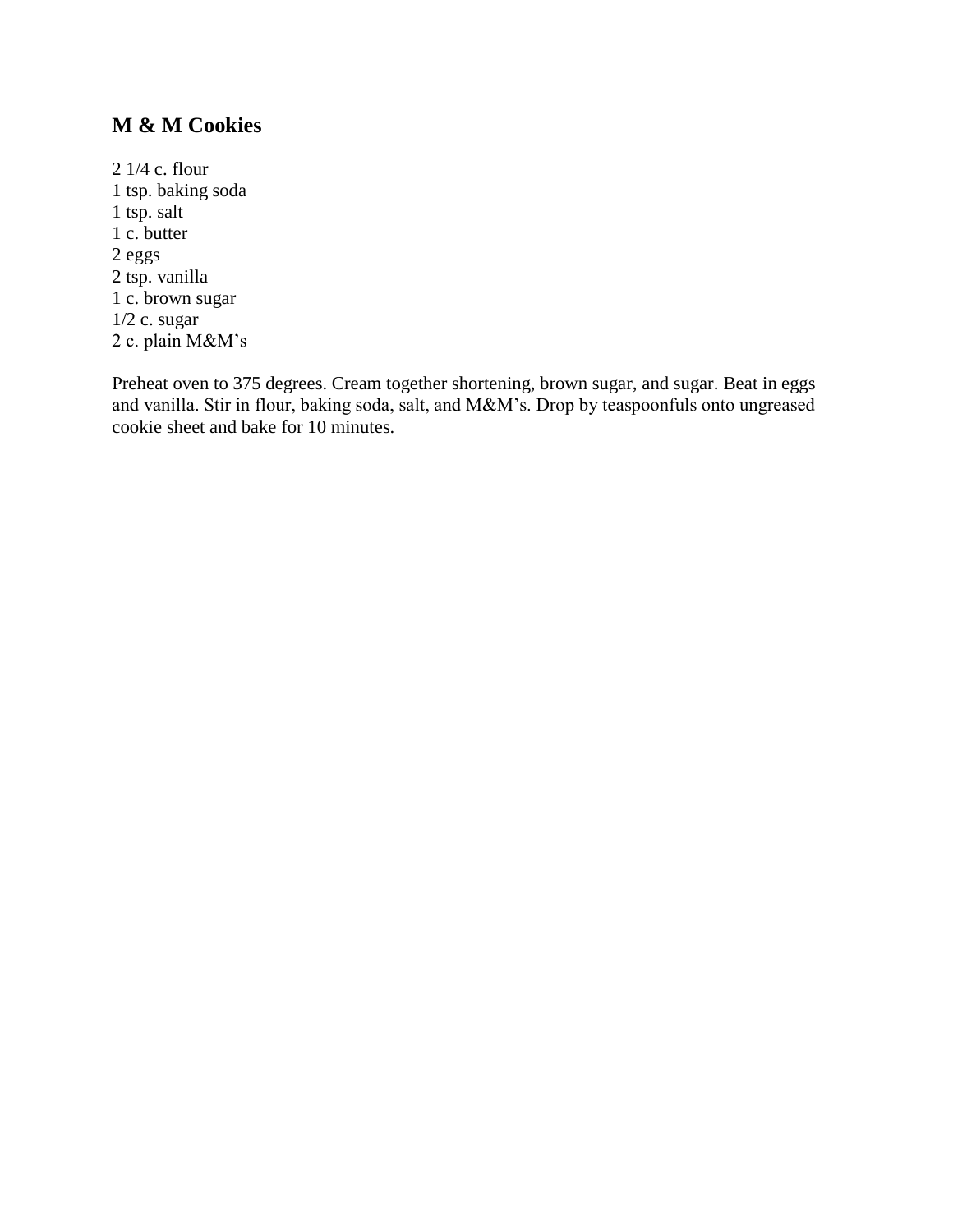#### <span id="page-23-0"></span>**Chocolate Mint Snow-Top Cookies**

1 1/2 c. flour 1 1/2 tsp. baking powder 1/4 tsp. salt 6 tbsp. butter, softened 1 c. sugar 2 eggs 1 1/2 tsp. vanilla extract 1 (10-oz.) package mint-flavored chocolate chips Powdered sugar

In bowl, combine flour, baking powder, and salt; set aside. Over hot (not boiling) water, melt 1 c. morsels, stirring until smooth. (Or, microwave morsels in bowl on high power 1 minute; stir. Microwave on high power 30 seconds longer; stir until smooth.) In bowl, beat butter and sugar until creamy. Add melted mint morsels and vanilla. Beat in eggs. Gradually beat in flour mixture. Stir in remaining 1/2 c. mint morsels. Wrap dough in plastic wrap and freeze until firm. Preheat oven to 350 degrees. Shape dough into 1-inch balls and coat with powdered sugar. Place on ungreased cookie sheet. Bake 10 to 12 minutes, until tops appear cracked. Let stand 5 minutes on cookie sheet. Cool completely.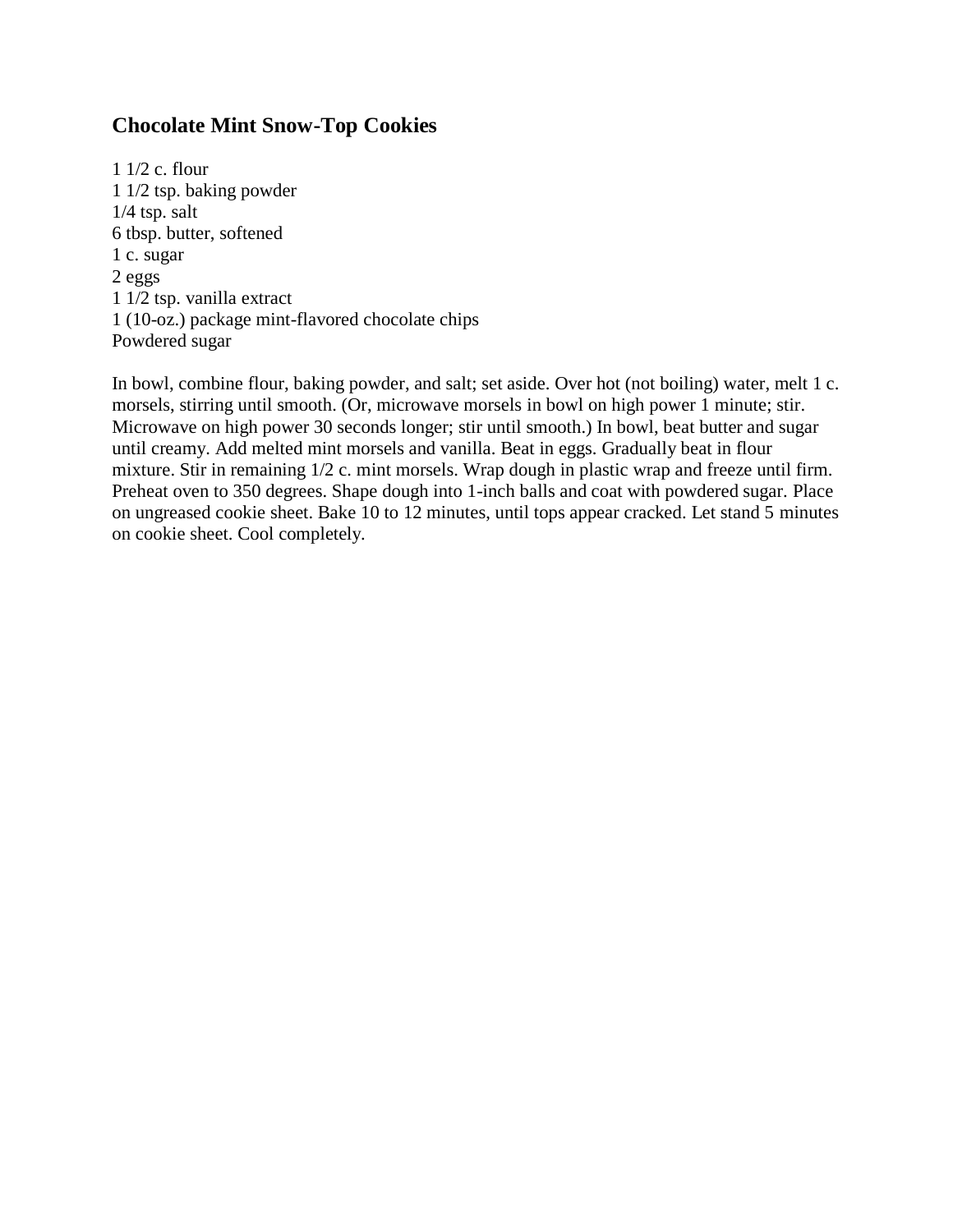#### <span id="page-24-0"></span>**Candy Cane Kiss Cookies**

1 1/2 c. powdered sugar 1 1/4 c. butter, softened 1 tsp. peppermint extract 1 tsp. vanilla extract 1 egg 3 c. flour 1 tsp. baking powder 1/2 tsp. salt 1 bag candy cane Kisses

Preheat the oven to 350 degrees. Have your kids help you unwrap the bag of candy cane kisses.



Combine the butter, powdered sugar, peppermint extract, vanilla extract, and egg. Beat until mixture is creamy, approximately 2 to 3 minutes. In a separate bowl, stir together flour, baking powder, and salt. Add the dry mixture to the wet mixture and beat until the mixture is well blended. The mixture will be a little bit crumbly, but that is okay. If you want you can chop up a few of the peppermint kisses and stir in them in the dough. I decided not to do that so that I would have more kisses to put on top of the cookies, but if you want to add some to the dough, stir in about 1/2 cup.

Roll the dough into 1 inch balls and roll them in sugar. Bake for 10 to 12 minutes or just until the cookies are set. Immediately after you remove the cookies from the oven, transfer them on to waxed paper. While the cookies are still hot, press a peppermint kiss into the center of each cookie.

Let the cookies sit undisturbed until the candies harden again. They will get soft but will harden again as they cool.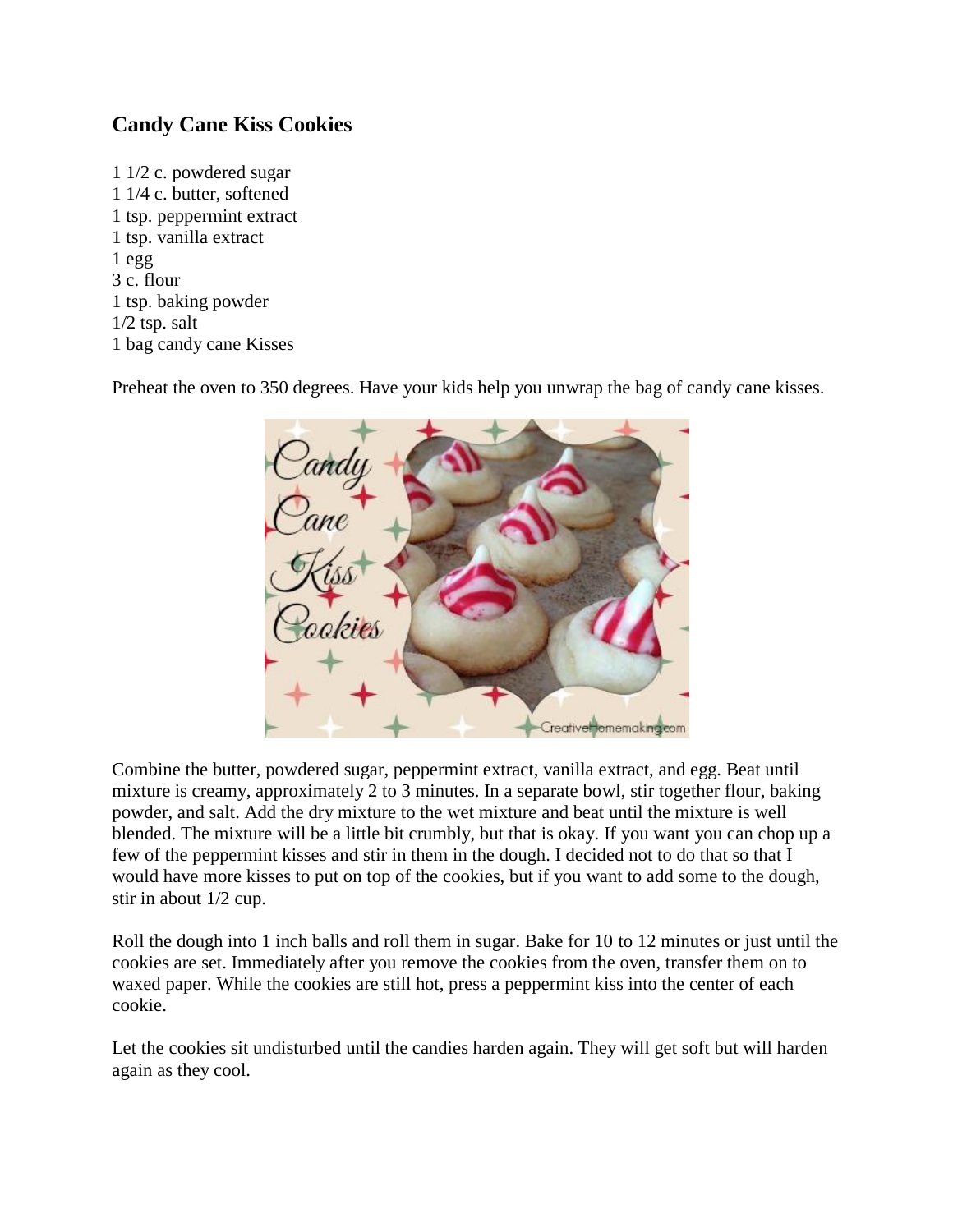#### <span id="page-25-0"></span>**Cherry Coconut Drops**

1/2 c. butter 3/4 c. sugar 1 3/4 c. flour 1 tsp. baking powder 2 tbsp. milk 2 egg whites, stiffly beaten 2 tsp. almond extract 1/2 c. maraschino cherries, chopped 1 c. coconut 1/2 c. chopped nuts (optional)

In a large bowl, cream together butter and sugar. Add milk and almond extract. Stir in cherries, coconut, nuts, flour, and baking powder. Stir in egg whites. Drop by teaspoonfuls onto a greased cookie sheet. Bake at 375 degrees for 15 minutes.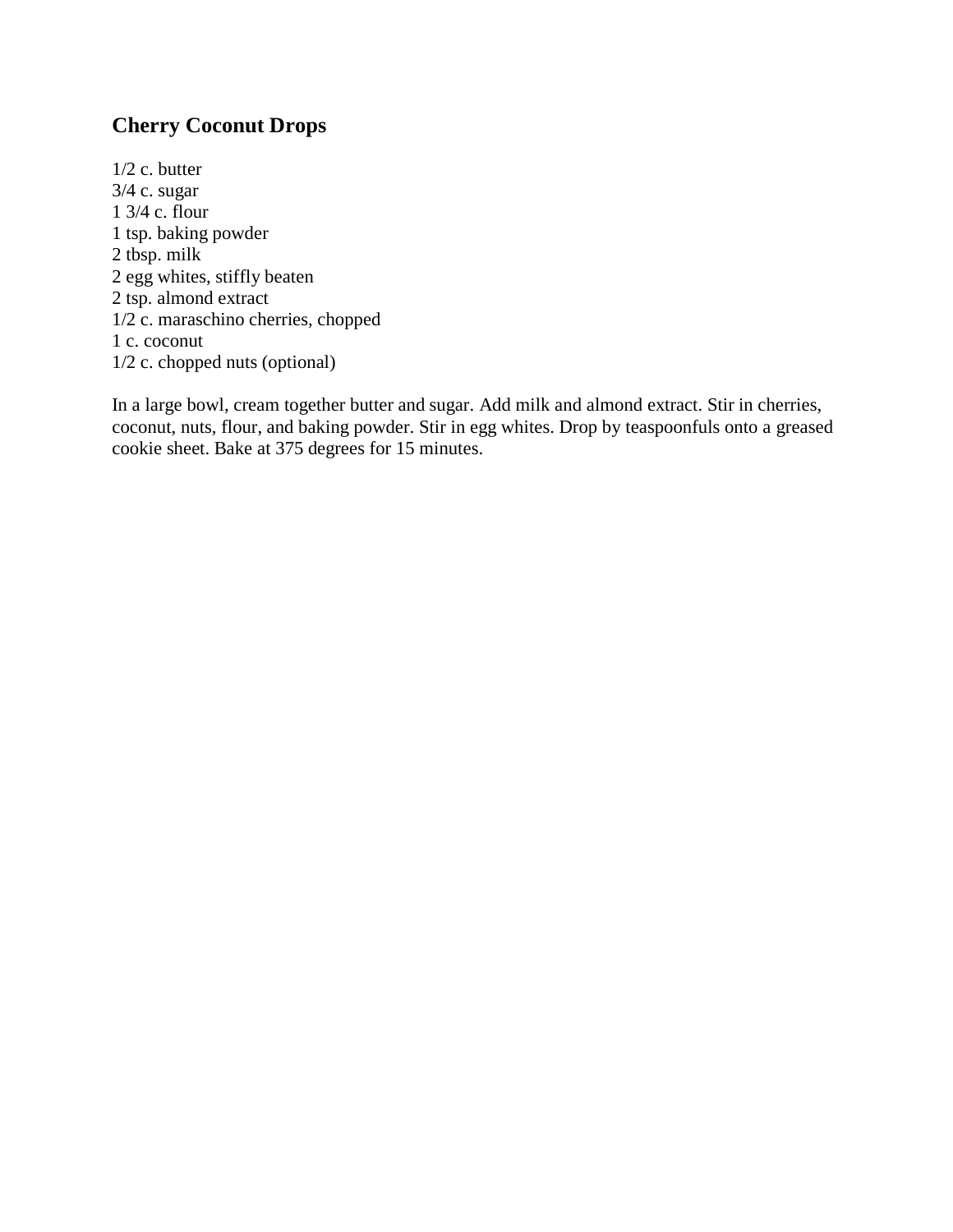#### <span id="page-26-0"></span>**Honey Drop Cookies**

3/4 c. shortening 3 tbsp. sugar 1 c. honey 3 eggs, well beaten 3 c. flour 1 tsp. baking soda

Preheat oven to 400 degrees. Cream together shortening, sugar, and honey, Add eggs, beating until light and fluffy. Sift together flour and baking soda, mix together with shortening mixture. Blend well. Add 1 c. chopped nuts. Drop on greased cookie sheet. Bake 5 to 10 minutes, until golden brown.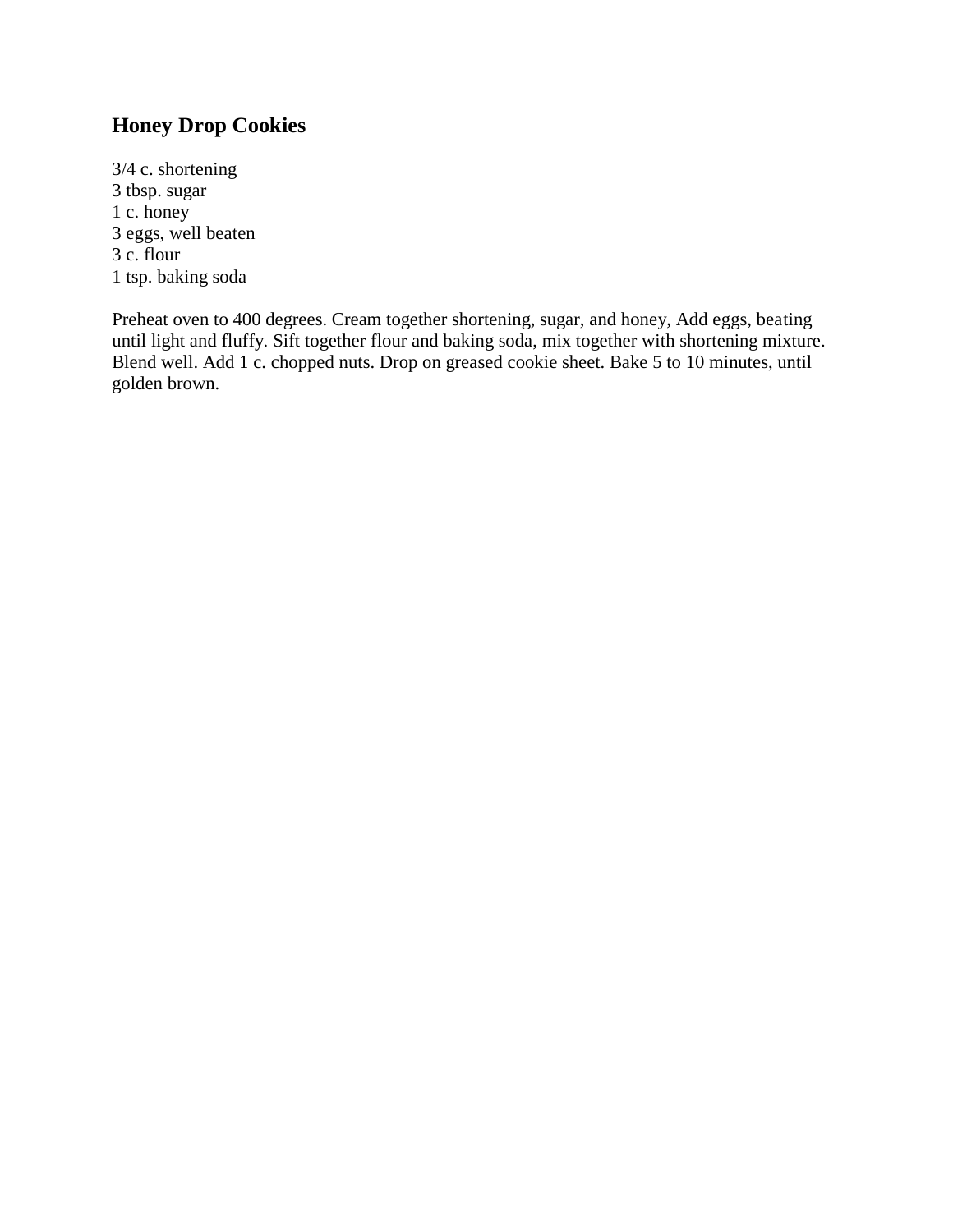#### <span id="page-27-0"></span>**Peanut Butter Crackles**

1 3/4 c. flour  $1/2$  c. sugar 1/2 c. brown sugar 1 egg 1 tsp. vanilla 1 tsp. baking soda 1/2 tsp. salt 1/2 c. butter, softened 1/2 c. peanut butter Chocolate kisses or stars



Mix flour, baking soda, and salt. Mix together butter, peanut butter, and sugar. Beat in egg and vanilla. Stir in flour mixture. Shape dough into 1-inch balls. Roll in sugar and place on a greased cookie sheet. Bake at 375 degrees for 12 minutes. Remove from oven and press chocolate kisses firmly into cookie.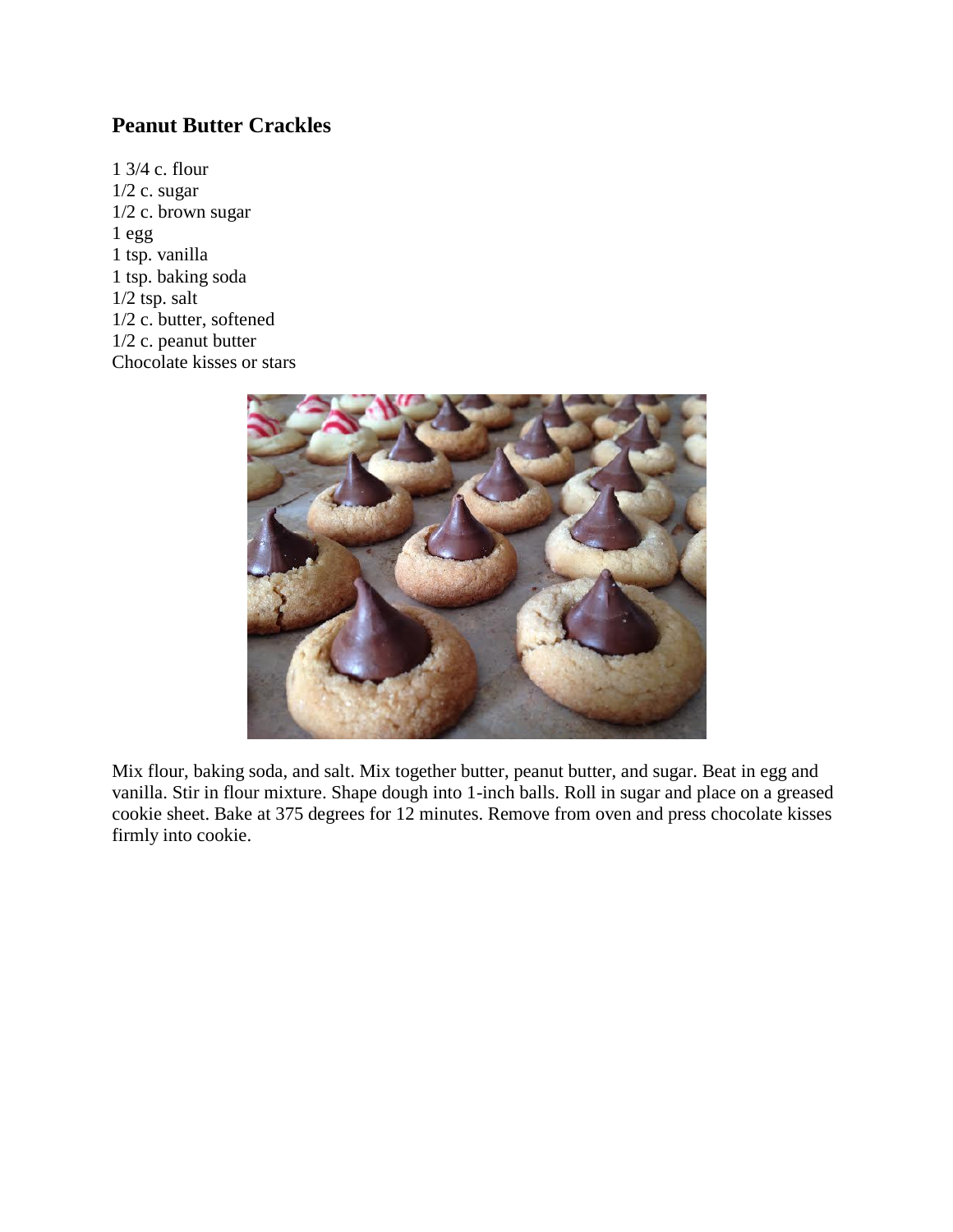# <span id="page-28-0"></span>**Ranger Cookies**

1 c. brown sugar 1 c. sugar 1 c. shortening 2 eggs 2 c. oatmeal 2 c. flour 1 tsp. baking soda 1/4 tsp. baking powder 1 tsp. vanilla  $1/4$  tsp. salt 2 c. Rice Krispies 2 c. coconut

Preheat oven to 350 degrees. Cream shortening and sugars together and add eggs. Add remaining ingredients. Roll into small balls and flatten slightly with a fork. Bake for 10 to 12 minutes.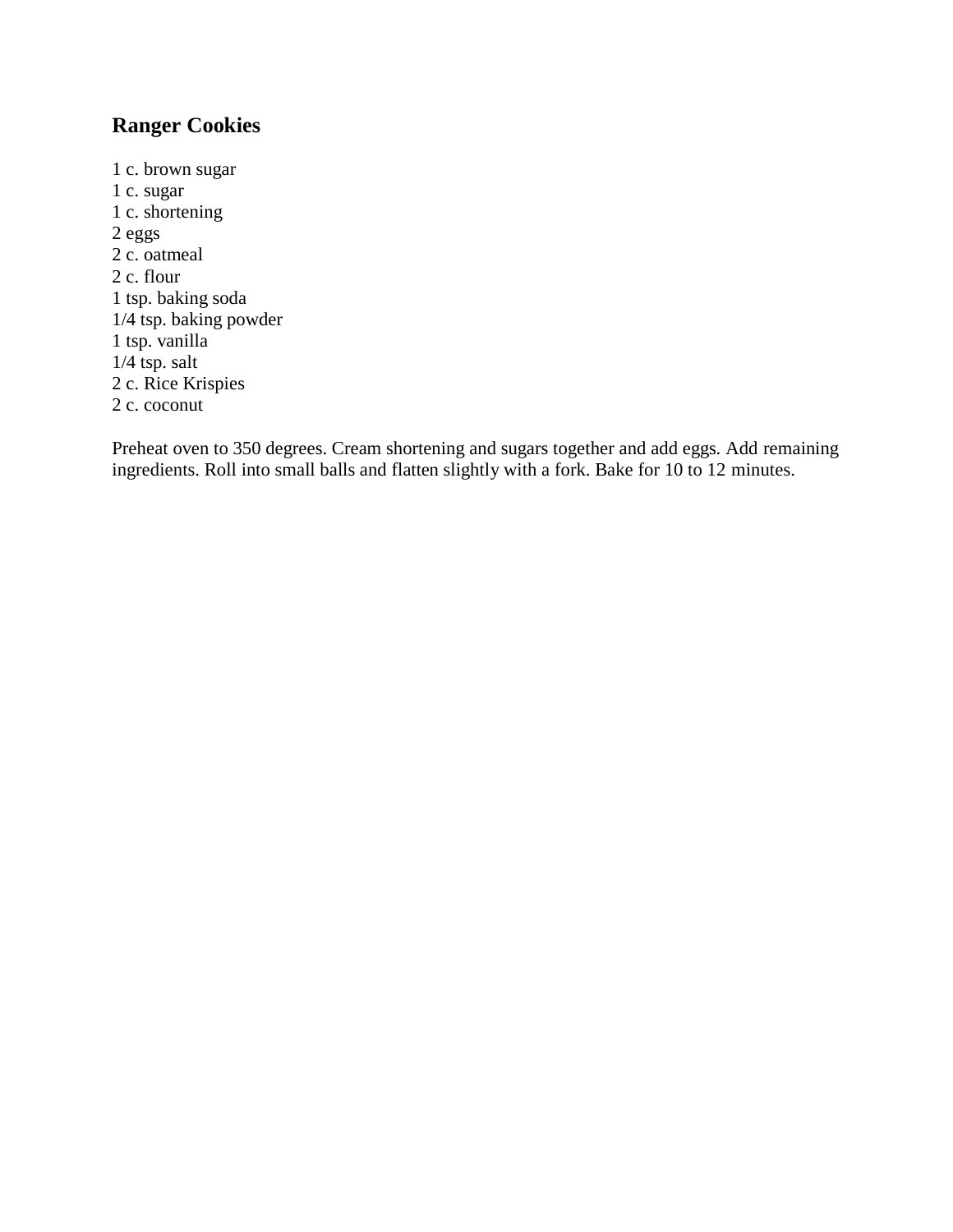#### <span id="page-29-0"></span>**Salted Peanut Cookies**

2 c. brown sugar 1 c. shortening 1 c. salted peanuts 2 eggs  $1\frac{1}{2}$  c. oatmeal 2 c. flour 1 tsp. baking soda

Cream sugar, shortening, and eggs. Add oatmeal, flour, and baking soda. Stir in peanuts. Drop by teaspoonfuls onto greased cookie sheets. Bake at 350 degrees for 8 minutes.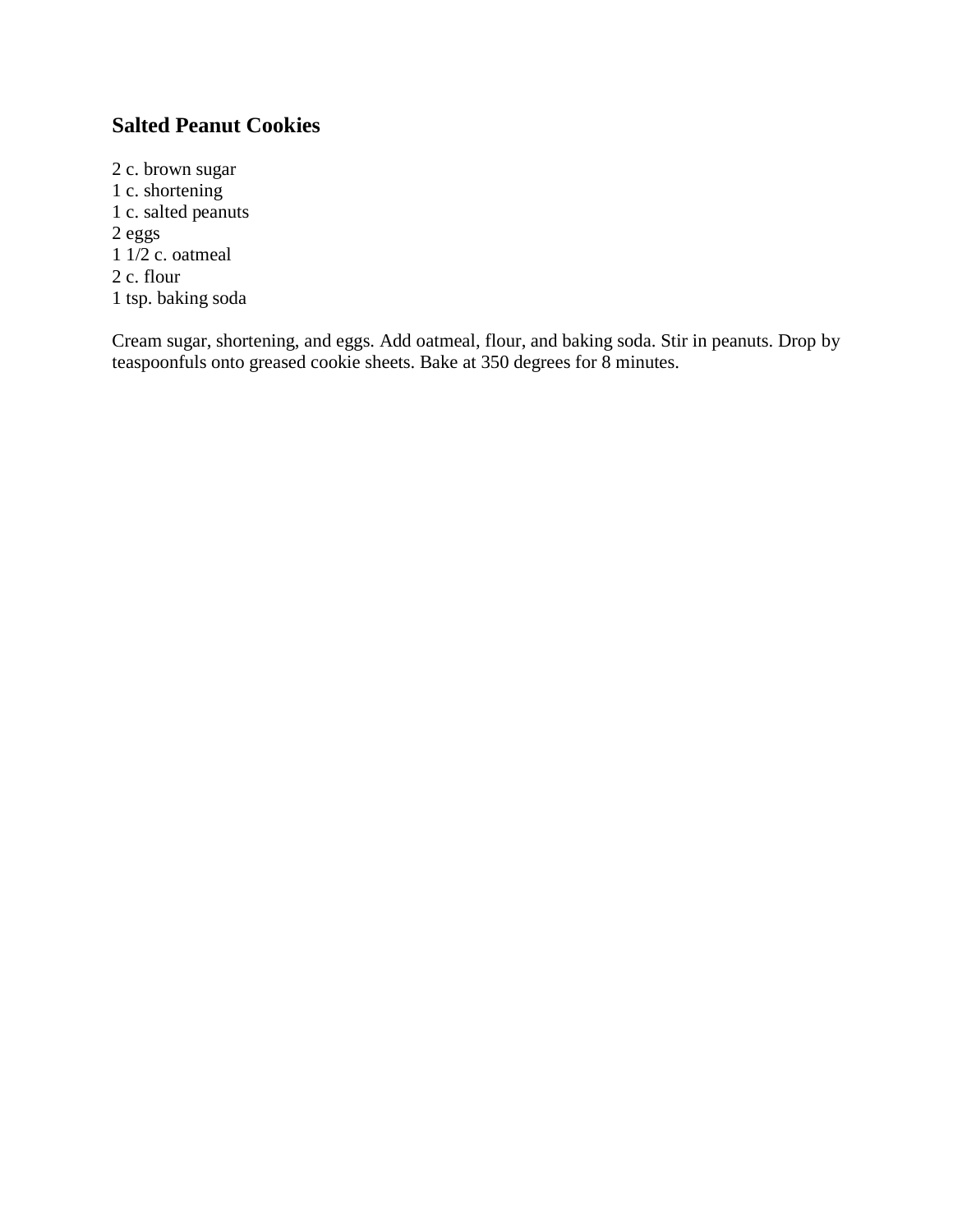#### <span id="page-30-0"></span>**Funfetti Cookies**

1 c. butter or margarine, room temperature 1 1/4 c. sugar 2 tsp. vanilla extract 1 tsp. almond extract 1 egg  $2 \overline{1/2}$  c. flour 1/4 c. cornstarch 3/4 tsp. baking soda  $1/2$  tsp. salt 1/2 c. rainbow sprinkles



Preheat the oven to 375 degrees.

Cream the butter and sugar for about 2 minutes, until fluffy. Add the vanilla, almond extract, and egg. Beat until well combined.

In another bowl, sift together flour, cornstarch, baking soda, and salt. Slowly stir the flour mixture into the butter mixture. Stir in the sprinkles until just combined.

Shape cookie dough into small balls and place onto ungreased cookie sheets about 1 1/2 inches apart. Bake for about 9 minutes, until just beginning to brown. Cool on waxed paper.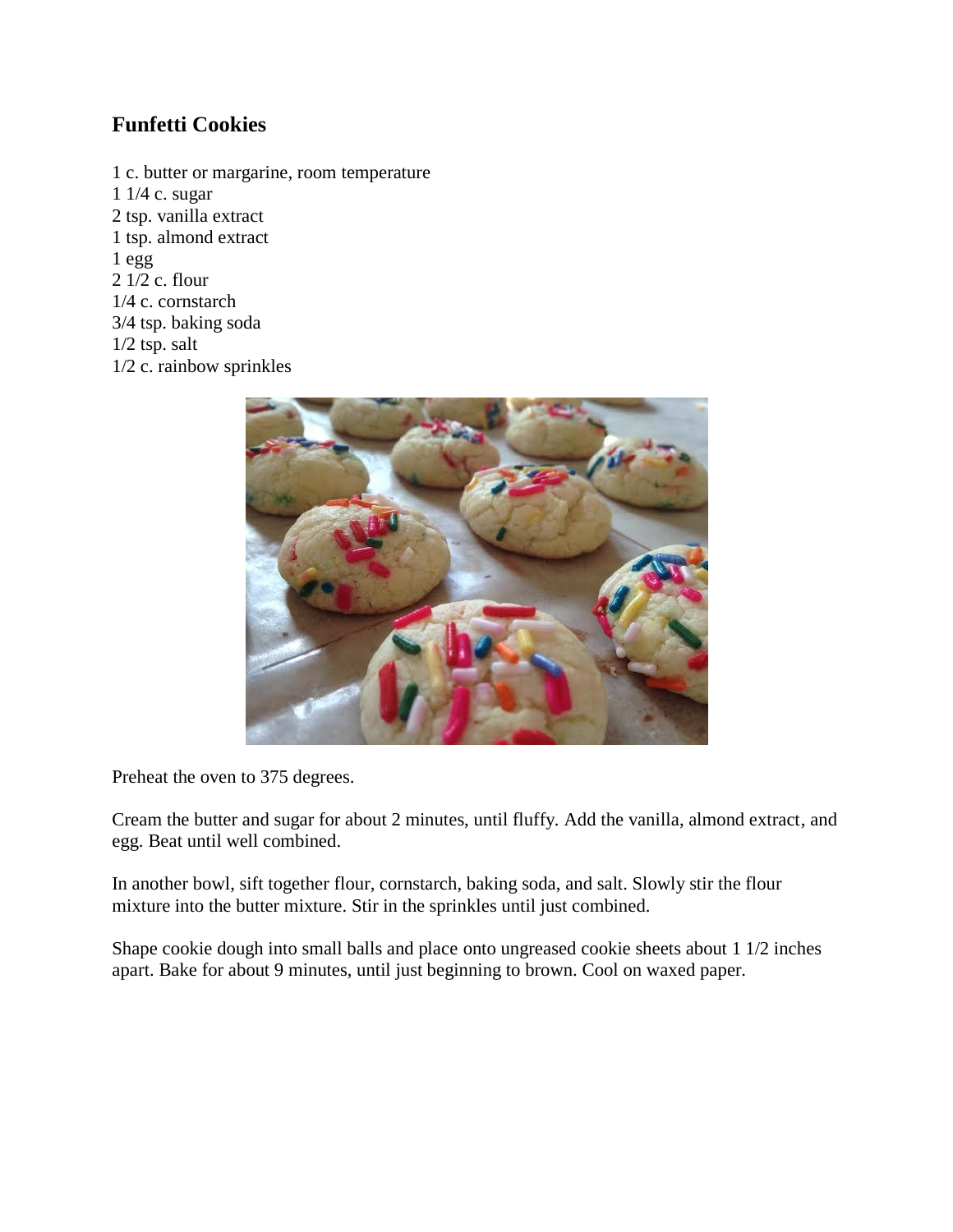#### <span id="page-31-0"></span>**Sour Cream Sugar Cookies**

4 1/2 c. flour  $1/2$  tsp. salt 1 tsp. baking soda 3 tsp. baking powder  $1/2$  tsp. nutmeg 1/2 tsp. allspice 1 c. shortening 2 eggs, beaten 2 c. sour cream 1 1/3 c. packed brown sugar 1 c. chopped nuts (optional) 1 c. chopped dates or raisins

Preheat oven to 350 degrees. Mix and sift flour, salt, baking soda, baking powder, nutmeg, and allspice. Mix in shortening with a fork until crumbly. Beat eggs and add to sour cream. Add brown sugar to sour cream and combine with dry ingredients. Add nuts and fruit. Drop by tsp. onto greased cookie sheet and bake for 16 minutes.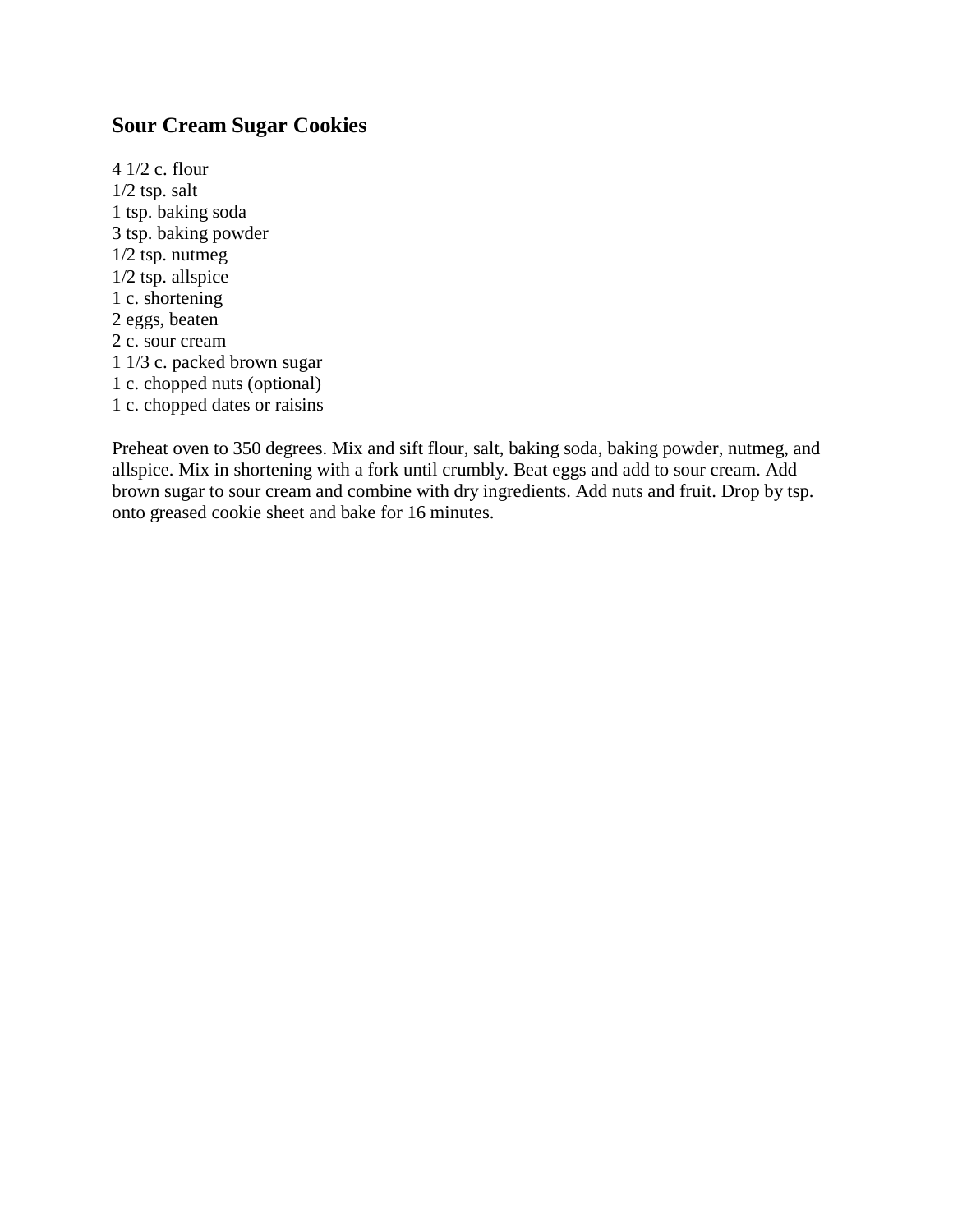#### <span id="page-32-0"></span>**Chocolate Chip Cookies**

1/2 c. shortening 1/2 c. sugar 1/4 c. packed brown sugar 1 c. flour 1/2 c. chopped nuts (optional) 1 c. chocolate chips 1 egg 1 tsp. vanilla 1/2 tsp. baking soda  $1/2$  tsp. salt

Preheat oven to 375 degrees. Beat shortening, egg, sugar, brown sugar, and vanilla until light and fluffy. Add dry ingredients, mixing well. Stir in nuts and chocolate chips. Drop by teaspoonfuls onto ungreased cookie sheet 2 inches apart. Bake for 8 to 10 minutes.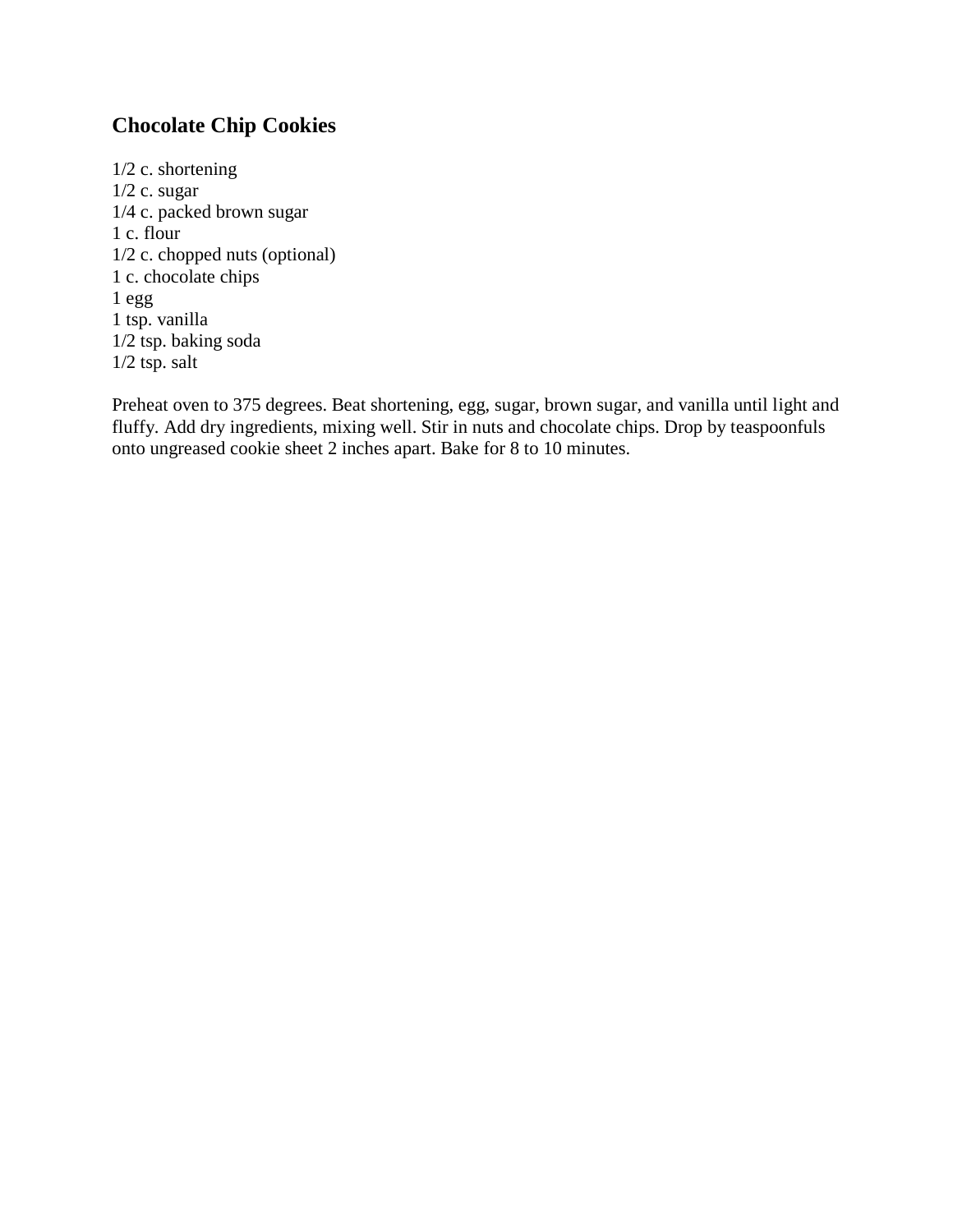#### <span id="page-33-0"></span>**Skor Bits Cookies**

3/4 c. sugar 3/4 c. brown sugar 1/2 c. butter 2 eggs 1 tsp. vanilla 2 1/4 c. flour 1/2 tsp. baking soda 1 3/4 c. Skor Bits

Cream together sugar, brown sugar, and butter. Add eggs and vanilla. Mix in flour, salt, and baking soda. Stir in Skor Bits.

Drop cookie dough by teaspoonfuls onto lightly greased cookie sheet. Bake 10 minutes.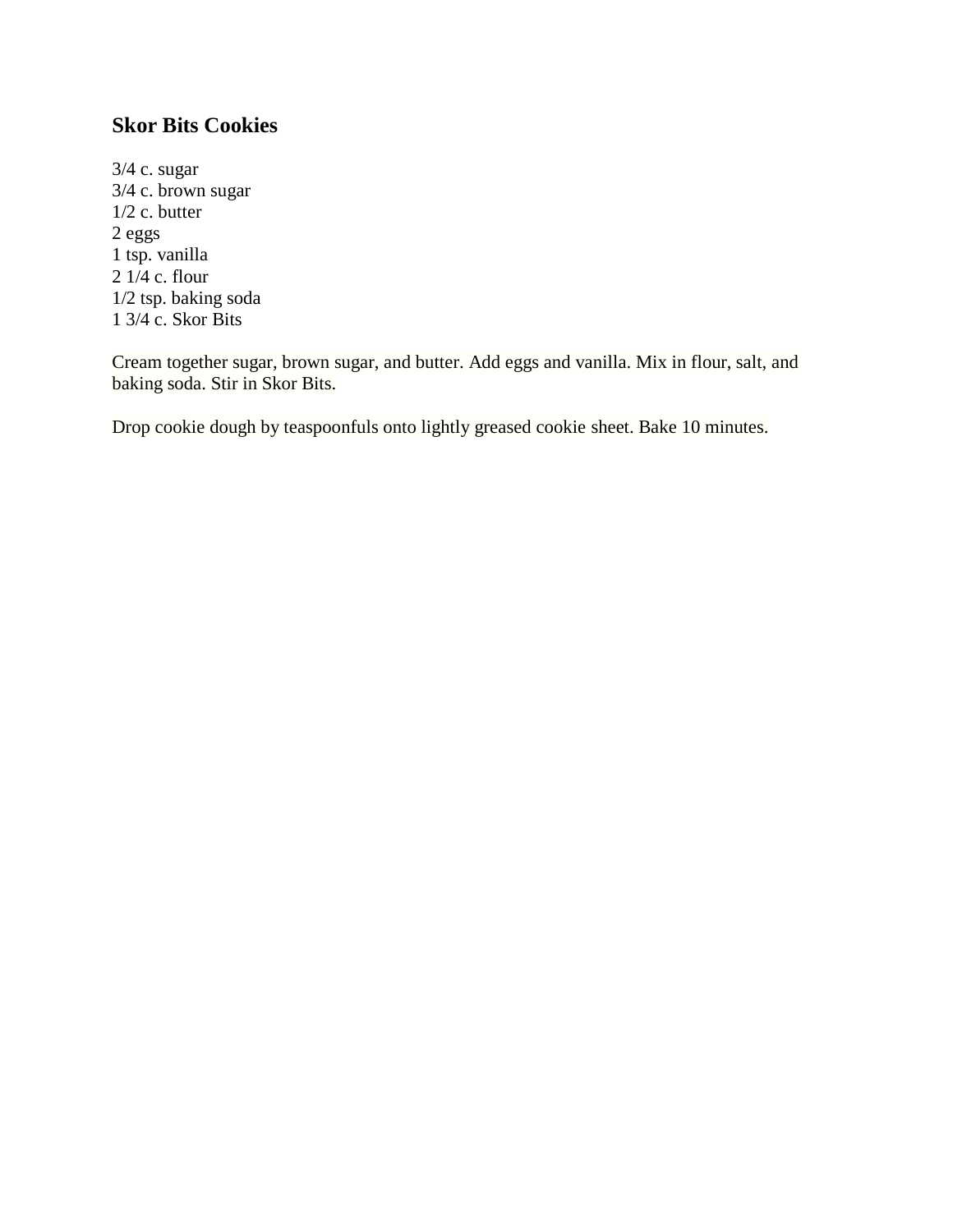#### <span id="page-34-0"></span>**Peanut Butter Cookies**

1 c. white sugar 2 eggs 1 c. brown sugar 1 c. peanut butter 1 c. butter, softened 2 tsp. baking soda 2 1/4 to 3 c. flour 1 tsp. vanilla

Preheat oven to 375 degrees. In a large bowl, mix together all ingredients. Roll mixture into 1 1/2-inch balls and press down with a fork coated with sugar. Bake until light brown (about 10 minutes).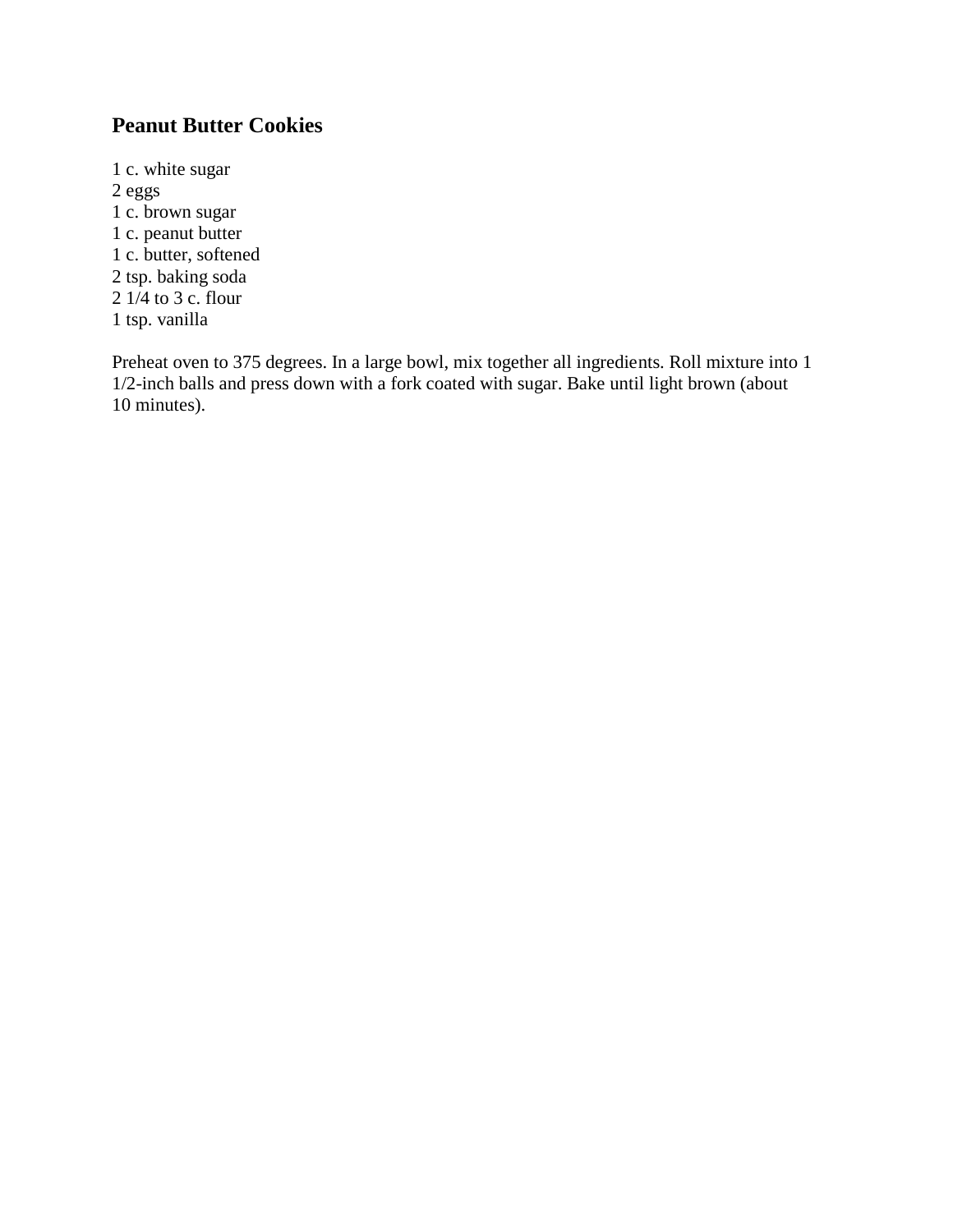#### <span id="page-35-0"></span>**Oatmeal Fruit Cookies**

1 c. brown sugar 1 c. sugar 1 c. shortening 2 eggs 1 c. flour 1 tsp. baking soda 4 c. oatmeal 1 tsp. vanilla 1 c. raisins 1 c. coconut 1 c. dates 1 c. chopped walnuts

Preheat oven to 350 degrees. Cream together brown sugar, sugar, and shortening. Add eggs and vanilla. Stir in flour and baking soda, blending well. Add oatmeal. Stir in raisins, dates, nuts, and coconut. Drop by spoonfuls onto cookie sheet. Bake 10 to 12 minutes.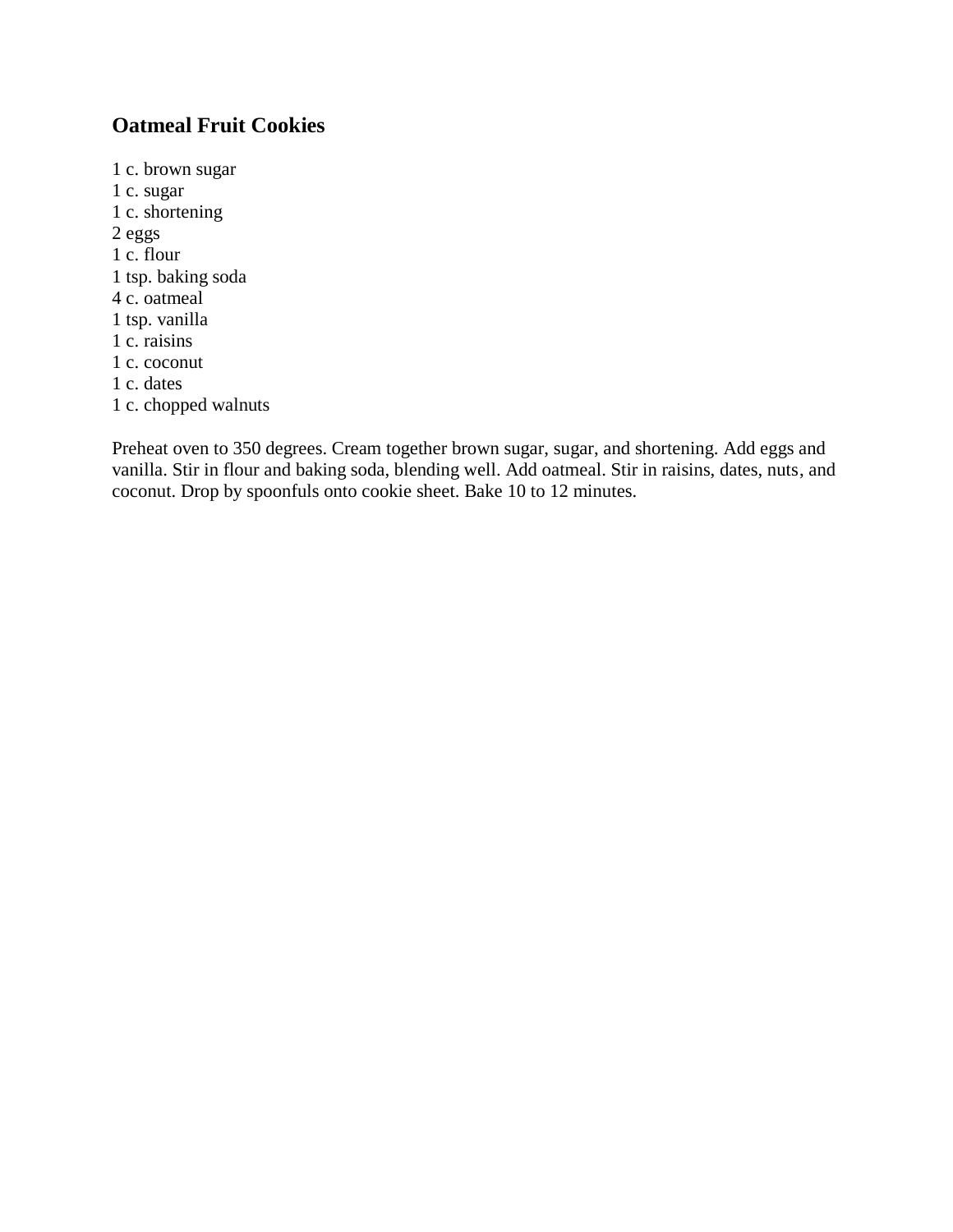# **Potato Chip Cookies**

2 c. flour 1/2 c. sugar 1 tsp. vanilla 1 c. shortening 1/2 c. potato chips, crushed 1 c. chopped nuts

Mix all ingredients together, roll into small balls, and place on cookie sheet. Press each ball with a glass dipped in sugar. Bake at 350 degrees for 10 to 12 minutes or until golden brown.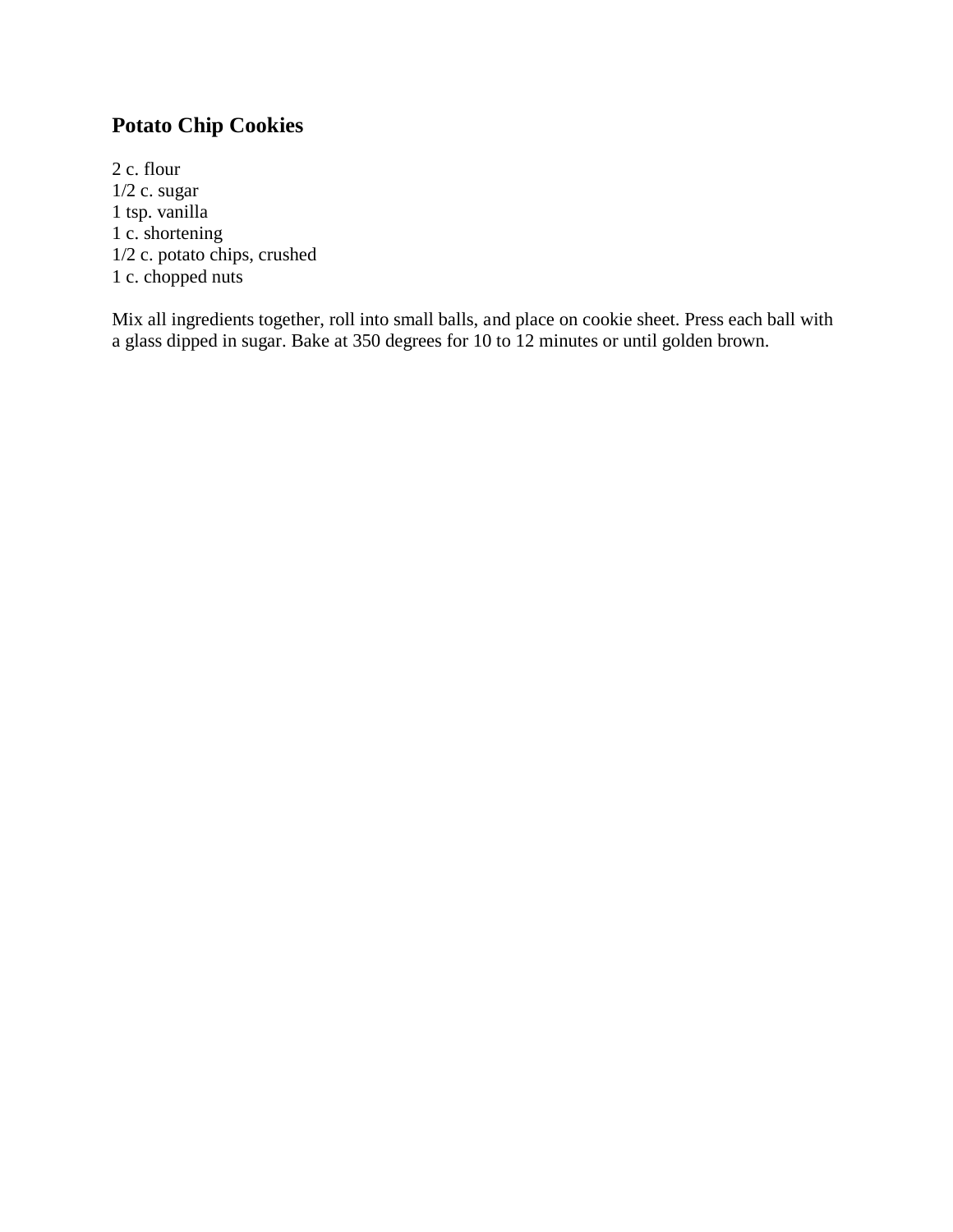#### **Banana Cookies**

1 1/4 c. sugar 2/3 c. shortening 1 tsp. vanilla 2 eggs, unbeaten 1 c. mashed ripe bananas (about 3) 2 1/4 c. sifted flour 2 tsp. baking powder 1/4 tsp. baking soda 1/2 tsp. salt 1 c. chopped nuts (optional) 1/4 c. sugar 1/2 tsp. cinnamon

Cream sugar, shortening, and vanilla until light and fluffy. Add eggs and beat well. Stir in mashed bananas. Sift flour with baking powder, baking soda, and salt, and add to banana mixture. Stir in nuts. Chill 30 minutes. Preheat oven to 400 degrees. Drop dough 2 inches apart on greased baking sheets. Mix sugar and cinnamon, and sprinkle over unbaked cookies. Bake 8 to 10 minutes, until lightly browned.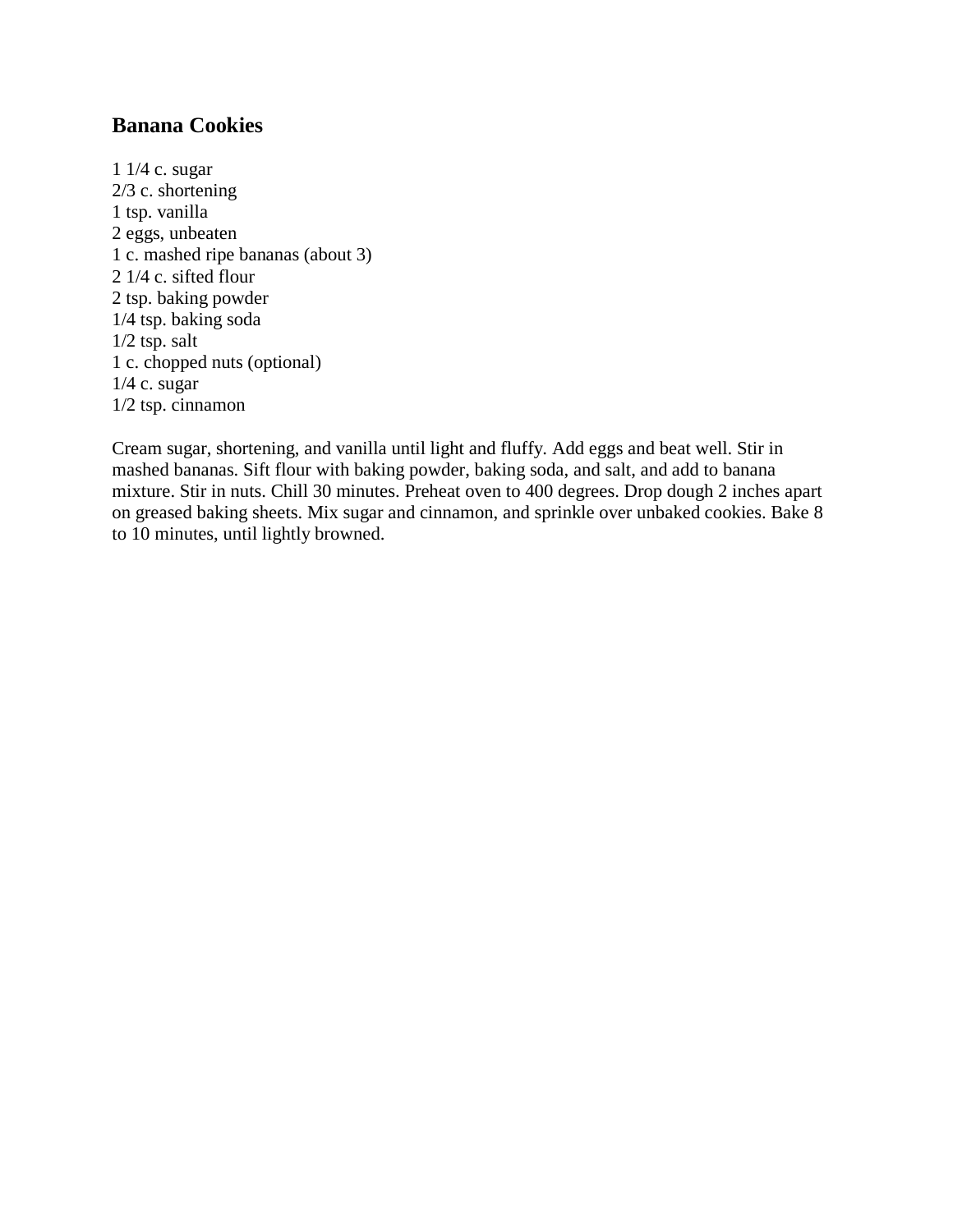# **Lemon Drops**

1 package lemon cake mix 1/2 c. vegetable oil 2 eggs 1 tsp. lemon rind, grated

Combine all ingredients, mixing well. Drop by teaspoonfuls 2 1/2 inches apart on a lightly greased cookie sheet. Bake at 350 degrees for 12 to 15 minutes.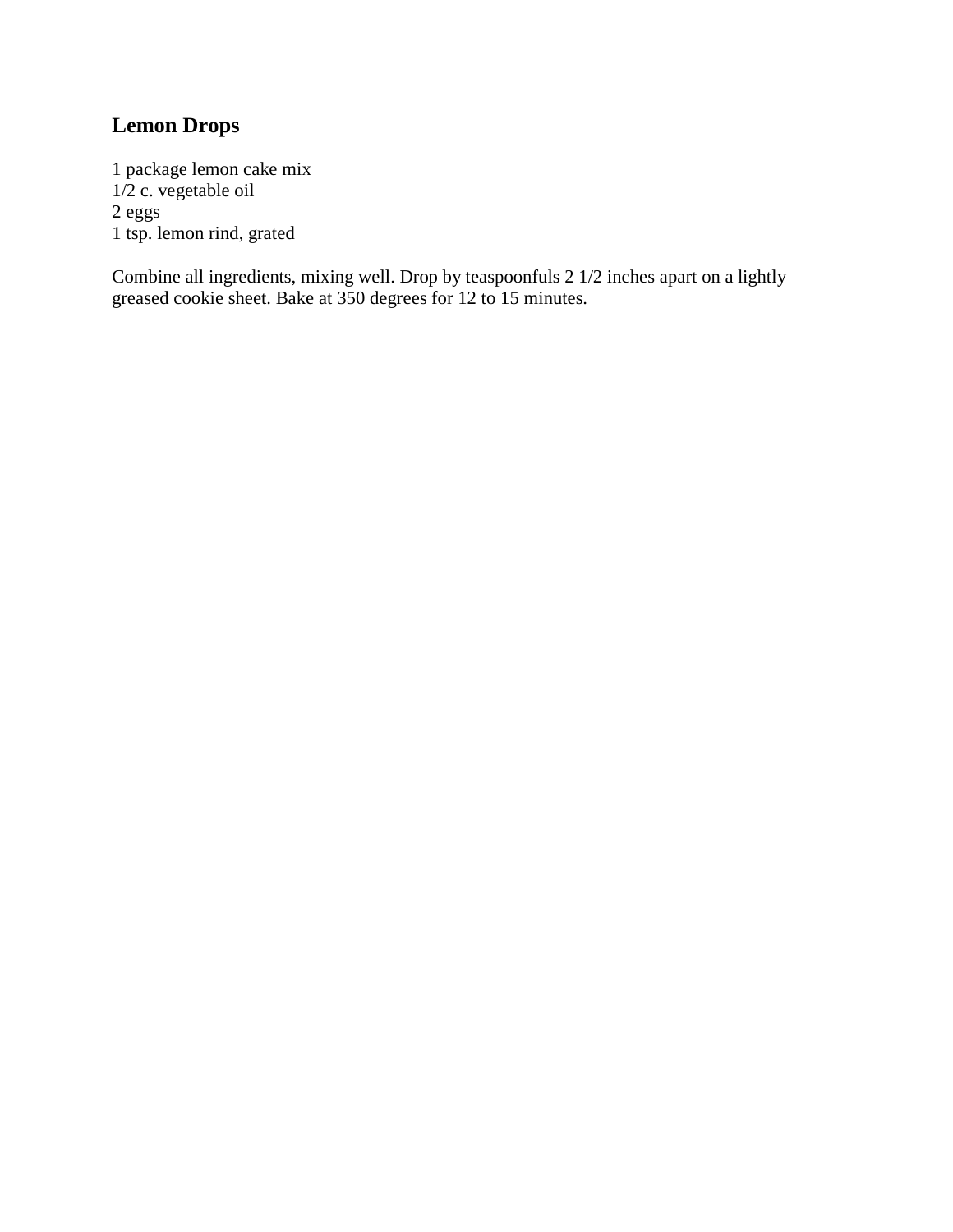# **Applesauce Cookies**

2 c. sugar 1 c. shortening 2 eggs, beaten 2 c. applesauce 2 tsp. baking soda 2 tsp. baking powder 1 tsp. salt 1 tsp. cloves 2 tsp. cinnamon 4 c. flour 2 c. raisins (optional) 2 c. chopped nuts (optional)

Preheat oven to 350 degrees. Cream together shortening and sugar, add beaten eggs and applesauce. Add flour sifted with other ingredients. Mix well. Stir in raisins and nuts. Drop by spoonfuls on greased cookie sheet. Bake 10 to 12 minutes, until light brown.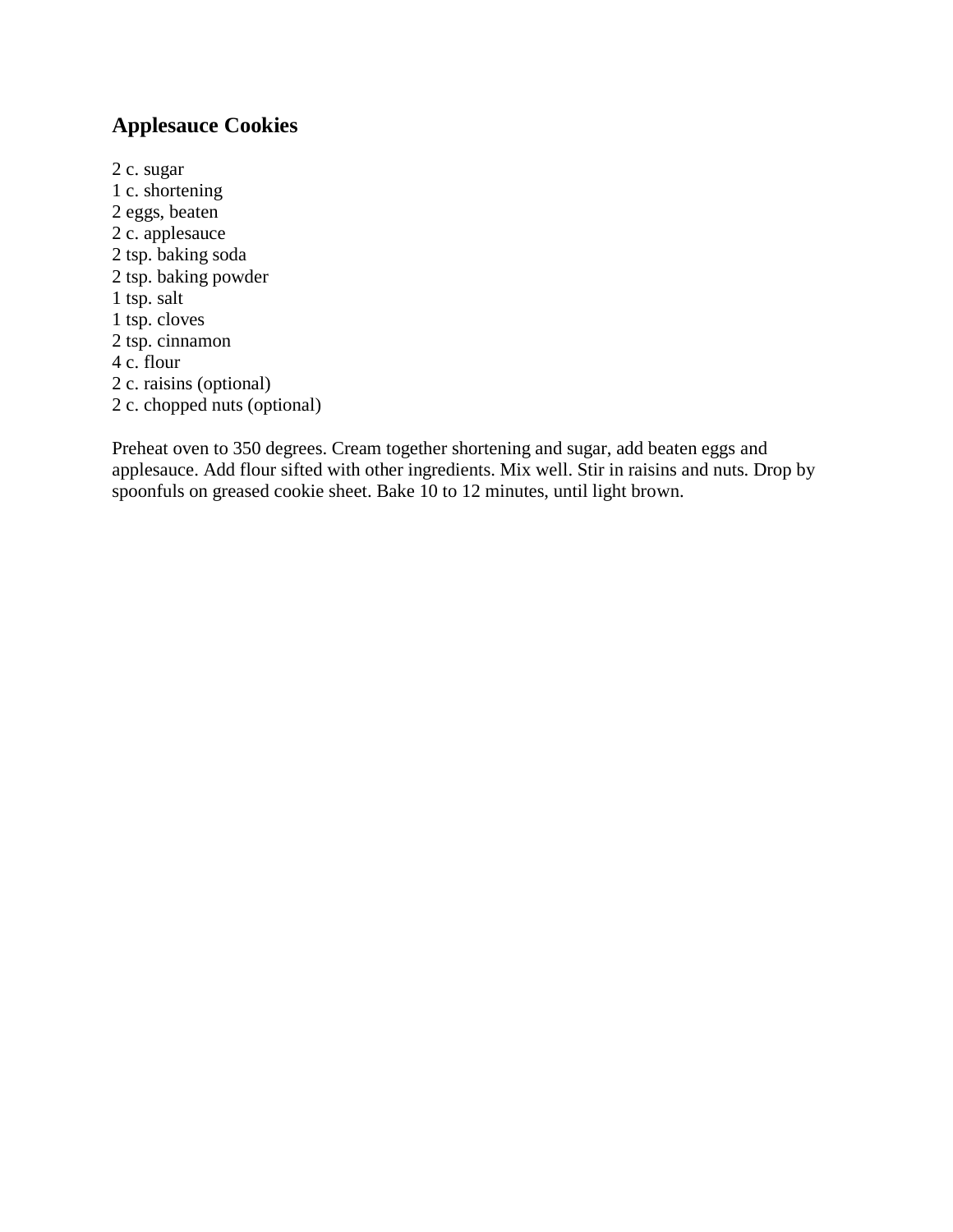## **Zucchini Cookies**

2 c. brown sugar 1 c. vegetable oil 4 c. flour 2 tsp. baking powder 1 tsp. nutmeg 2 c. raisins 1 egg 2 c. zucchini, grated 2 tsp. vanilla 2 tsp. baking soda 1 tsp. salt 1 tsp. cinnamon 1 c. chopped nuts

Cream sugar, oil, vanilla, and egg; add flour and spices. Stir in raisins and nuts. Drop onto greased cookie sheet and bake 350 degrees for 10 to 12 minutes.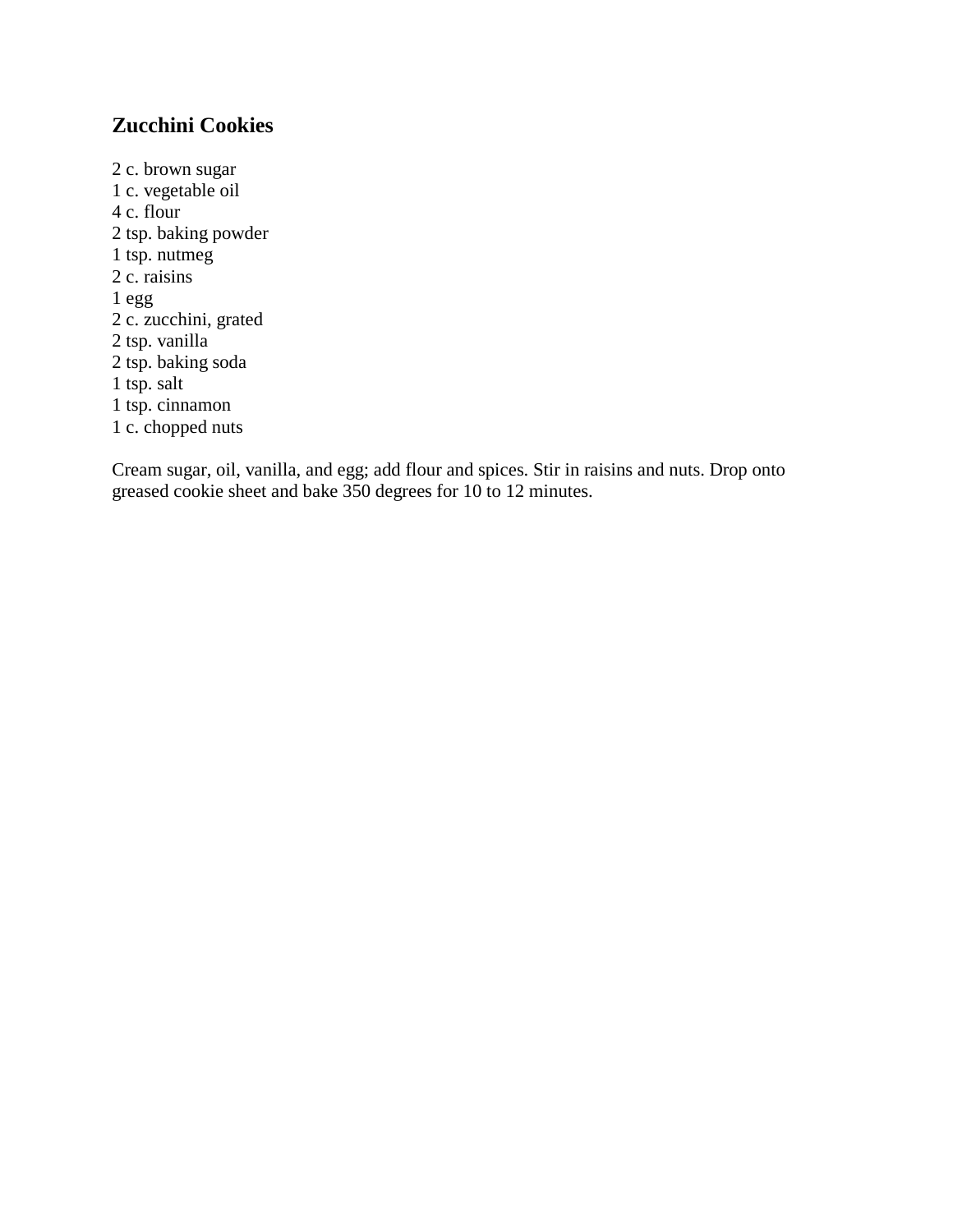### **Oatmeal Macaroons**

1 c. brown sugar 1/2 c. white sugar 1 c. margarine, melted 2 eggs 1/2 tsp. baking powder 1 tsp. baking soda Pinch of salt 2 c. flour 3 c. oatmeal 1 c. coconut

Mix all ingredients together and drop by teaspoonfuls onto greased cookie sheet. Bake at 325 degrees for about 12 minutes.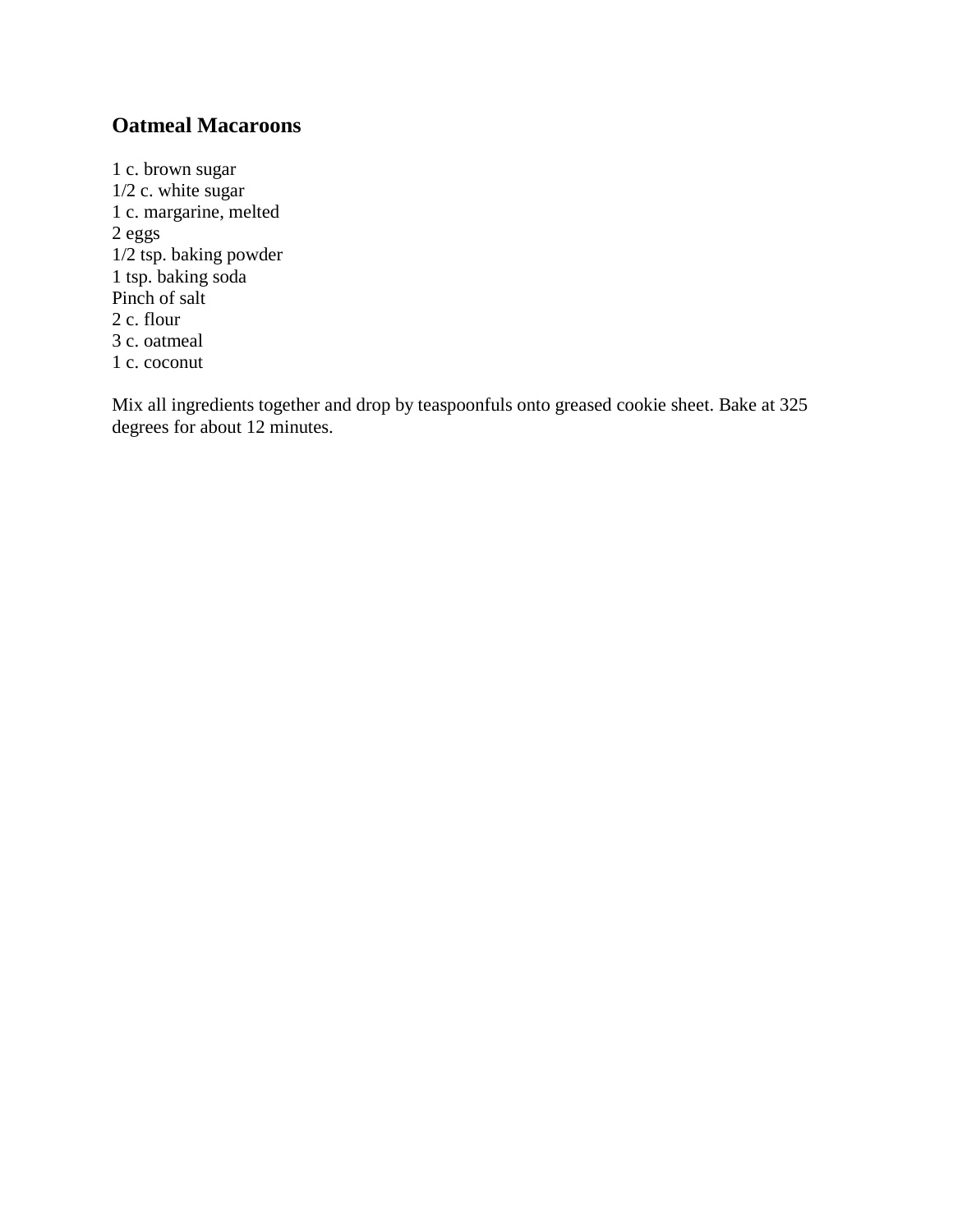#### **Chocolate Chip Kisses**

2 egg whites 1/8 tsp. cream of tartar 1/2 tsp. vanilla  $1/8$  tsp. salt 1/2 c. sugar 1 package semi-sweet chocolate chips

Beat egg whites until foamy. Add salt and cream of tartar and beat until stiff. Combine sugar, 2 tbsp. at a time, with egg whites. Fold in chocolate chips and vanilla. Drop by teaspoonfuls onto greased baking sheet. Bake at 300 degrees for 20 minutes. Don't over bake. Remove from baking pan while still warm.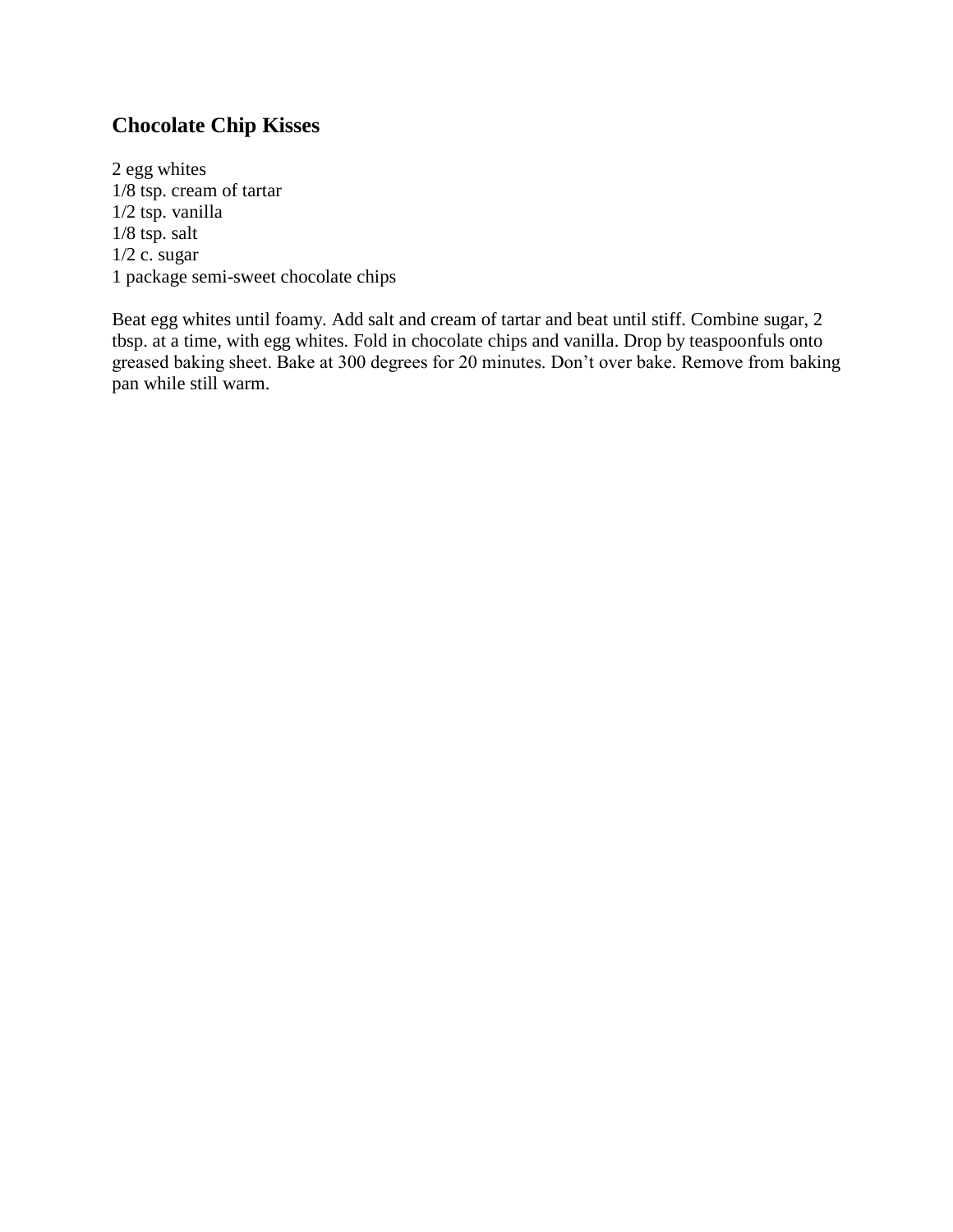## **No Bake Candy Cookies**

3 c. quick oats 1/2 c. walnuts, chopped (optional) 1/2 c. chocolate chips 1/2 c. evaporated milk 1/2 c. coconut 1/2 c. butter 2 c. sugar 1 tsp. vanilla

Mix oats, coconut, and walnuts in a large bowl. Cook chocolate, milk, butter, and sugar in saucepan. Cook over medium heat until boiling for 1 minute (stirring constantly). Add vanilla. Pour over dry ingredients and mix well. Drop by spoonfuls onto waxed paper.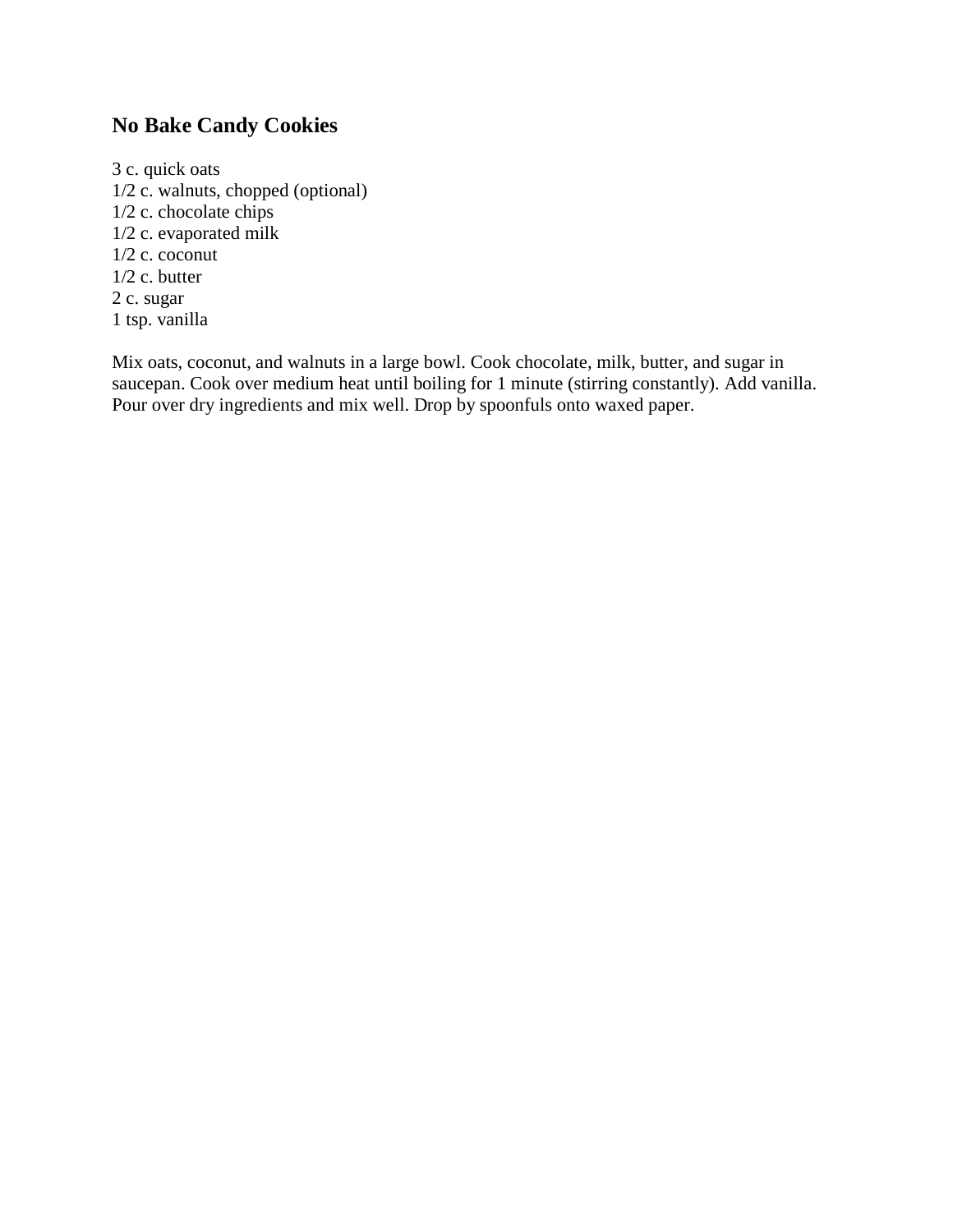# **Instant Pudding Cookies**

1 c. Bisquick mix 1 pkg. instant pudding mix  $1/2$  c. vegetable oil 1 egg Sugar

Combine all ingredients until dough forms a ball and sticks together. Using a teaspoon, shape into dough balls. Place onto an ungreased cookie sheet. Dip the bottom of a glass into white sugar and press the glass onto each mound of cookie dough to flatten. Bake at 350 degrees for about 8 minutes.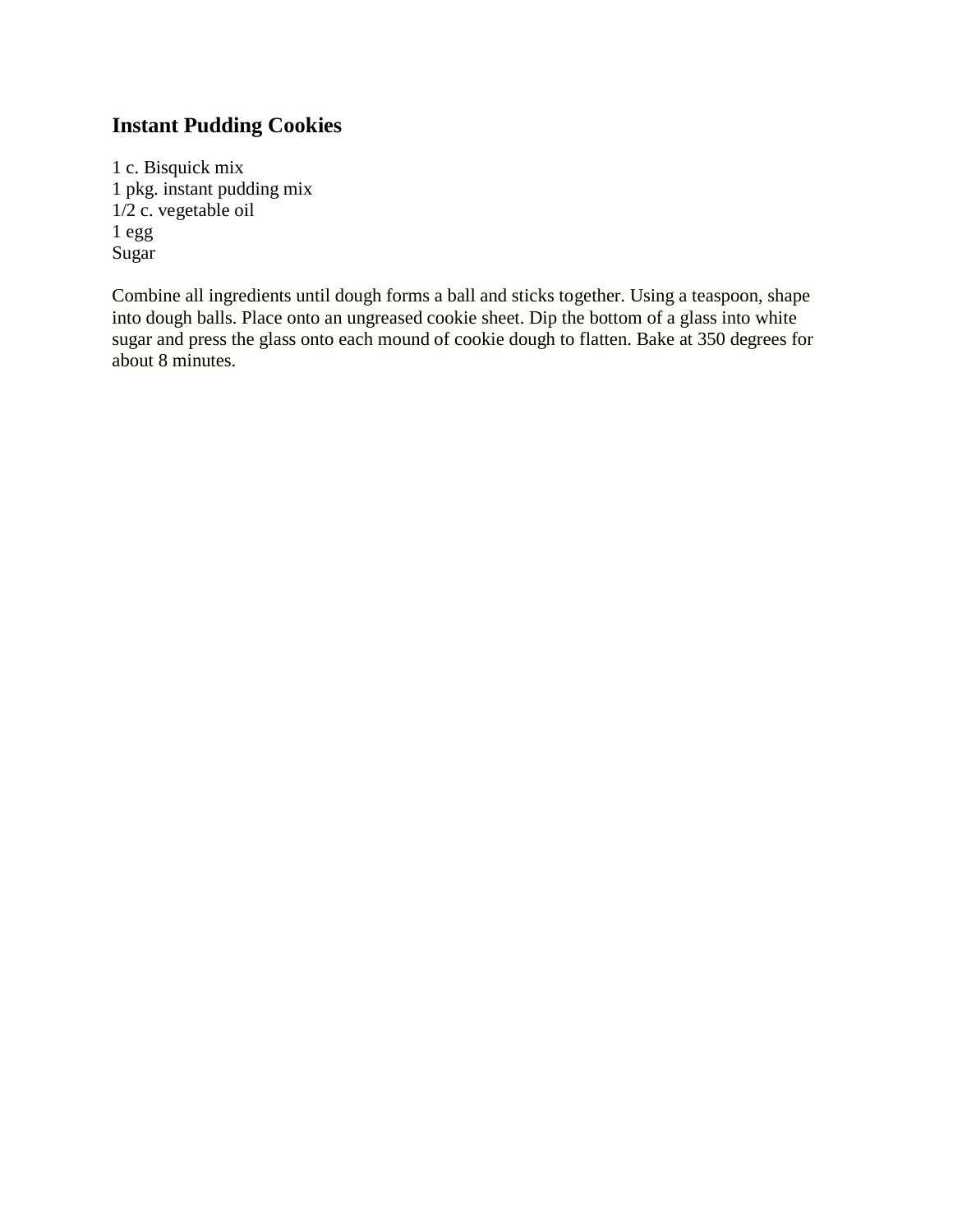# **Spice Cake Cookies**

1 spice cake mix 1/4 c. margarine, softened 1/3 c. milk 1 egg 6 oz. chocolate chips

Combine cake mix, margarine, milk and egg. Mix well. Stir in chocolate chips. Mix well. Place by teaspoonfuls several inches apart on a greased cookie sheet. Bake in a preheated 375 degree oven for 12 minutes. Cool cookies several minutes before removing from pan.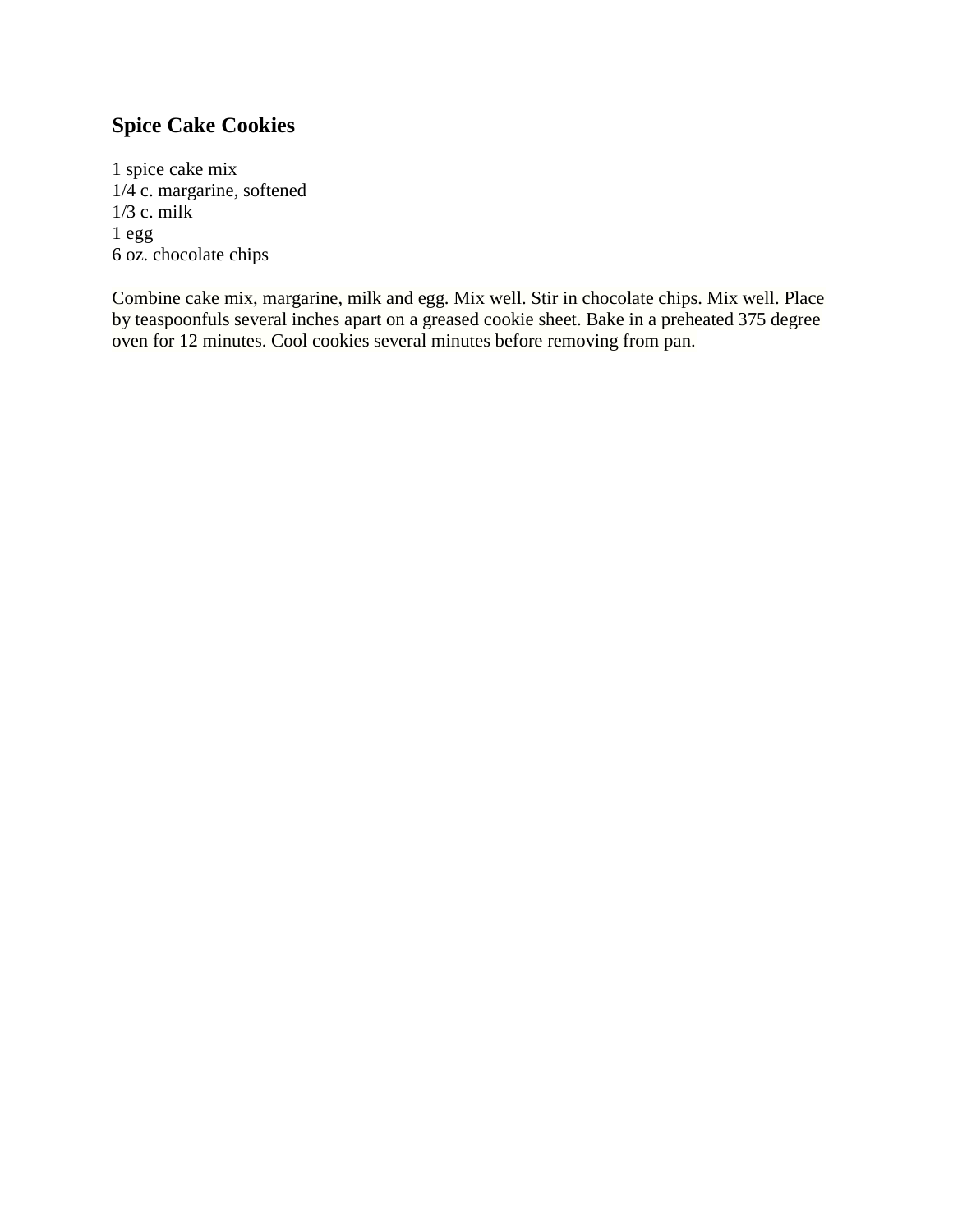# **Crispy Craisin Cookies**

3/4 c. butter, softened 1/2 c. sugar 1/2 c. brown sugar 1 egg 1 c. flour 1 tsp. baking soda 2 c. quick-cooking oatmeal 1/2 c. chopped nuts 1 c. white chocolate chips 3/4 c. dried cranberries

In a large mixing bowl, cream butter and sugar. Add egg; mix well. Stir in flour and baking soda; mix well. Add oatmeal, nuts, chocolate chips and cranberries; blend well. Roll dough into small balls and bake at 375 degrees on cookie sheet for 7 to 9 minutes.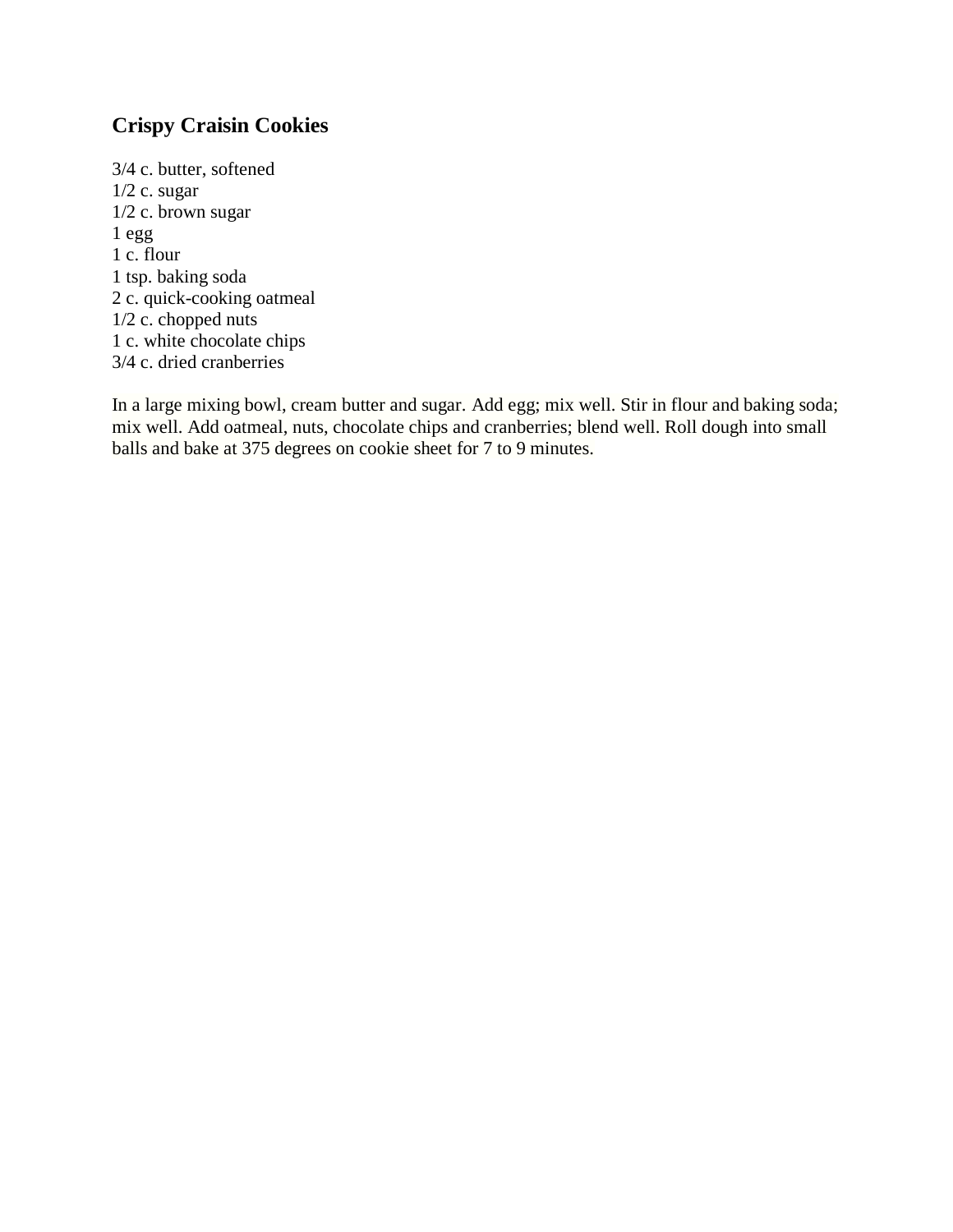### **Cheerio Cookies**

1/2 c. sugar 1/2 c. corn syrup 1/8 tsp. salt 3/4 c. peanut butter 2 1/2 c. Cheerios

Cook sugar, syrup and salt together until they come to a boil. Remove from heat. Stir in peanut butter. Add Cheerios. Spoon onto waxed paper. Allow to cool.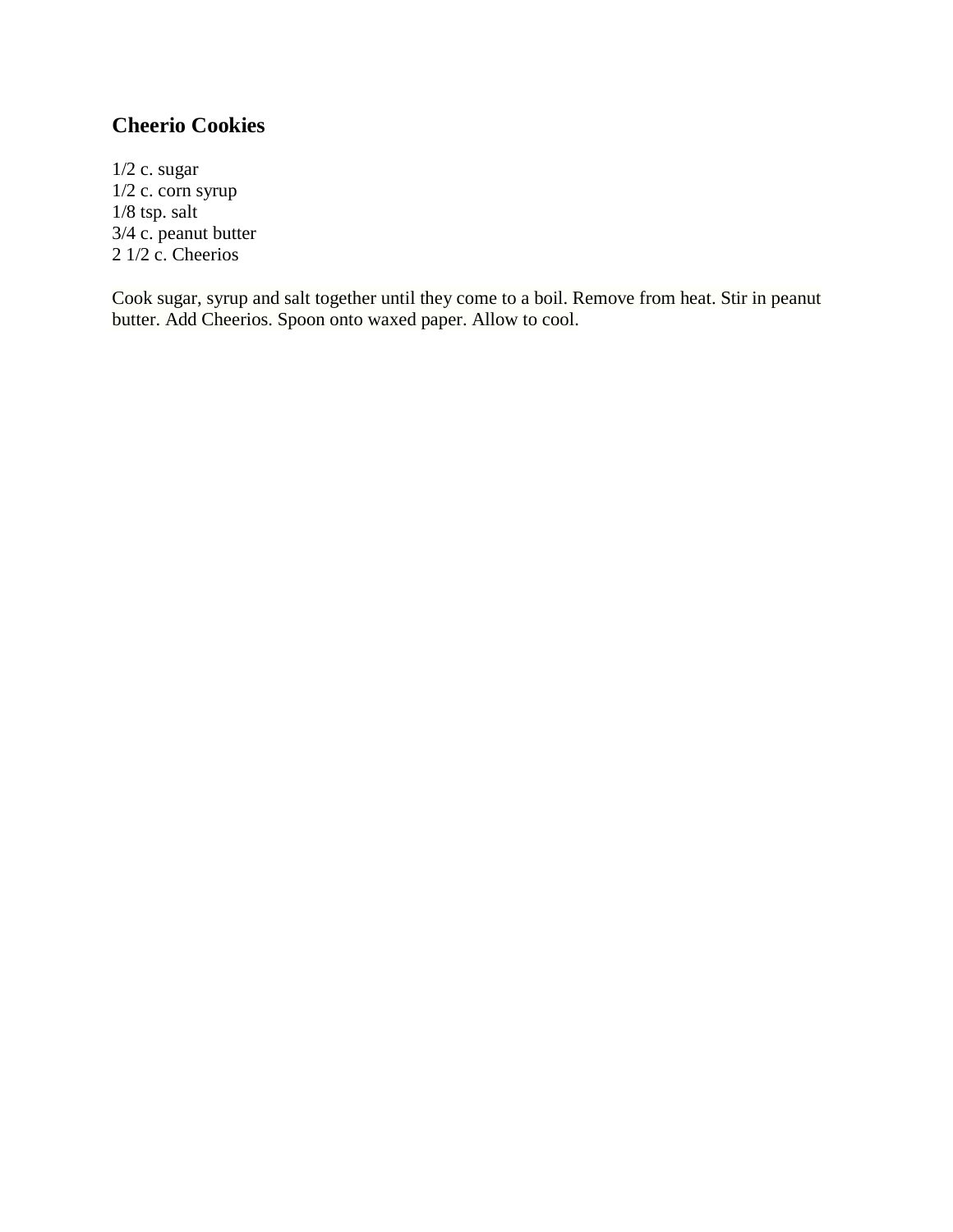#### **Brownies**

1 1/2 c. flour 1 1/3 c. shortening 2 c. sugar 4 eggs 3/4 c. baking cocoa 2 tsp. vanilla 1 tsp. baking powder 2 tbsp. corn syrup 1 1/2 tsp. salt

Preheat oven to 350 degrees. In a large bowl, combine flour, sugar, cocoa, baking powder, and salt. Add shortening, eggs, vanilla, and corn syrup and mix well. Spread batter in a greased 13x9x2-inch baking dish. Bake for 40 to 45 minutes.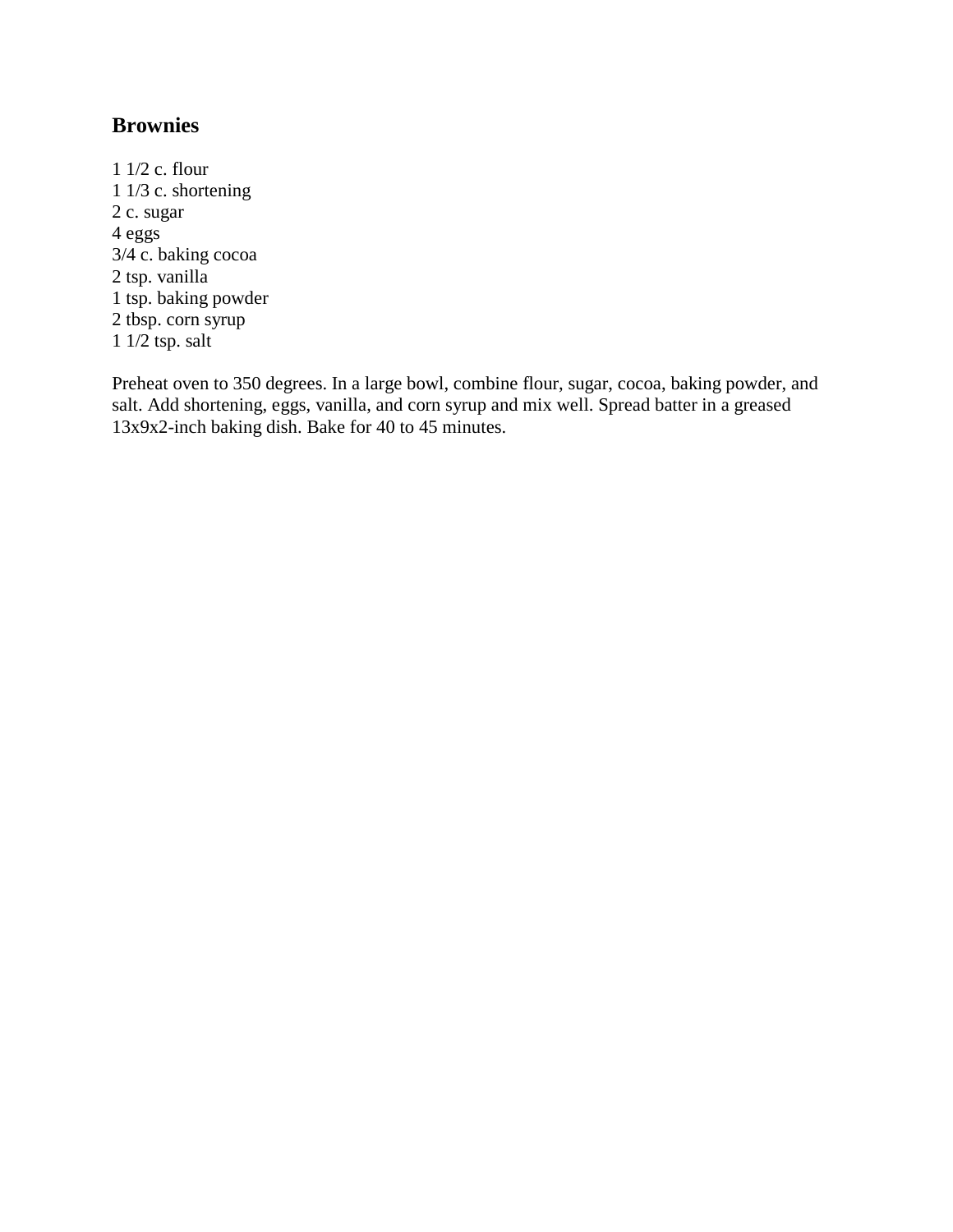#### **Cheesecake Bars**

3 (8-oz.) packages cream cheese 3 eggs 3/4 c. sugar 1 1/2 c. graham cracker crumbs 1 tsp. vanilla 1/3 c. butter, melted

Preheat oven to 350 degrees. Mix cream cheese, sugar, and vanilla with mixer on medium speed until mixture is well blended. Add eggs. Mix graham cracker crumbs with 3 tbsp. sugar and press into a 13x9x2-inch baking dish. Pour cream cheese batter over crust Bake for 30 minutes. Cool and then refrigerate for at least 3 hours before serving.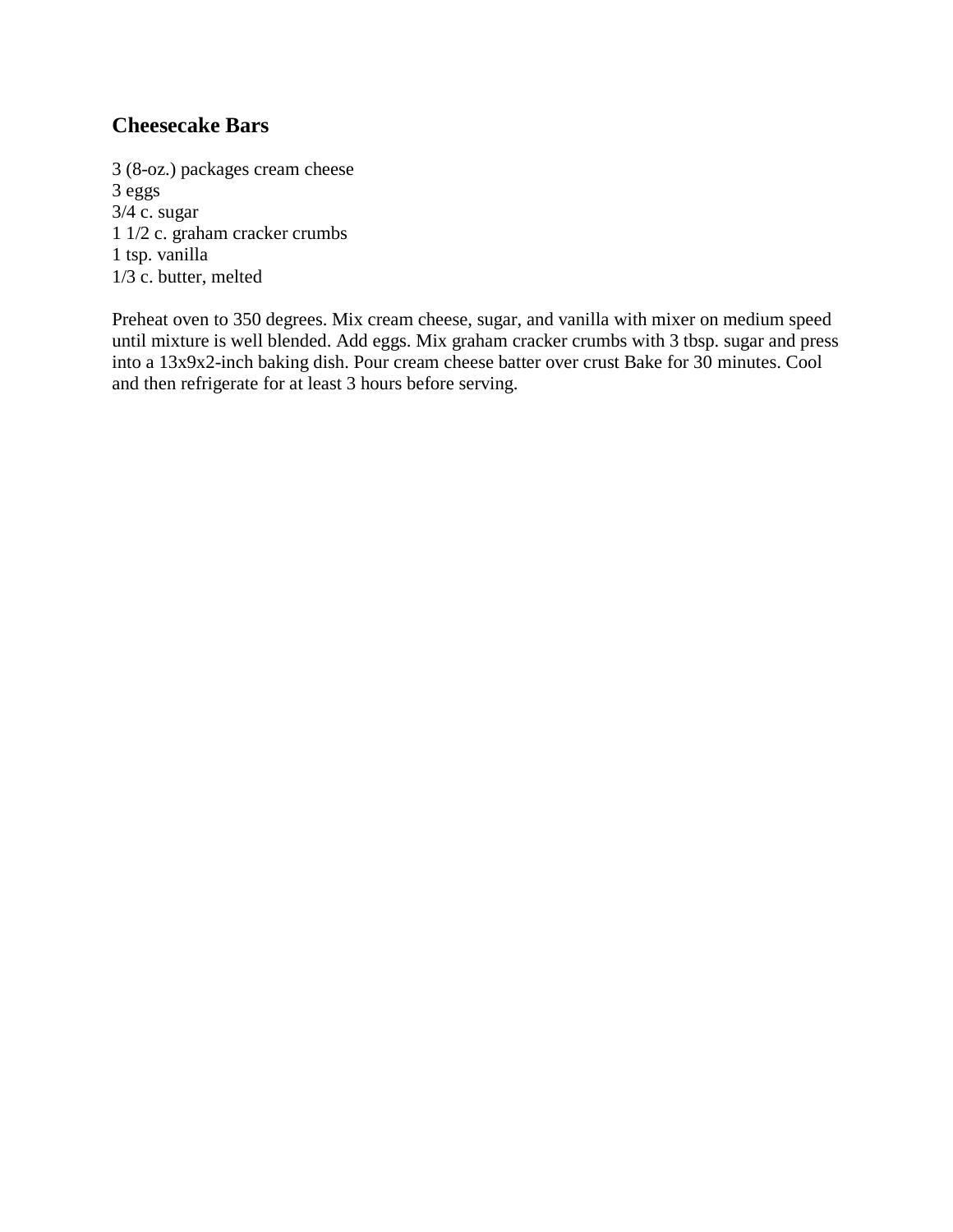#### **Oatmeal Date Squares**

2 eggs 1/2 tsp. baking powder 1/2 c. sugar 1 c. rolled oats 1/2 tsp. vanilla 1 c. chopped nuts (optional) 1/2 c. flour 2 c. chopped dates  $1/2$  tsp. salt Powdered sugar

Blend eggs, sugar, and vanilla until fluffy. Mix dry ingredients together and then stir into egg mixture. Blend oats, nuts, and dates into batter. Spread into a greased 8-inch baking dish. Bake at 325 degrees for 35 to 40 minutes. Cut into squares while still warm and dust with powdered sugar.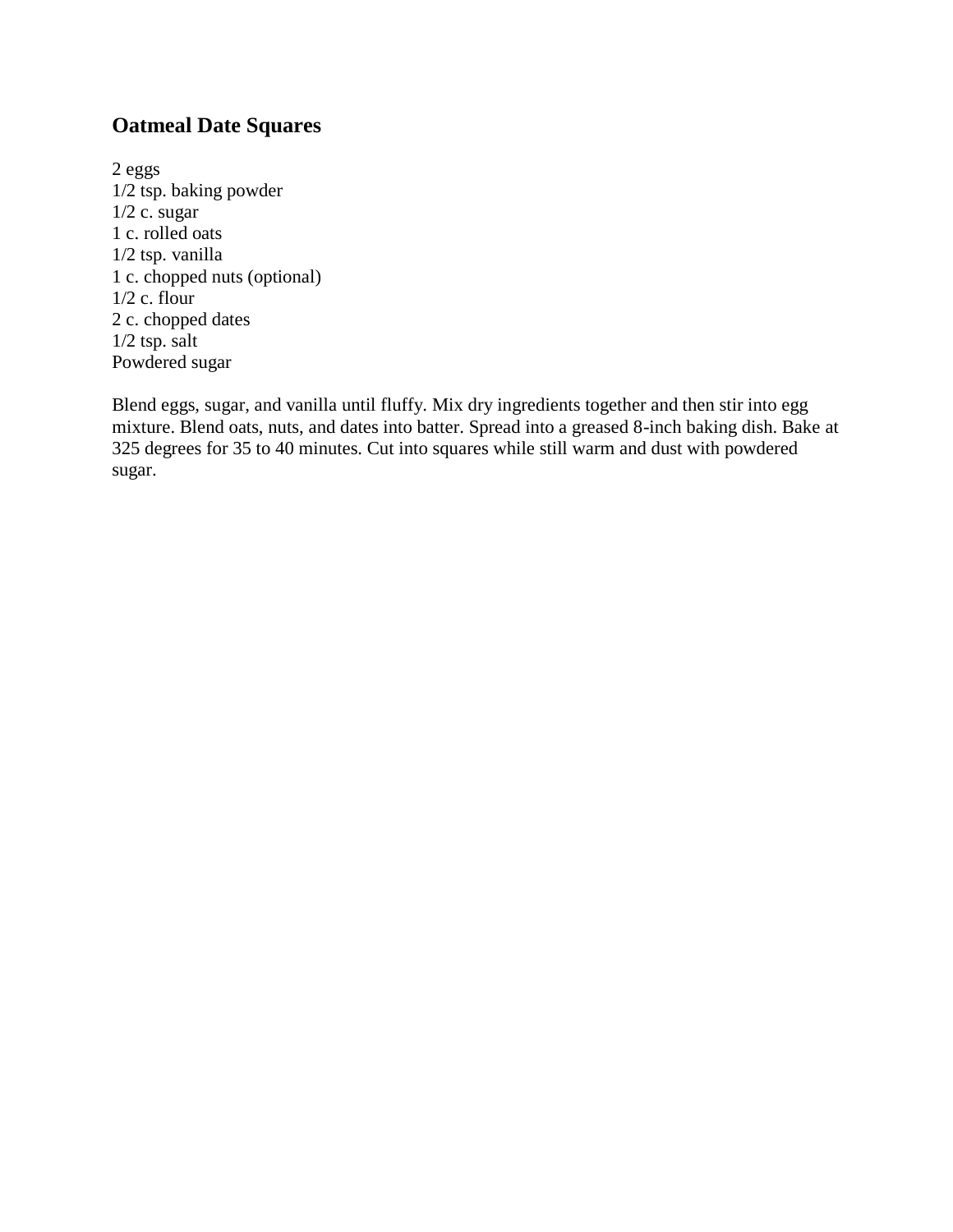#### **Lemon Bars**

Crust:

2 c. flour 1/2 c. sugar 1 c. shortening

Topping:

4 eggs, slightly beaten 1/4 c. flour 2 c. sugar 1/2 tsp. baking powder 1/3 c. lemon juice Powdered sugar

Preheat oven to 350 degrees. In a small bowl, mix together flour and sugar. Cut in shortening. Press mixture into the bottom of a 13x9x2-inch baking dish and bake until light brown (about 20 minutes). In another bowl, beat together eggs, sugar, and lemon juice. Stir in flour and baking powder. Pour egg mixture over crust and bake for about 35 minutes. Sprinkle powdered sugar on top and let cool. Cut into squares.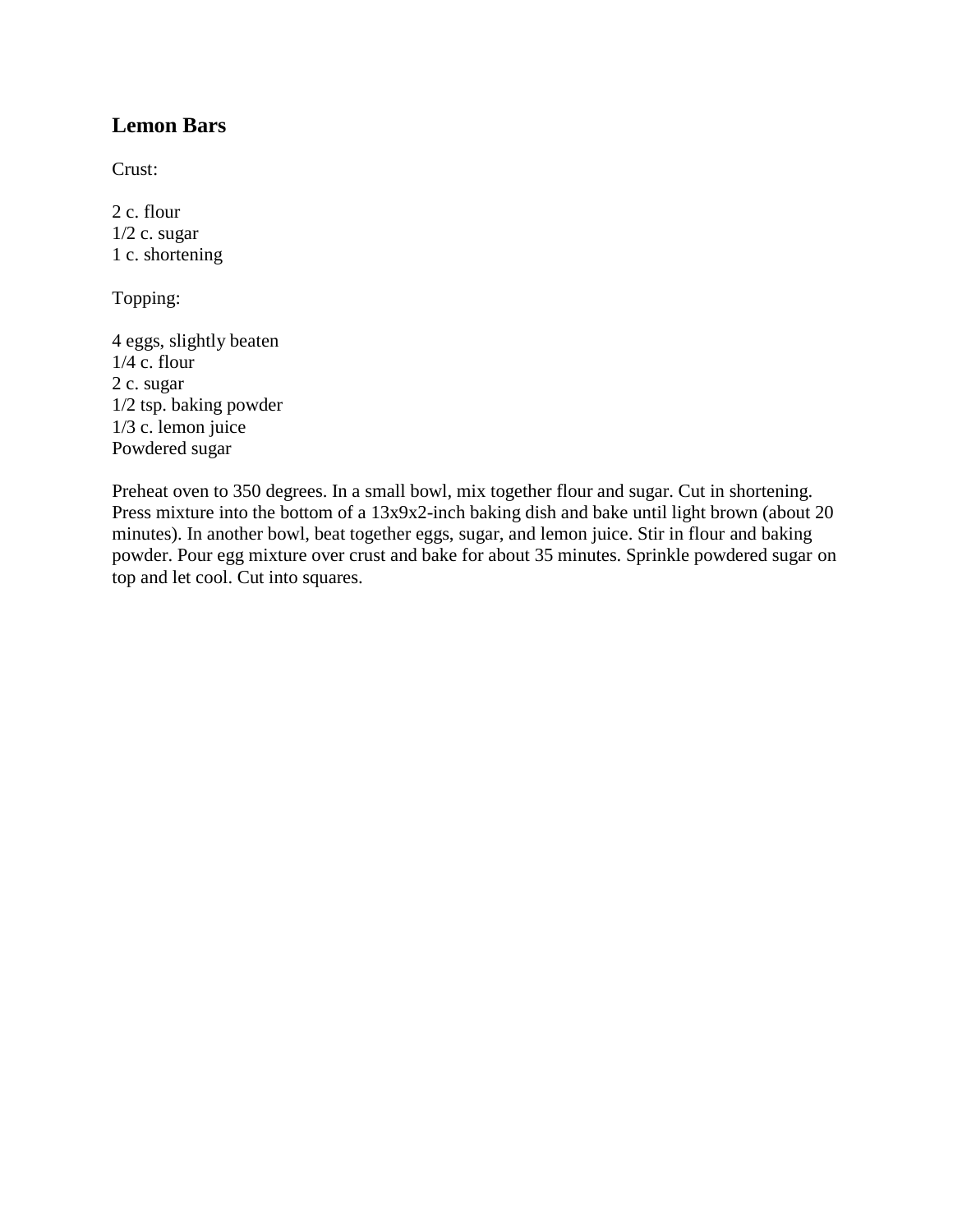### **Seven Layer Bars**

1/2 c. butter 1 c. graham cracker crumbs 1 c. flaked coconut 1 package chocolate chips 1 package butterscotch chips 1 can sweetened condensed milk 1 c. chopped walnuts (optional)

Preheat oven to 350 degrees. Melt butter in the bottom of a 13x9x2-inch baking dish. Sprinkle graham cracker crumbs evenly over the bottom of the pan. Add coconut next, then chocolate chips and butterscotch chips. Pour sweetened condensed milk over all and sprinkle nuts on top. Bake for 30 minutes.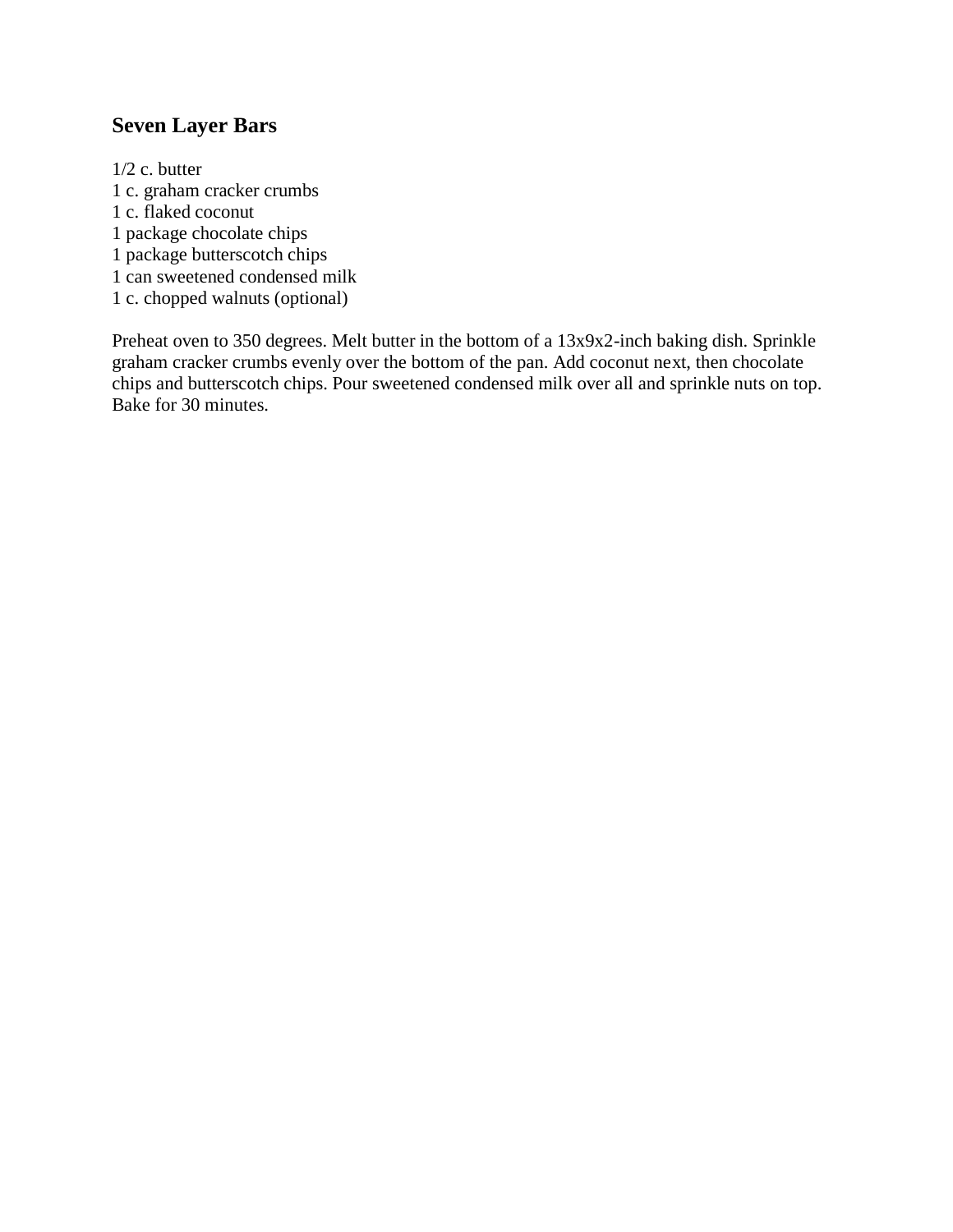# **Peanut Butter Rice Krispie Treats**

1 package butterscotch chips 1 c. peanut butter 6 c. Rice Krispies

In a large saucepan, combine butterscotch chips and peanut butter. Stir over low heat until mixture is smooth. Remove from heat. Stir in Rice Krispies, stirring until well coated. Press mixture into a greased 13x9x2-inch baking dish. Cut into bars.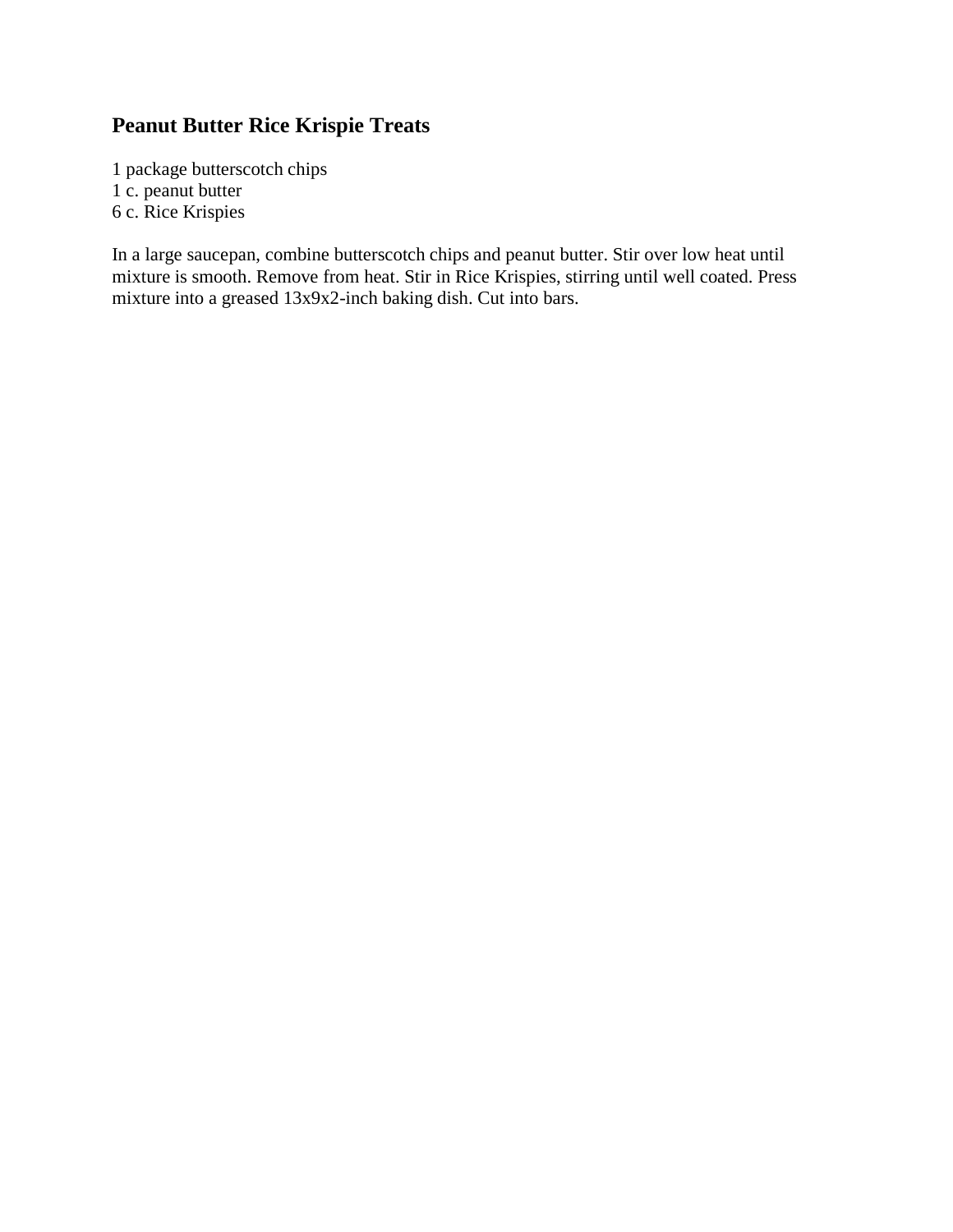#### **Walnut Squares**

1 c. flour 1/4 tsp. salt 1/4 tsp. baking powder 1 tsp. vanilla 2 c. brown sugar 2 c. chopped walnuts 2 eggs, beaten

Combine flour, salt, baking soda, and brown sugar. Next add walnuts, eggs, and vanilla. Pour into a greased and floured 8x8-inch baking pan. Bake 15 minutes at 375 degrees. Dust with powdered sugar while still warm, and then once again when cool. Cut into squares.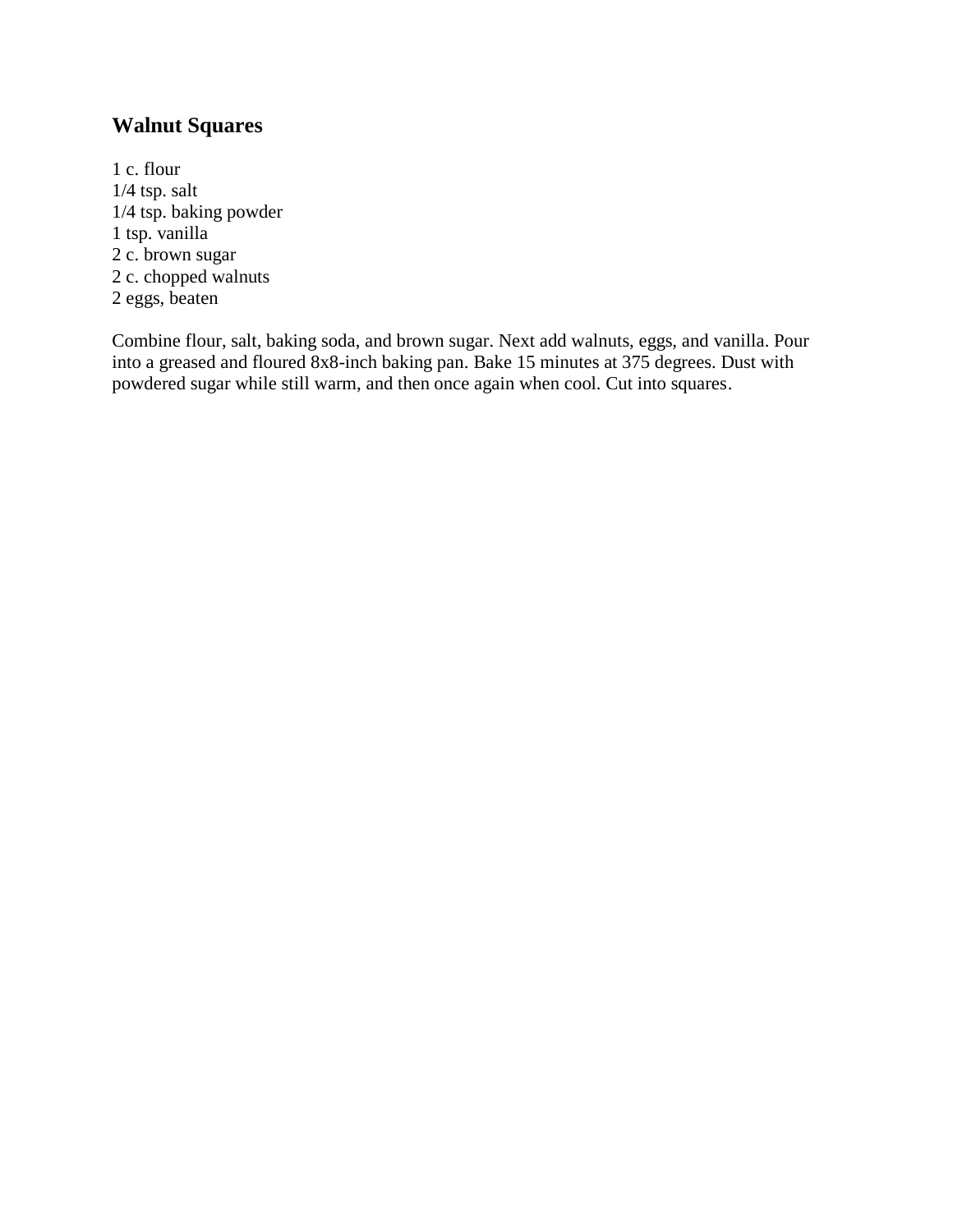#### **Pumpkin Bars**

2 c. flour 1 1/2 c. sugar 2 tsp. baking powder 2 tsp. cinnamon 1 tsp. baking soda  $1/4$  tsp. salt 1/4 tsp. ground cloves 4 eggs, well beaten 1 (16-oz.) can pumpkin 1 c. vegetable oil 1 (6-oz.) package cream cheese 1/2 c. butter, softened 2 tsp. vanilla 4 1/2 c. powdered sugar

Preheat oven to 350 degrees. Combine flour, sugar, baking powder, cinnamon, baking soda, salt, and cloves. Stir in eggs, pumpkin, and oil until well blended. Spread batter onto a foil-lined cookie sheet. Bake for 25 to 30 minutes. Cool and frost with cream cheese frosting. Frosting: Beat together cream cheese, butter, and vanilla, until light and fluffy. Gradually add powdered sugar, beating until frosting is easy to spread.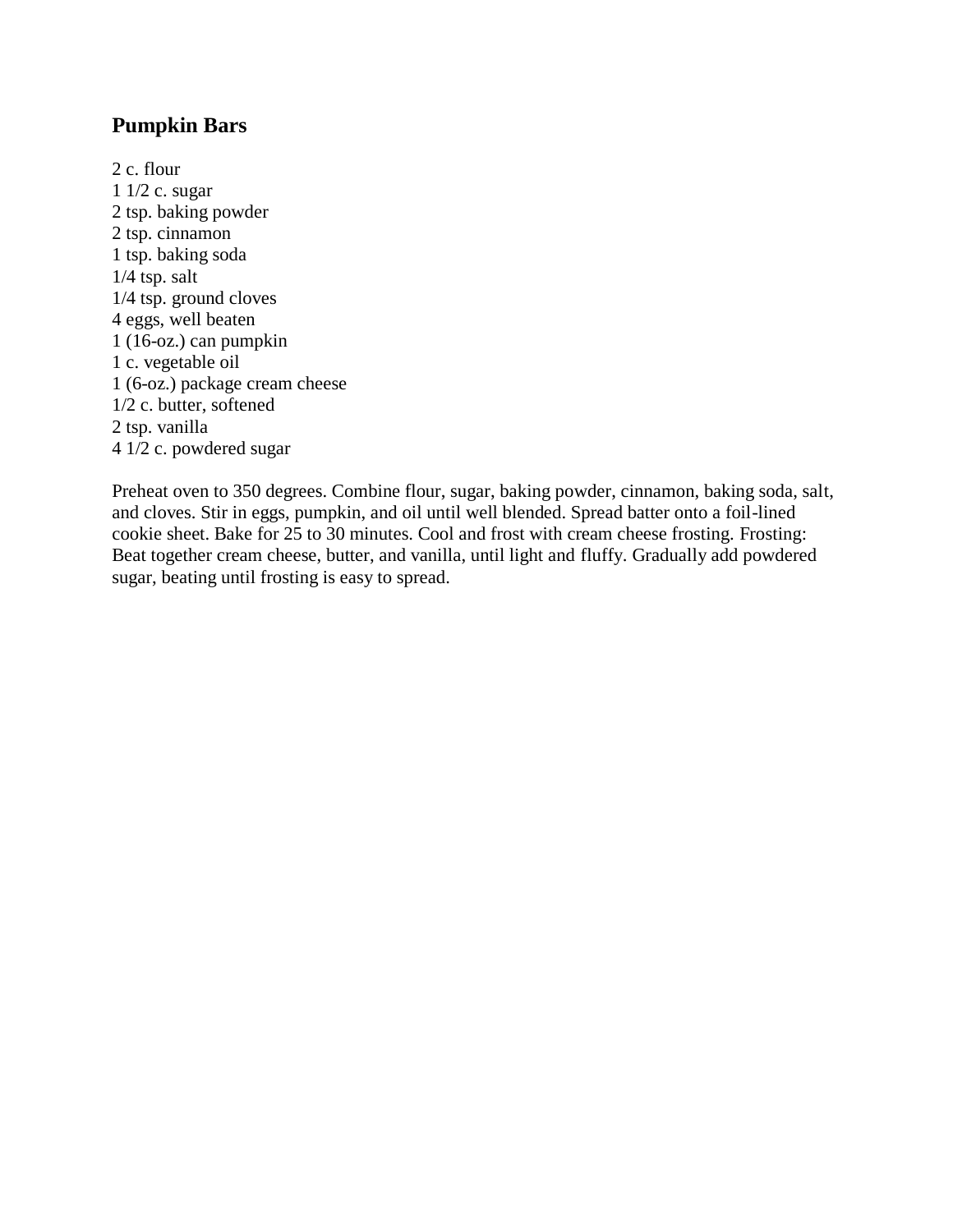### **Chocolate Scotcheroos**

1 c. sugar

- 6 c. Rice Krispies
- 1 c. light corn syrup
- 1 c. chocolate chips
- 1 c. peanut butter
- 1 c. butterscotch chips

In a saucepan, cook sugar and corn syrup until boiling. Remove pan from heat and stir in peanut butter and Rice Krispies. Press into a greased 13x9x2-inch baking dish. Melt chocolate chips and butterscotch chips. Spread over Rice Krispies. Cut into bars.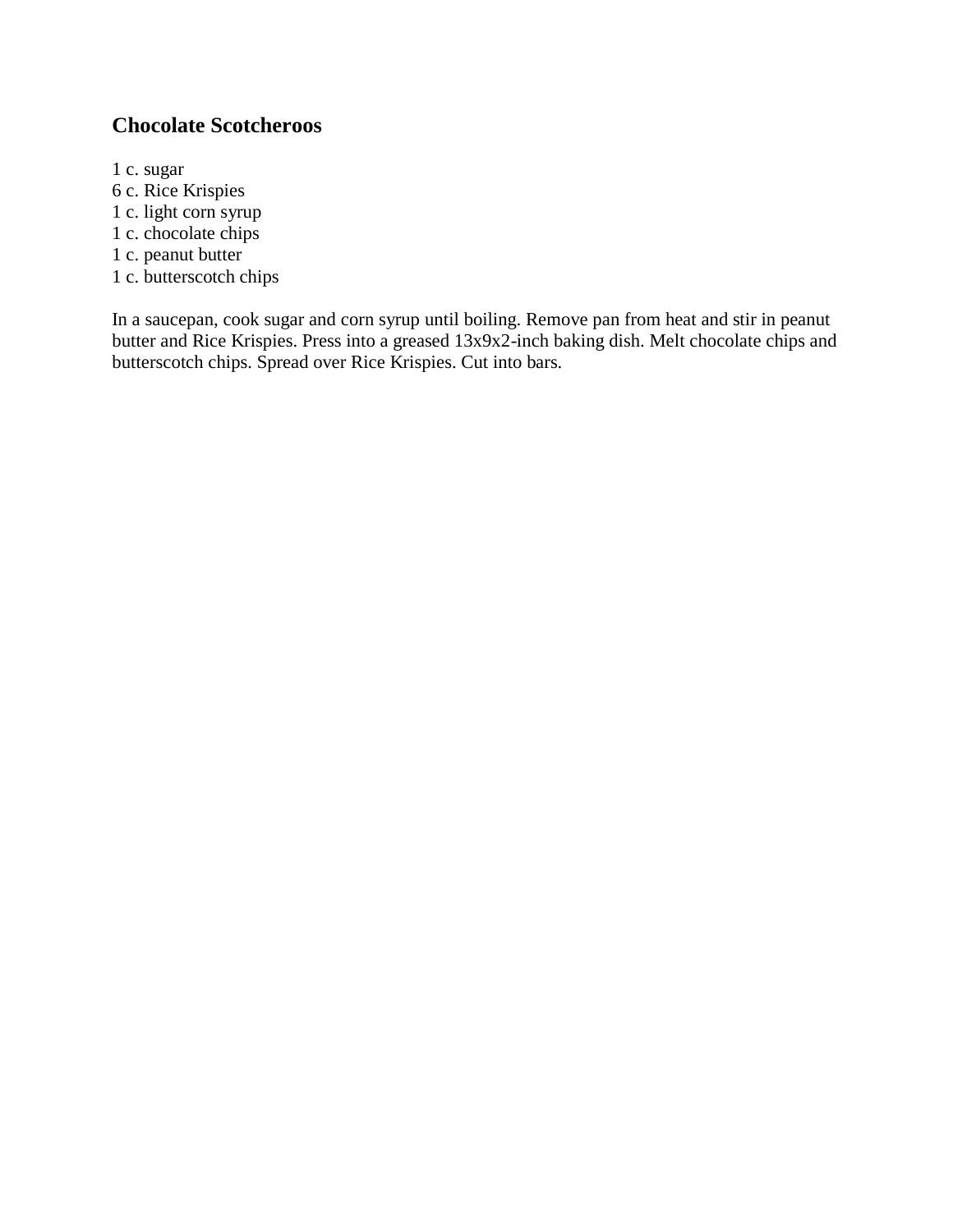### **Tropical Bars**

3/4 c. butter, melted 2 c. flour 1/2 c. powdered sugar  $1/4$  c. flour 1 tsp. baking powder 4 eggs, well beaten 1/2 c. flaked coconut 1 8-ounce can crushed pineapple, drained 1 tsp. grated lemon rind

Preheat oven to 300 degrees. Combine butter, 2 c. flour, and 1/2 c. powdered sugar. Mix well and press into a well-greased and floured 13x9x2-inch baking pan. Bake for 25 minutes. Combine 1/4 flour, baking powder, eggs, coconut, pineapple, and lemon rind and mix well. Spread over first layer while still hot. Bake an additional 40 to 45 minutes or until firm. Sprinkle with powdered sugar.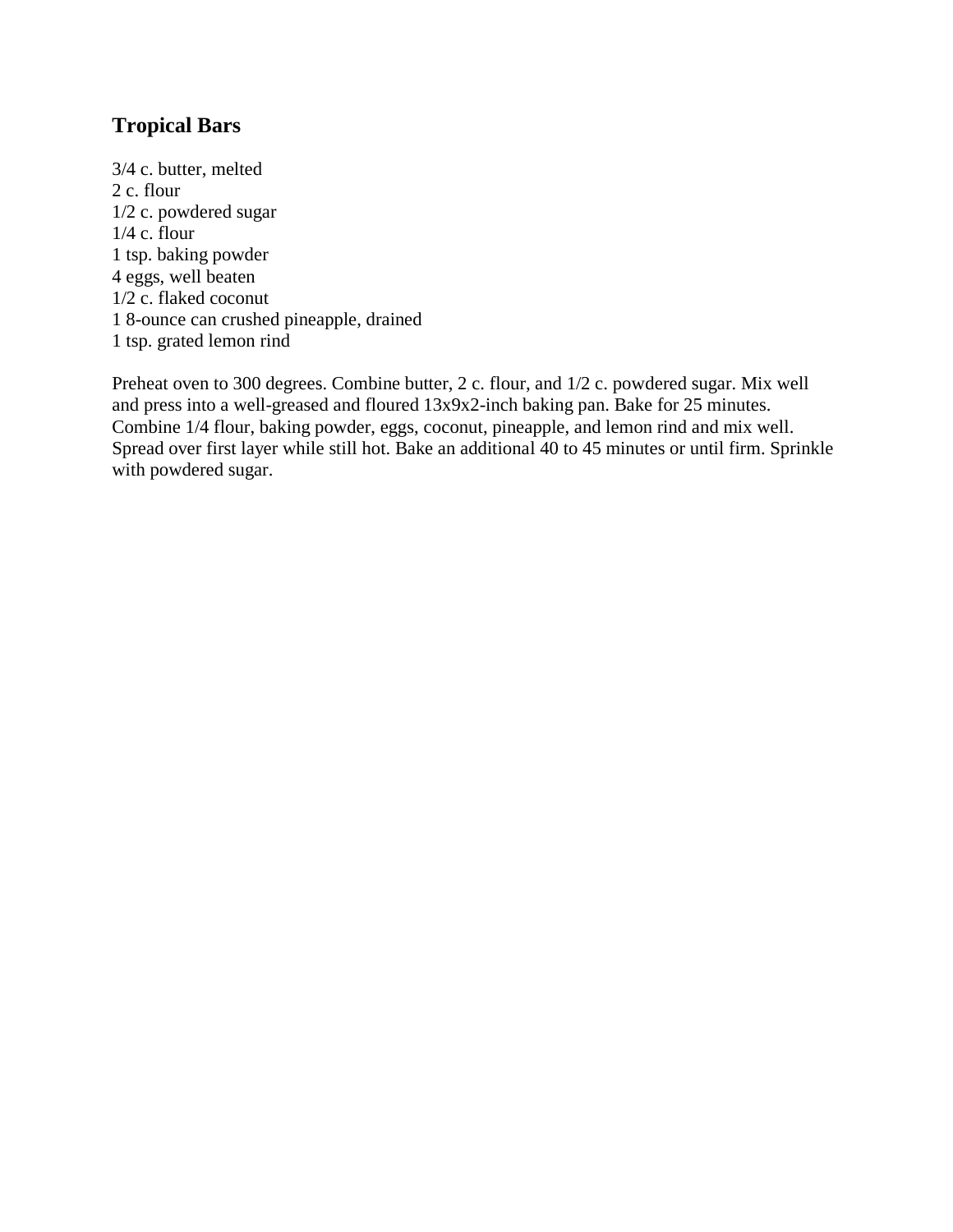#### **Butterscotch Brownies**

1 package butterscotch chips 1/4 c. butter 1 c. brown sugar, packed 2 eggs 1/2 tsp. vanilla 1 c. flour 1 tsp. baking powder 3/4 tsp. salt 1/2 c. walnuts (optional)

Melt butterscotch chips and butter. Stir in brown sugar. Cool 5 minutes. Blend in eggs, vanilla, flour, baking powder, and salt. Stir in walnuts. Spread in greased and floured 13x9x2-inch baking dish. Bake at 350 degrees for 25 minutes.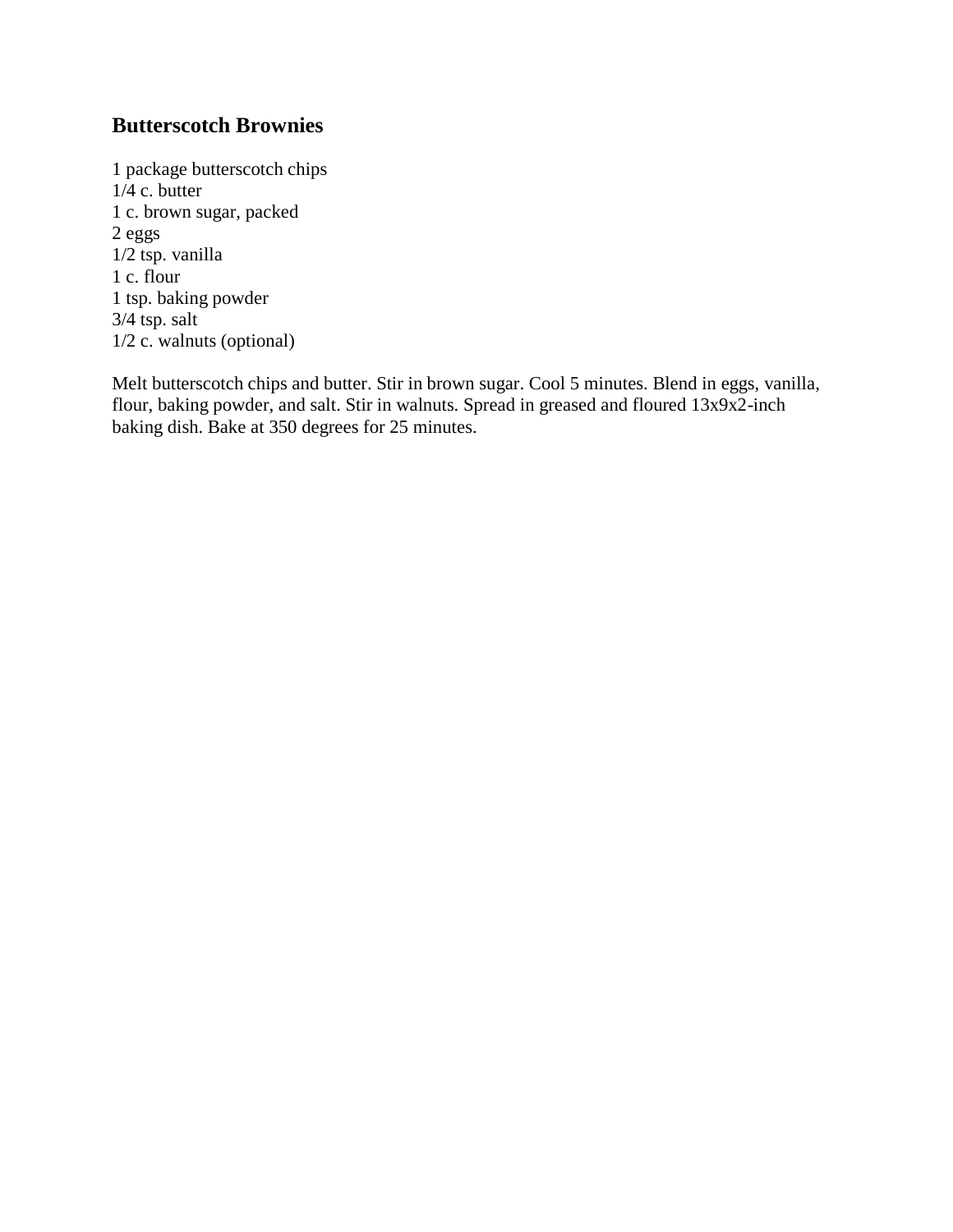## **Dream Bars**

1/2 c. butter 1/2 c. brown sugar 1 c. flour 1 c. brown sugar 2 eggs 2 tsp. vanilla 1/4 tsp. salt 1 1/2 c. chopped nuts (optional) 1 c. flaked coconut 2 tbsp. flour 1 tsp. baking powder

Preheat oven to 325 degrees. Blend butter, brown sugar, and flour and press into a shallow baking pan. Bake 10 minutes and cool. Mix remaining ingredients and pour over baked crust. Bake for 25 minutes.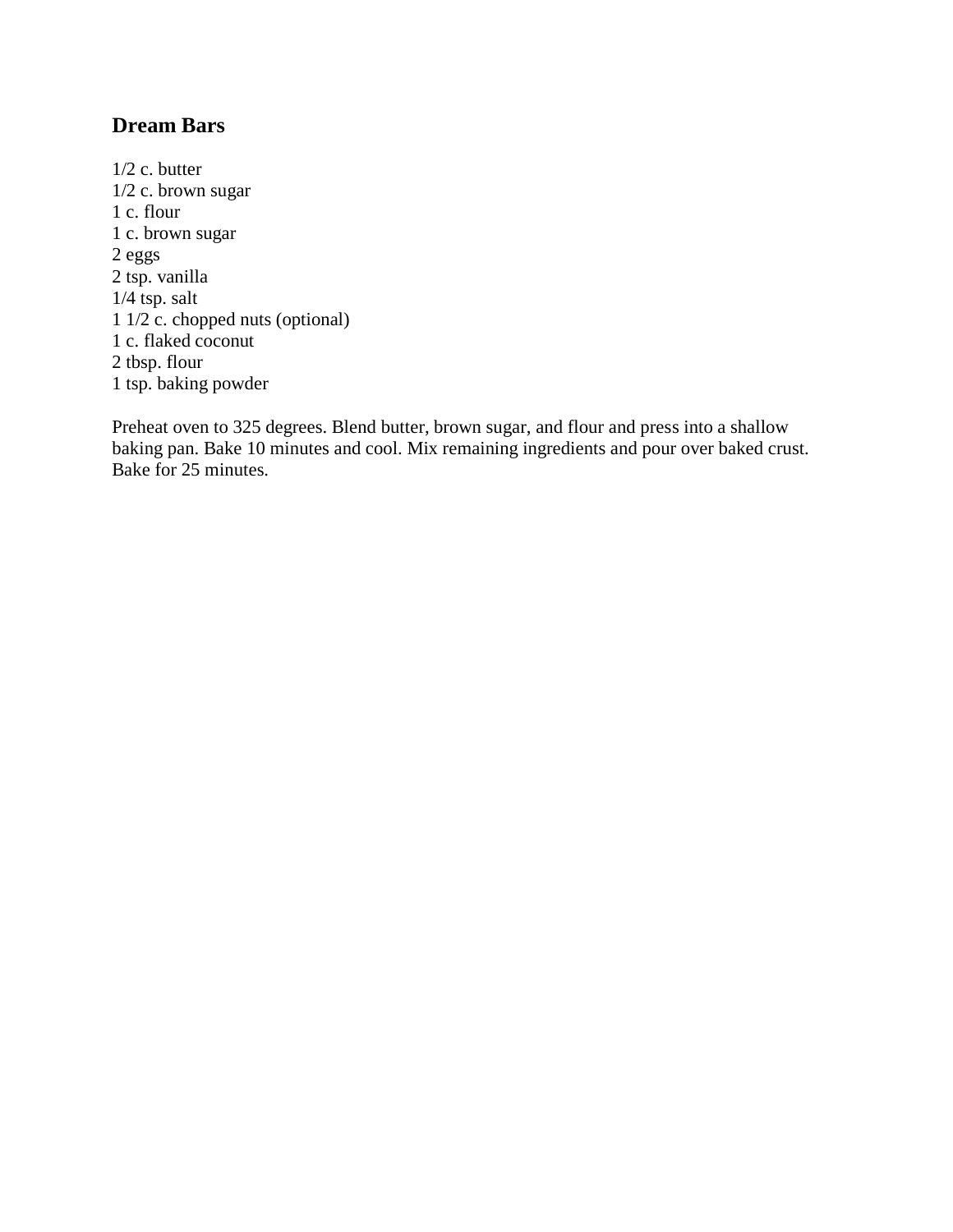### **Butterscotch Cake Bars**

1 small package butterscotch pudding (the kind you cook) 2 c. milk 1 package white cake mix 2 packages butterscotch chips

Preheat oven to 350 degrees. Cook pudding with milk in a saucepan and bring to a boil, stirring constantly. Slightly cool and then add cake mix, stirring until completely moistened. Spread mixture into a 13x9x2-inch baking pan and sprinkle butterscotch morsels on top. Bake 45 minutes, or until cake is done.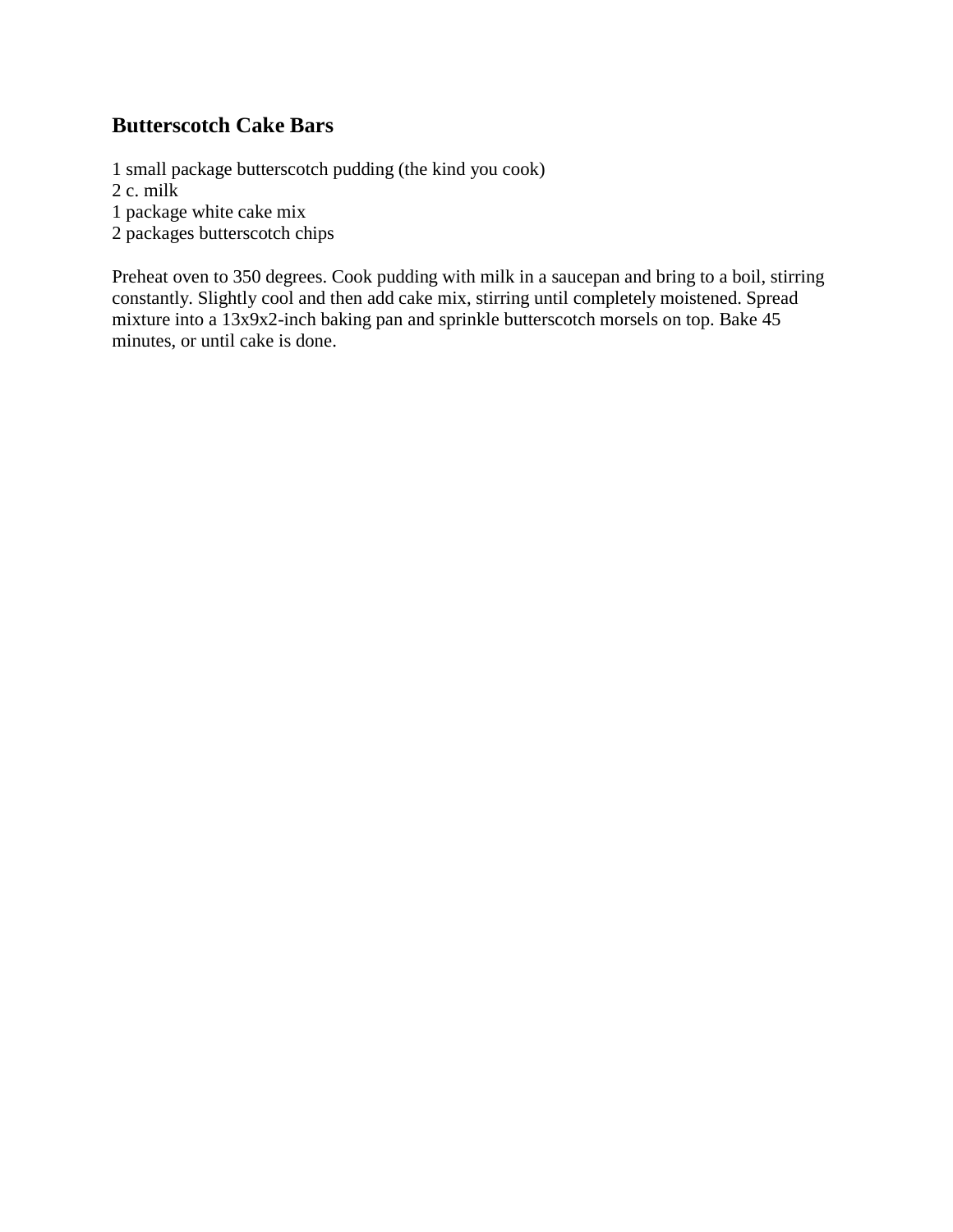### **Apple Butter-Oatmeal Bars**

1/2 c. butter, softened 1/2 c. packed brown sugar 1/2 c. apple butter 1 egg  $2/3$  c. flour 1/2 tsp. baking soda 1/2 tsp. salt 1/2 tsp. baking powder 1 c. quick cooking oats 1 c. flaked coconut

Preheat oven to 350 degrees. Cream butter and sugar, and blend in apple butter and egg. In a separate bowl, combine flour, baking soda, baking powder, and salt. Stir into creamed mixture. Stir in oats and coconut. Spread into a greased  $13x9x2$ -inch baking pan and bake for about 20 minutes.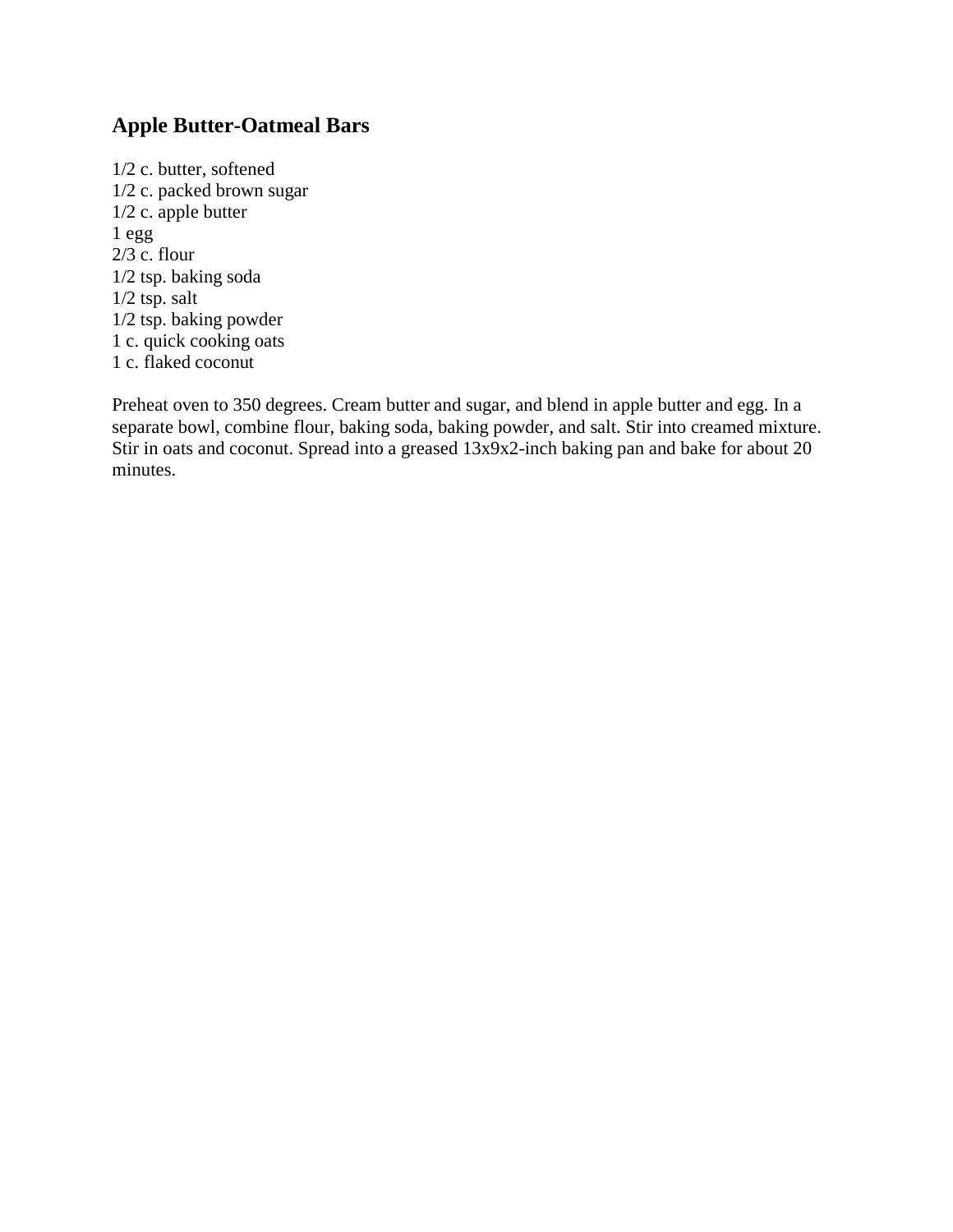### **Peanut Butter Bar Cookies**

1/2 c. butter 1/3 c. peanut butter 2/3 c. sugar 1 egg 1 tsp. salt 1 tsp. vanilla 1/2 tsp. baking soda 1 1/2 c. flour

Preheat oven to 350 degrees. Cream together butter, peanut butter, sugar, egg, salt, and vanilla. Stir in baking soda and flour. Pour into a greased 13x9x2-inch baking dish and bake for 20 to 25 minutes. If desired, 1 c. chocolate chips can be placed on top of bars right when they come out of the oven. When they melt, spread them on top of the bars.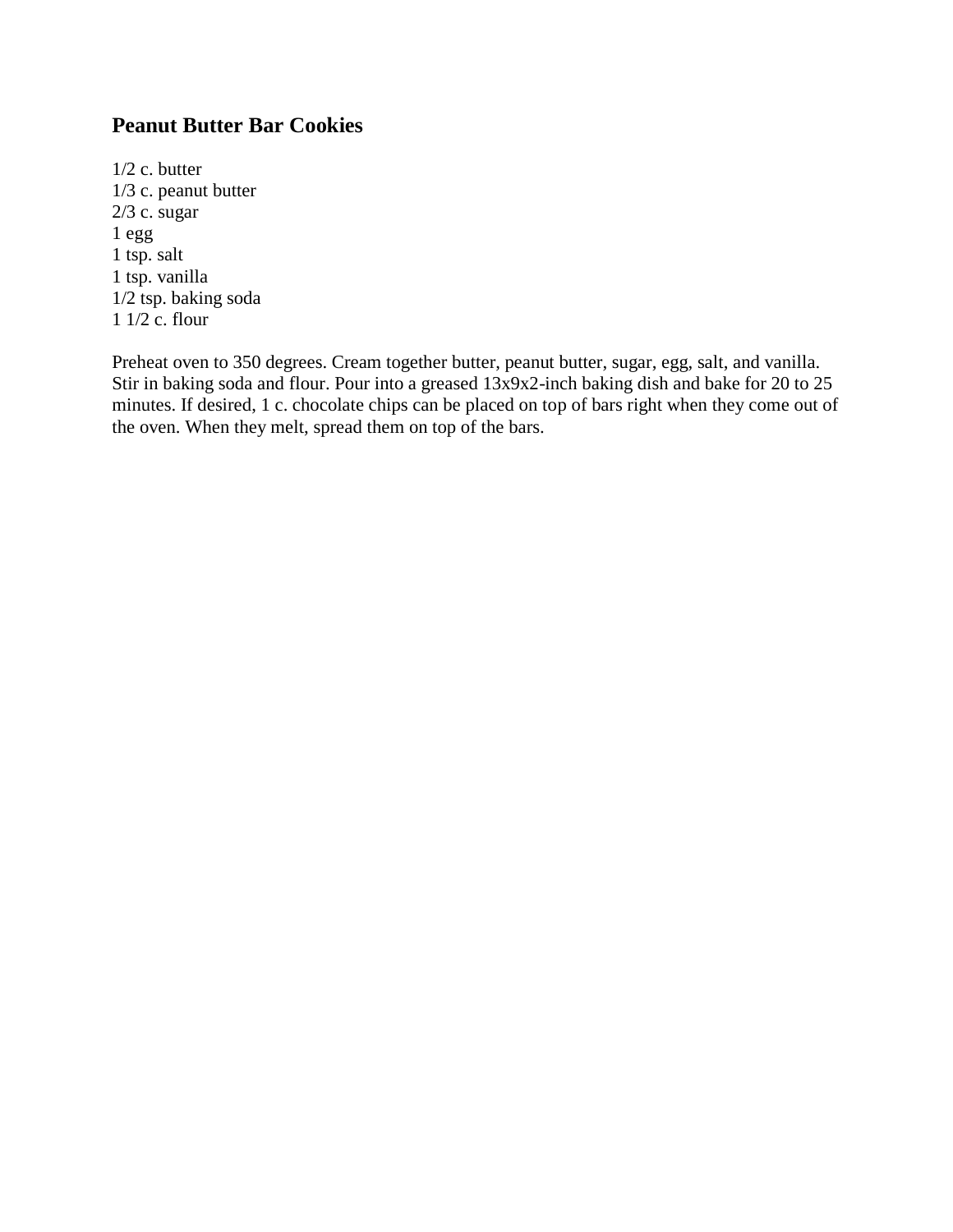#### **Chocolate Banana Bars**

1 (6-oz.) package chocolate chips 3/4 c. sugar 3/4 tsp. cinnamon 1 c. ripe banana, mashed1 egg 1 c. chopped nuts (optional) 1 c. flour 1/4 tsp. salt 1/2 tsp. baking powder 1/4 c. butter, softened 2 tbsp. milk

Preheat oven to 350 degrees. In a sauce pan, melt chocolate chips. In a bowl, mix together dry ingredients and set aside. In a large bowl, beat together bananas and butter until well blended, and then add egg. Add flour mixture and milk, blending well. Stir in melted chocolate and nuts. Spread in greased 13x9x2-inch baking pan and bake for 25 minutes.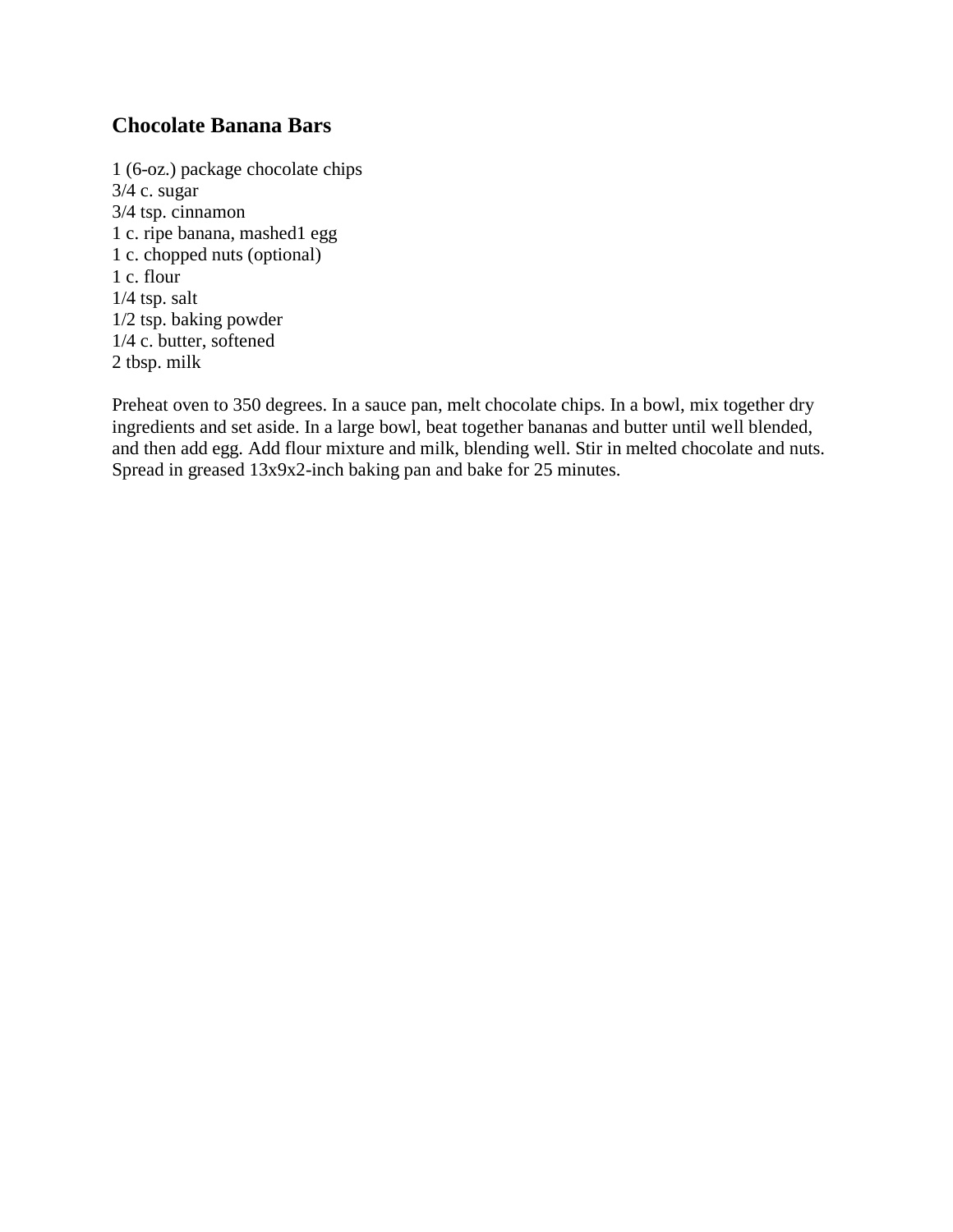## **Banana Squares**

2 c. flour 2 tsp. baking powder 1/4 tsp. salt 1/2 tsp. lemon juice 1 c. ripe bananas, mashed 1/4 c. butter 1 c. sugar 2 eggs  $1/2$  tsp. vanilla 1/2 c. nuts (optional)

Preheat oven to 375 degrees. Mix bananas, butter, lemon juice, sugar, and vanilla. Add eggs, mixing well. Add dry ingredients. Spread onto a large cookie sheet and bake for 15 minutes.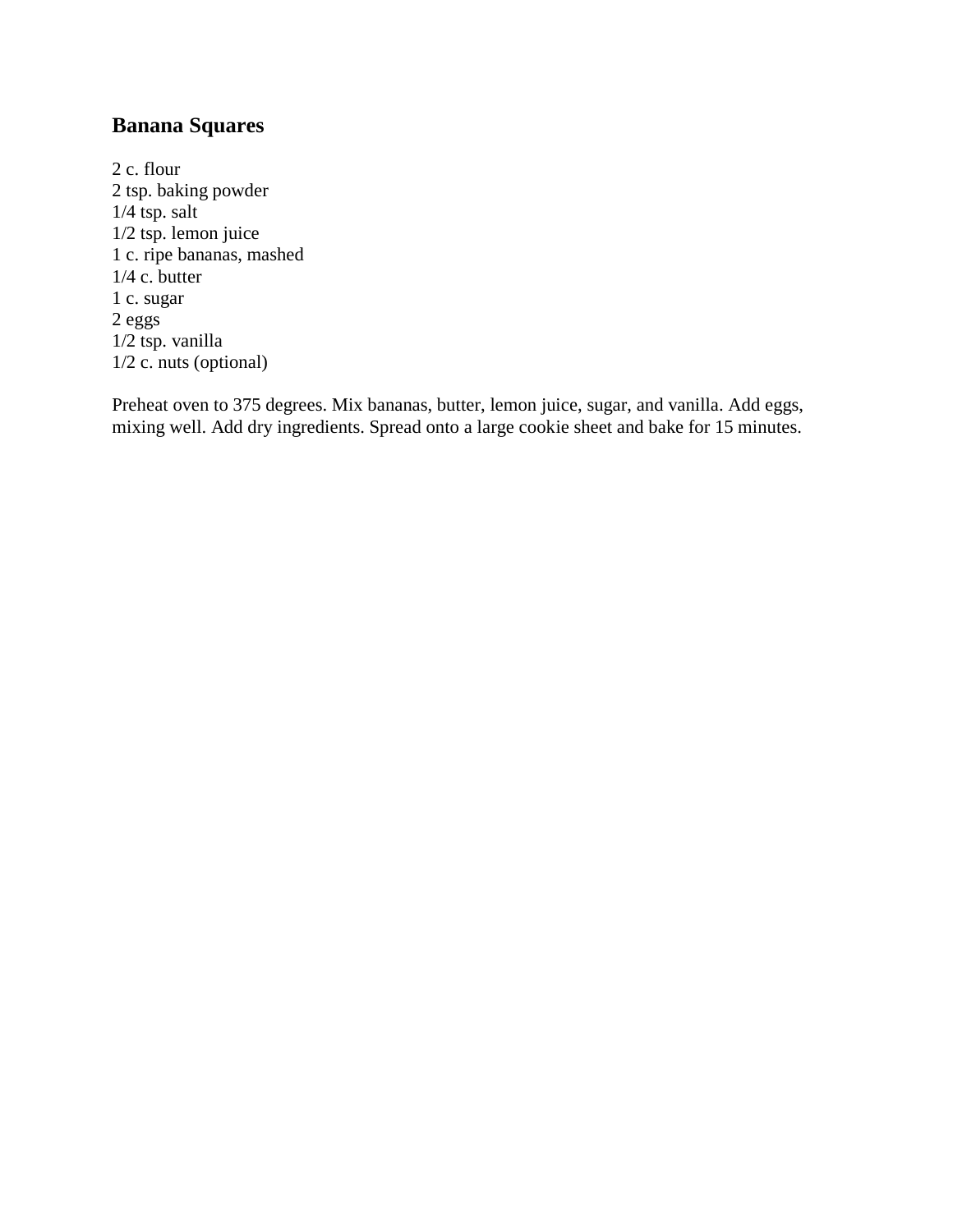#### **Fudge Bars**

3/4 c. flour 6 tbsp. cocoa 1/3 tsp. baking soda 1/4 tsp. salt 1/3 c. butter 1 tsp. vanilla 3/4 c. sugar 2 eggs 1/2 c. chopped nuts (optional) 24 large marshmallows (quartered)

Preheat oven to 350 degrees. Cream together butter, vanilla, and sugar. Add eggs one at a time. Add dry ingredients and mix until well blended. Stir in nuts and spread in a greased 13x9x2-inch baking pan. Bake for 20 minutes. Remove from oven, place marshmallows on top, and return to oven for 5 minutes. Remove from oven and spread marshmallows to cover bars. Cool completely and top with frosting.

Frosting:

1/2 c. packed brown sugar 2 tbsp. cocoa 1/4 c. water 1 tsp. vanilla 1 1/2 c. powdered sugar 3 tbsp. butter

Bring brown sugar, cocoa, and water to a boil in a sauce pan, stirring constantly. Boil for 2 minutes, remove from heat, and stir in vanilla, powdered sugar, and butter. Beat until spreading consistency.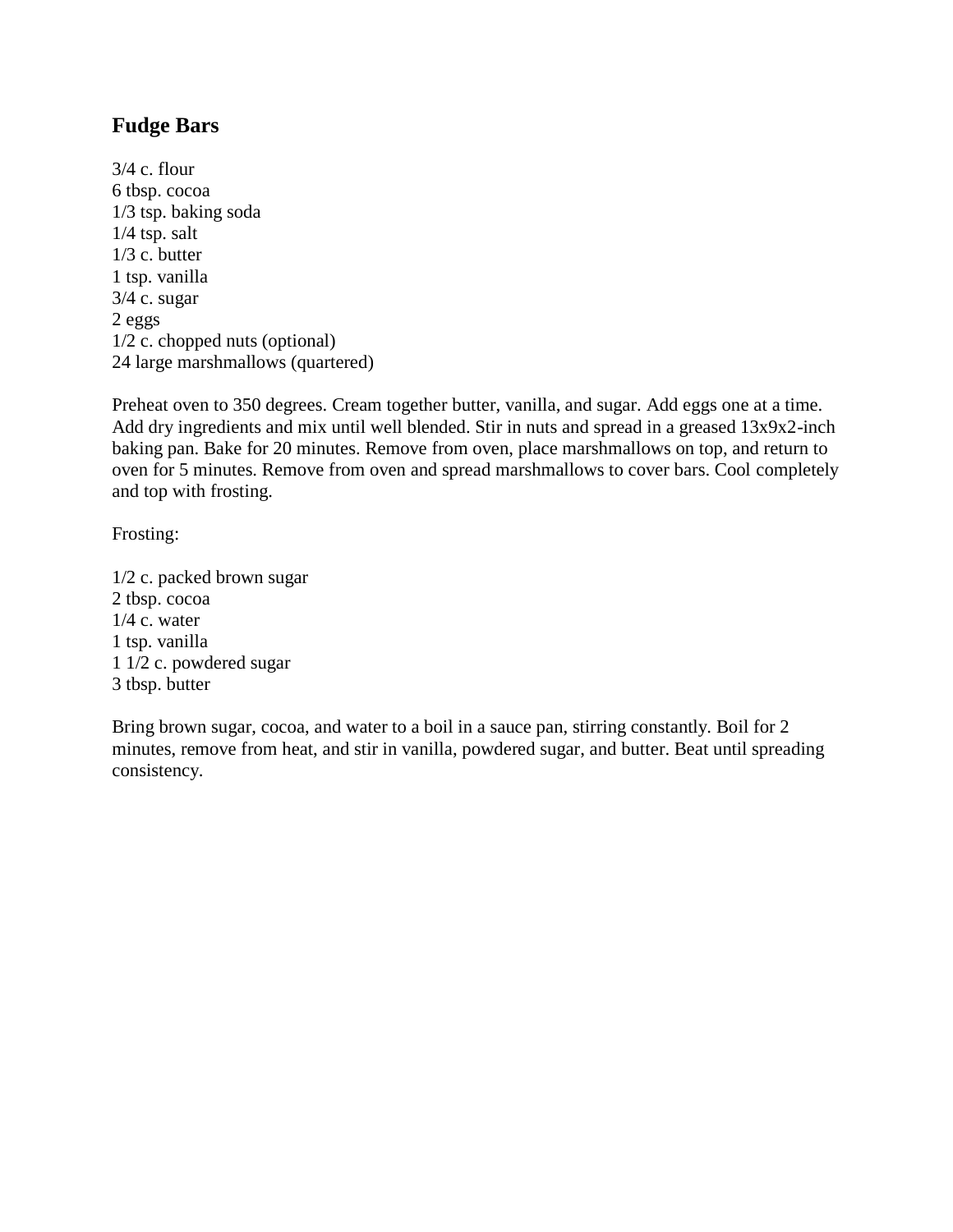# **Special K Cereal Crunchies**

1 c. sugar 1 c. corn syrup 1 1/2 c. peanut butter 1 tbsp. vanilla 6 c. Special K cereal 2 packages butterscotch chips

Bring sugar and corn syrup to a boil. Remove from heat and stir in peanut butter and vanilla. Pour over cereal, and mix well. Pour cereal mixture into a greased 13x9x2-inch baking pan, pressing flat with a spatula. Melt butterscotch chips and spread over cereal mixture. Cut into bars while still warm.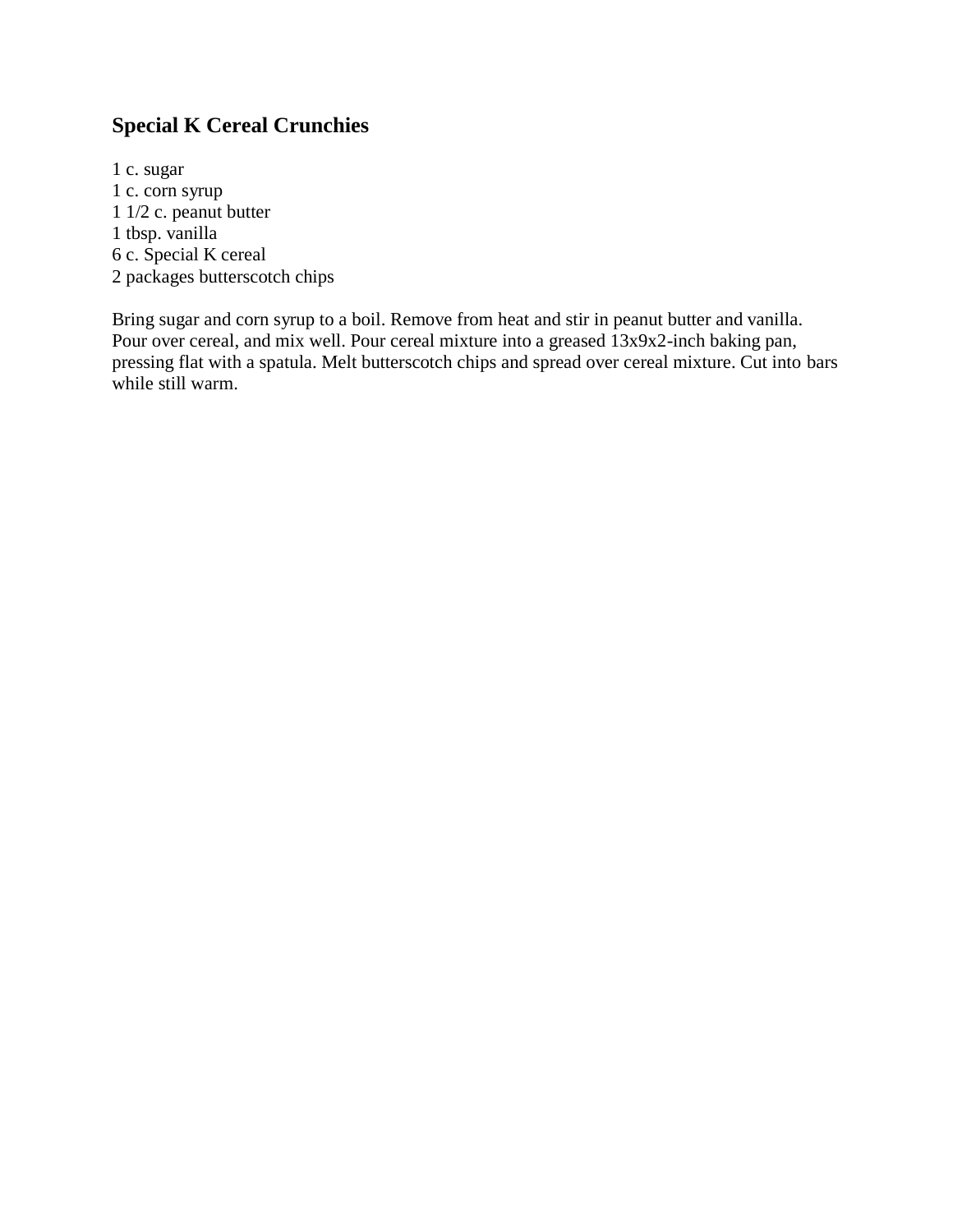# **Graham Cracker Bars**

3 c. graham cracker crumbs 1 c. chocolate chips 1 c. sugar 1 c. evaporated milk 1/2 c. nuts, chopped 1/4 c. margarine, softened 1 tsp. vanilla

Mix all ingredients together and spread into a greased  $13x9x2$ -inch baking dish. Bake about 35 minutes at 350 degrees. Cool.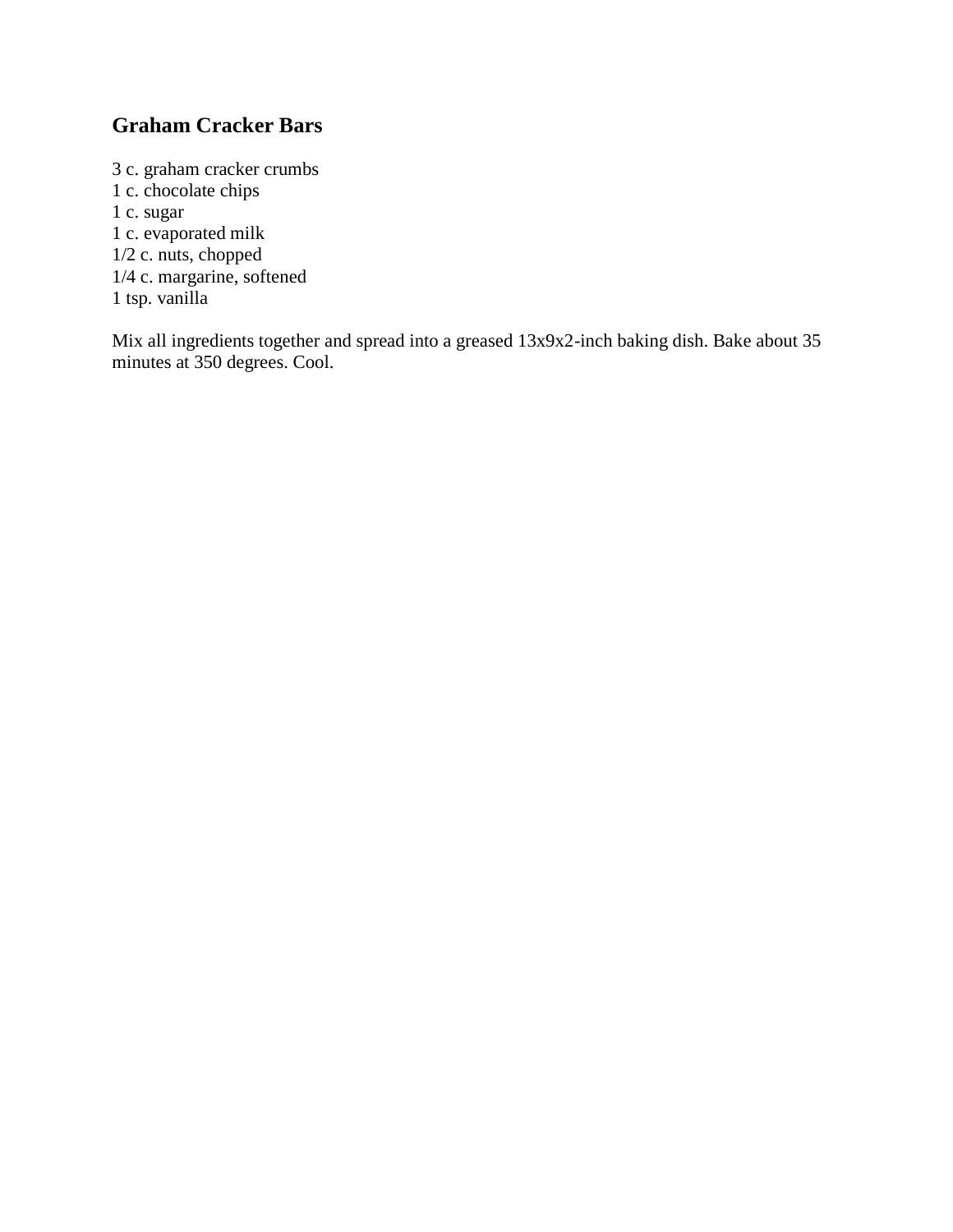## **Babe Ruth Bars**

1 c. sugar 1 c. corn syrup 1 c. peanut butter 5-6 c. Special K cereal 6 oz. chocolate chips 6 oz. butterscotch chips

Bring to boil sugar and syrup. Remove from heat. Add peanut butter and stir. Stir in cereal. Spread in jelly roll pan. Melt chips and spread on top.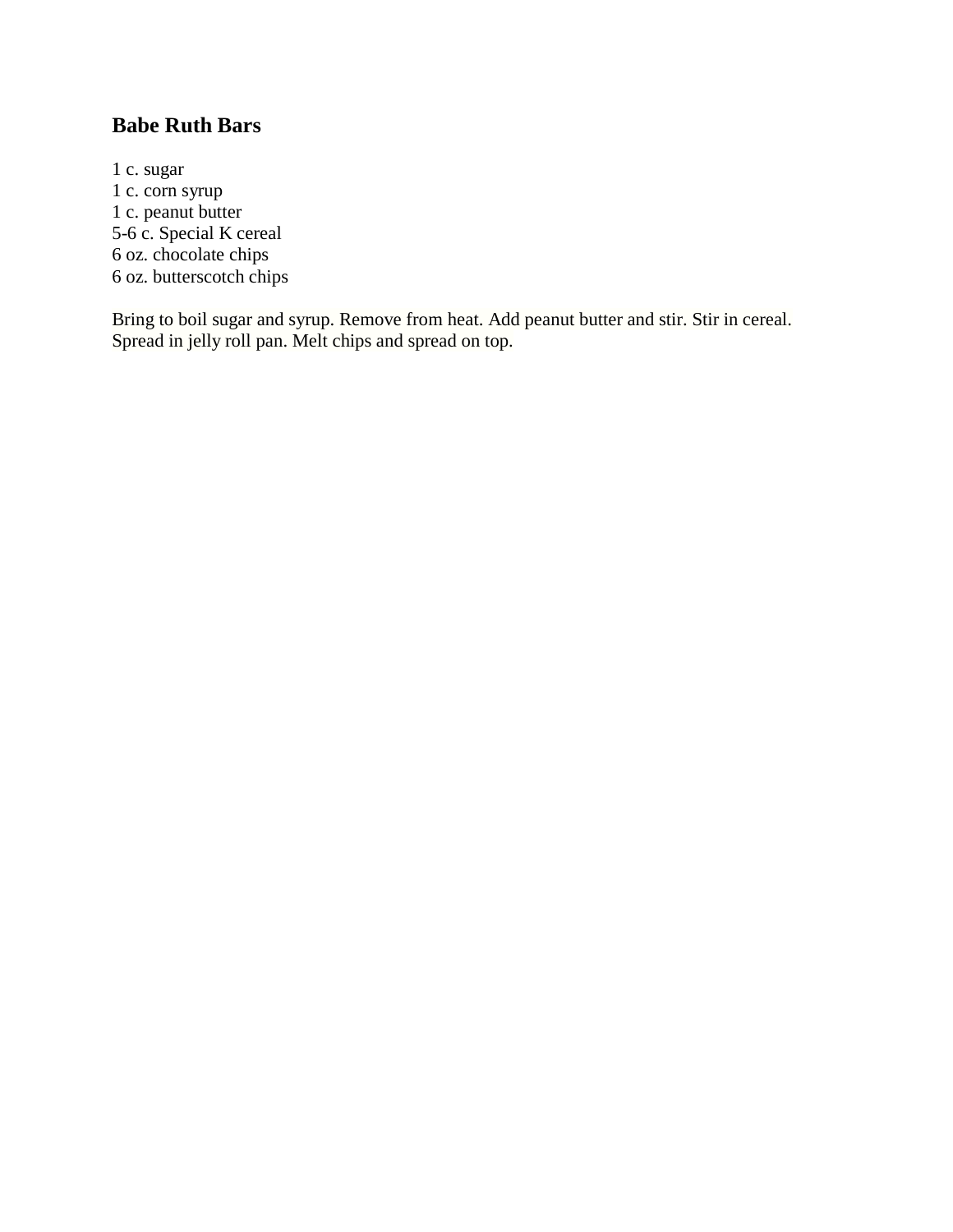### **Almond Bark Cookies**

2 lb. almond bark 1 c. chunky peanut butter 2 c. dry roasted peanuts 2 c. miniature marshmallows 5 c. Rice Krispies

Cut bark and melt in low oven 15 minutes. Stir in peanut butter; mix well. Add rest of ingredients and mix. Drop by spoonful on wax paper or press in large pan and cut into bars.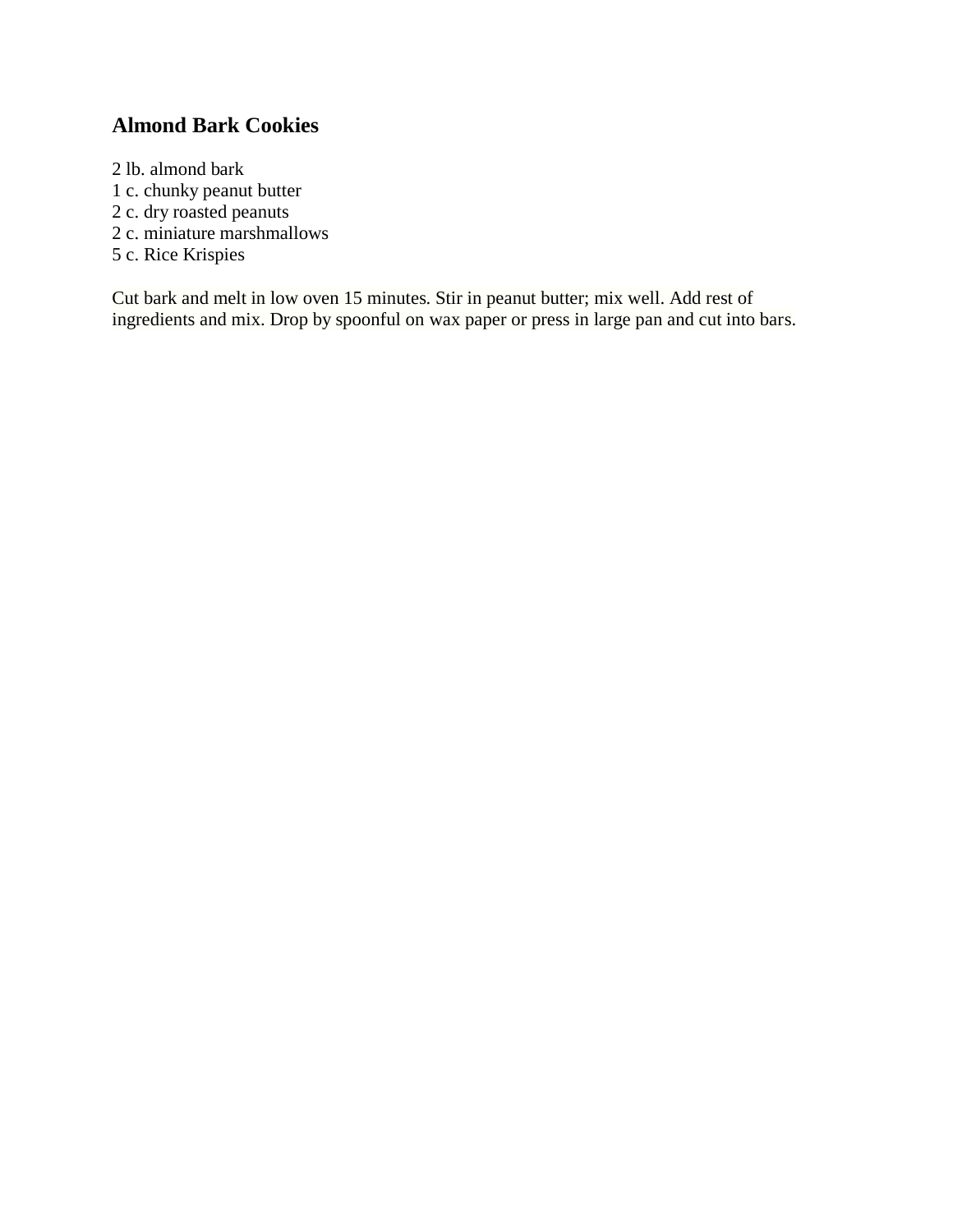## **Rocky Road S'More Bars**

1/2 c. margarine 1/2 c. packed brown sugar 1 c. flour 1/2 c. graham cracker crumbs 2 c. miniature marshmallows 6 oz. chocolate chips 1/2 c. chopped walnuts (optional)

Beat margarine and brown sugar together until light and fluffy. Add combined flour and crumbs; mix well. Press onto bottom of greased 9-inch square pan. Sprinkle with remaining ingredients. Bake at 375 degrees for 15-20 minutes or until golden brown. Cool; cut into bars.